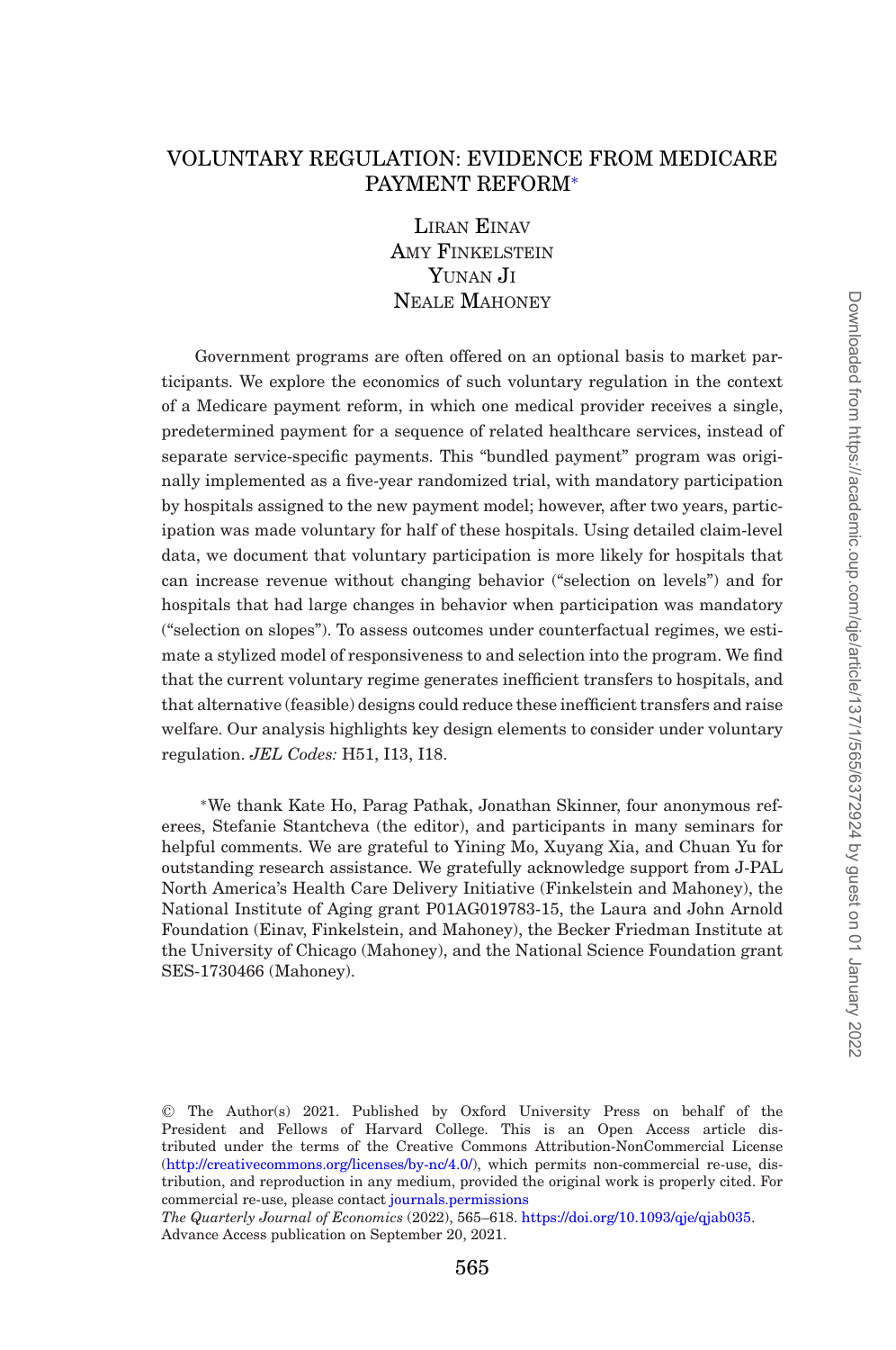# I. INTRODUCTION

Government intervention is designed to move market actors away from market equilibrium. Yet some government programs allow these actors to voluntarily decide whether to participate in the program. There are a number of reasons voluntary programs are popular. From a political perspective, voluntary programs may face less opposition from industry or consumer lobbies, since their members need only sign up if they benefit. Voluntary programs may also be more palatable to those with an ideological aversion to government mandates and a preference for regulatory "nudges" [\(Thaler and Sunstein 2003\)](#page-53-0).

The key economic benefit of voluntary programs—that is, "choose your own incentives"—is that they might generate favorable selection. If actors have private information about their net benefits from changing behavior, then the resulting "selection on slopes"—also known as selection on gains or Roy selection (Heckman and Honoré 1990)—might result in selection into the program by those with the highest net social benefits. However, if voluntary programs attract participants who, without changing their behavior, can simply receive a higher government transfer, the resulting "selection on levels" could lead to higher government spending without the desired behavior change. Thus, the extent to which a voluntary program is more or less socially desirable depends critically on the nature and extent of selection into the program.

Conceptually, this idea is not new. Indeed, it is a core trade-off highlighted in theoretical analyses of optimal contract design and government regulation, generally (e.g., [Laffont and Tirole 1993\)](#page-52-1) and in the healthcare sector (e.g., [Newhouse 1996,](#page-53-1) [2004\)](#page-53-2). This article's key contribution is to leverage a unique, midcourse reform that changed a mandatory-participation, randomized controlled trial of a particular incentive scheme into a voluntary participation program; this provides a rare opportunity to estimate "slope" effects for both those who choose to participate and those who do not. This allows us to estimate empirically the core components of the canonical model and illustrate—via our particular context and estimates—how the framework can be used for applied analysis.

We explore these trade-offs in the context of the U.S. Medicare program, the public health insurance program for the elderly and the disabled. Since about 2011, Medicare has rapidly expanded the use of alternative models for reimbursing healthcare providers, such as accountable care organizations, bundled payments, and primary care coordination models. By 2016, over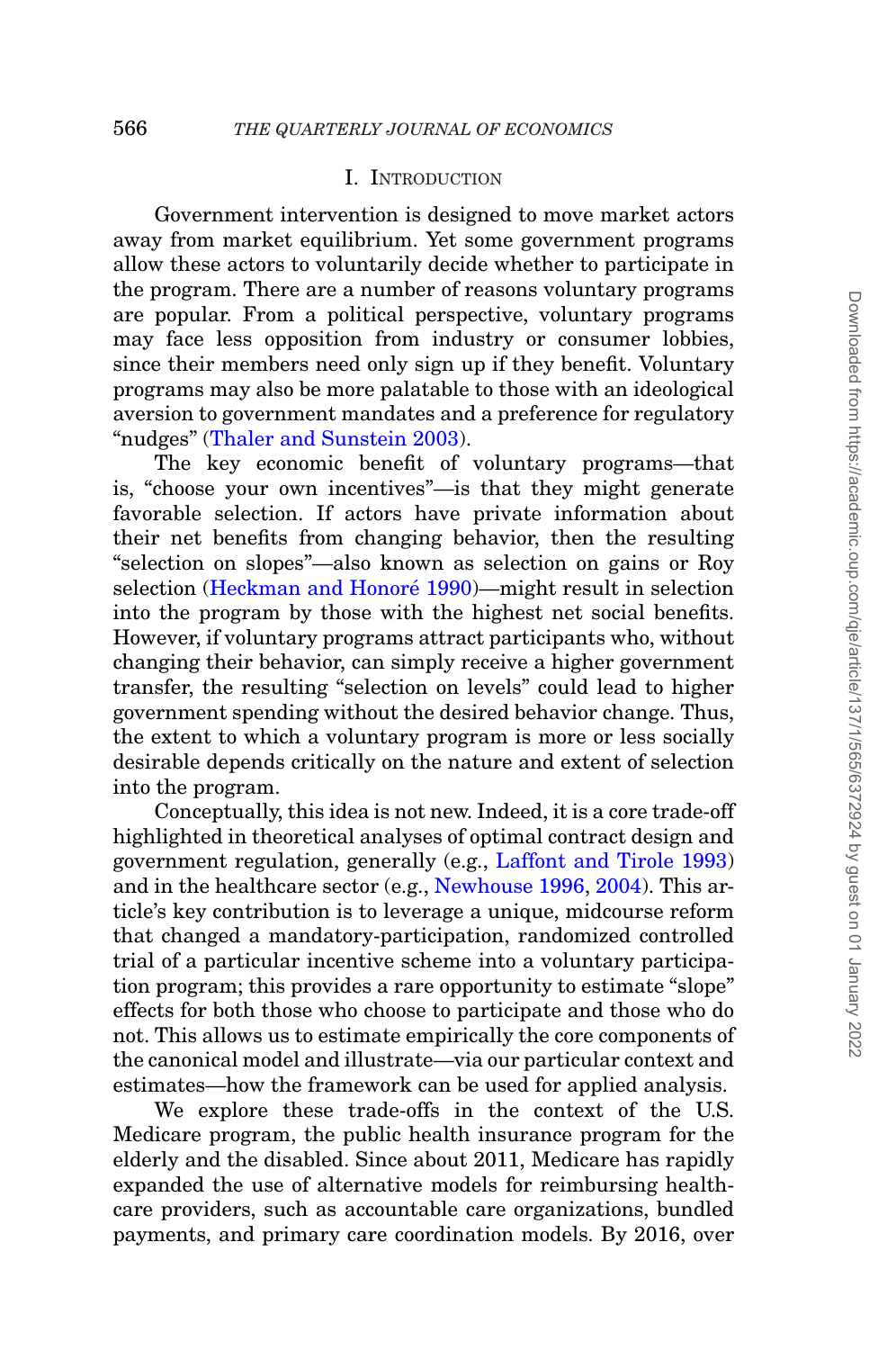30% of Traditional Medicare spending was based on alternative payments models [\(Shatto 2016\)](#page-53-3). With few exceptions, provider participation in these payment models has been voluntary [\(GAO](#page-52-2) [2018\)](#page-52-2). There is an ongoing and active policy debate over whether these programs should be made mandatory, but this has focused primarily on concerns about selection on levels and has ignored the potential salutary benefits from selection on slopes (e.g., [Gronniger et al. 2017;](#page-52-3) [Levy, Bagley, and Rajkumar 2018;](#page-52-4) [King](#page-52-5) [2019;](#page-52-5) [Frakt 2019b;](#page-51-0) [Liao, Pauly, and Navathe 2020\)](#page-52-6).

We analyze the Medicare bundled payments program for hip and knee replacement, known as Comprehensive Care for Joint Replacement (CJR). Hip and knee replacement is a large category, with almost half a million procedures and \$10.7 billion in Medicare spending in 2014. Under bundled payments, Medicare makes a single payment to the hospital for all services related to the episode of care, including the initial hospital stay and physician fees, as well as any subsequent care by other medical providers during the recovery period. By contrast, under the status quo fee-for-service (FFS) system, Medicare makes separate payments to different providers based on the care provided. The idea behind the bundled payments reform is that by making the hospital the residual claimant on the costs related to the entire episode of care, it will internalize the incentives to provide care efficiently, including coordination with downstream providers. In practice, this was implemented by providing financial bonuses or penalties—known as reconciliation payments—to hospitals when the submitted Medicare FFS claims for the episode deviated from the bundle price.

CJR was initially designed by Medicare administrators as a mandatory-participation, five-year randomized trial. Randomization was conducted at the metropolitan statistical area (MSA) level. In the 67 treatment MSAs, hospitals were paid under the bundled payments program. In the 104 control MSAs, hospitals were paid under the FFS system. The program was implemented as designed in April 2016. However, toward the end of the second year of the program, Medicare announced that participation would be made voluntary in half the treated MSAs [\(CMS 2017\)](#page-50-0), and about three-quarters of the affected hospitals subsequently opted out.

We begin by providing descriptive evidence on the mandatory and voluntary regimes. In the mandatory regime, we closely follow prior analyses and find that consistent with them, bundled payments caused, on average, a modest reduction in submitted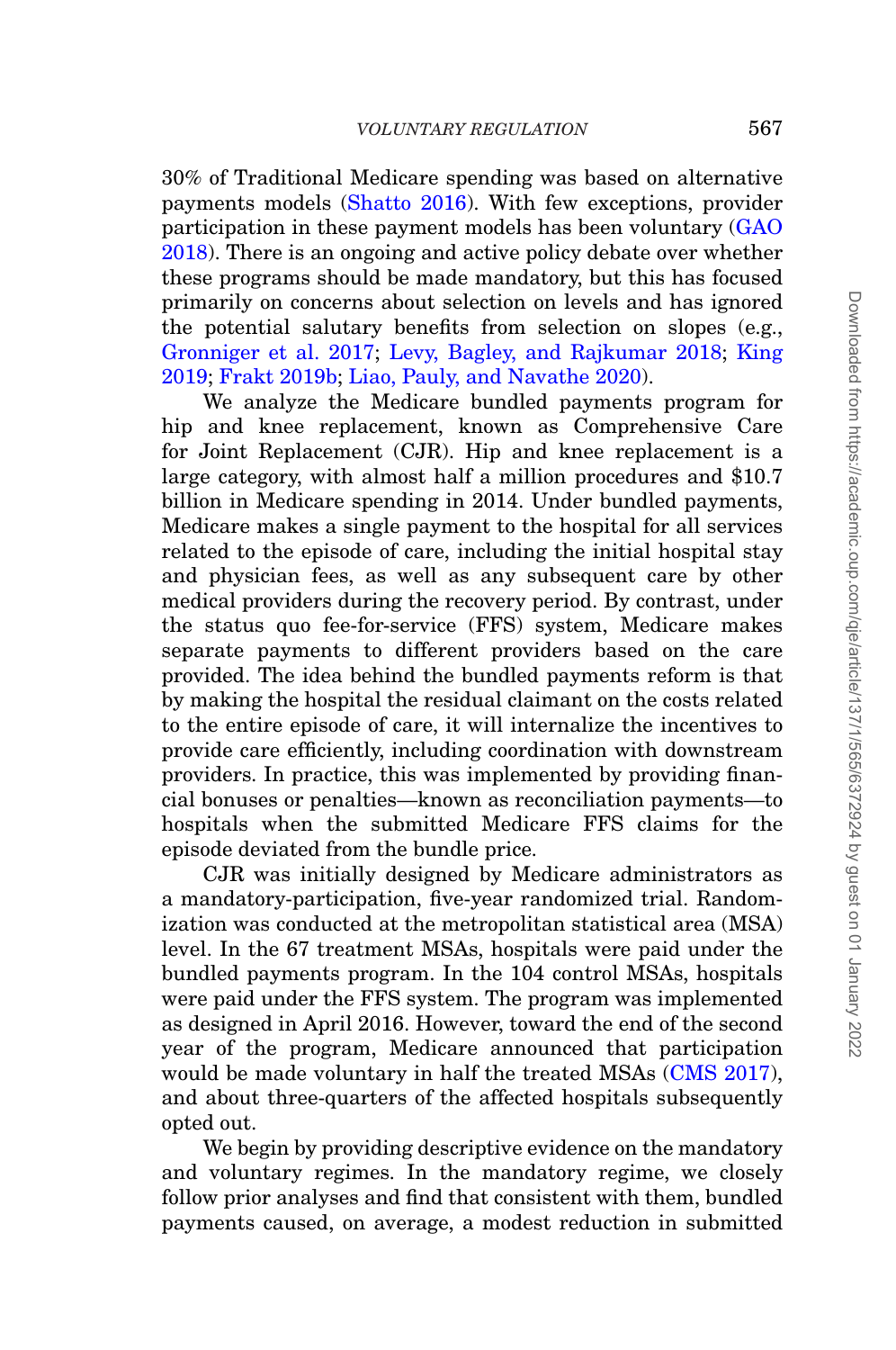Medicare claims, driven predominantly by reduced discharges to post–acute care (PAC) facilities [\(Finkelstein et al. 2018;](#page-51-1) [Lewin](#page-52-7) [Group 2018;](#page-52-7) [Barnett et al. 2019;](#page-50-1) [Haas et al. 2019\)](#page-52-8). Once reconciliation payments were taken into account, however, the mandatory bundled payment regime had no effective impact on government expenditures. We also explore and document heterogeneity across hospitals in the effect of the payment reform, as well as the nature of selection into the program once it became voluntary. Consistent with selection on levels, we find that hospitals with lower claims under FFS—who, holding behavior constant, would benefit more from bundled payments—are more likely to remain in the program. Consistent with selection on slopes, we find that hospitals that achieved larger reductions in claims under mandatory bundled payments are less likely to opt out when it becomes voluntary.

Motivated by these patterns, we specify and estimate a stylized model of responsiveness to and selection into the bundled payment program. In the model, hospitals are characterized by a hospital-specific "level" (average claims per episode under FFS incentives) and a hospital-specific "slope" (the reduction in claims under bundled payments). Under a voluntary regime, the selection decision depends on the hospital-specific bundle price—the bundled payment the hospital receives from the government under the program—as well as on the hospital's level and slope parameters. The random assignment in years 1–2 of the program, when participation was mandatory, identifies the levels and slopes, and the voluntary decision in year 3 identifies the selection equation.

We estimate that average episode claims under the status quo FFS incentives would be about \$25,000 and that bundled payments reduced claims, on average, by about \$250 per episode. These averages, however, mask substantial heterogeneity across hospitals in both levels and slopes. Heterogeneity is particularly large in levels, where the standard deviation across hospitals in claims under FFS incentives is about \$5,000. Observed bundle prices do not come close to capturing this heterogeneity, thus making selection on levels the key driver of the participation decision once participation becomes voluntary.

We use the estimated model to compare outcomes and social welfare under the observed voluntary and mandatory programs as well as under alternative counterfactual designs. We define social welfare as the sum of consumer surplus and producer (hospital) profits minus the social cost of public spending. We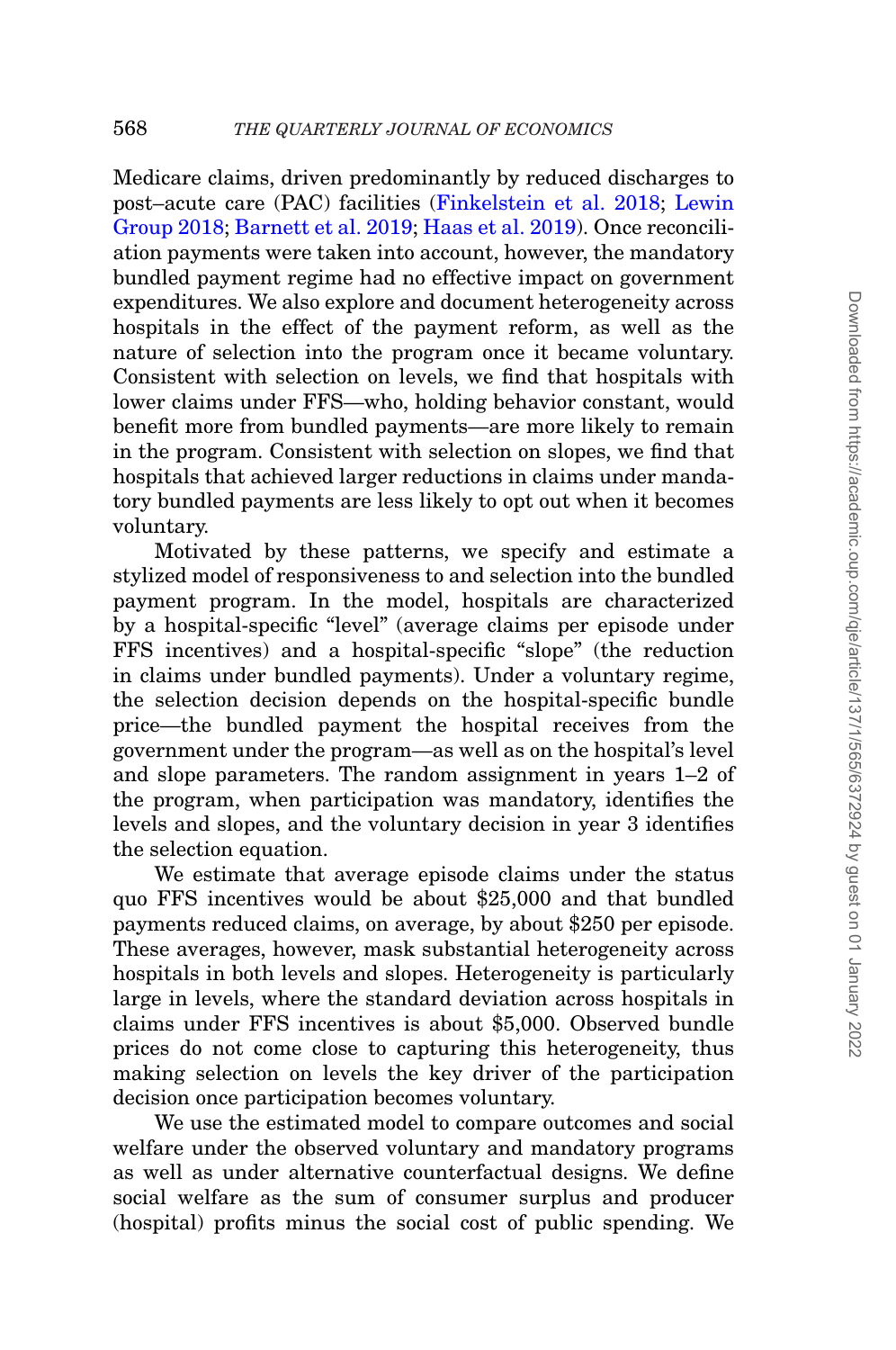assume that consumer surplus is not affected by the payment regime; this is consistent with evidence from the randomized trial that healthcare quality, patient mix, and patient volume did not change with bundled payments [\(Finkelstein et al. 2018;](#page-51-1) [Lewin](#page-52-7) [Group 2018;](#page-52-7) [Barnett et al. 2019;](#page-50-1) [Haas et al. 2019\)](#page-52-8). We define the social cost of public spending as government (i.e., Medicare) spending multiplied by the shadow cost of public funds, which we assume (conservatively) to be 0.15. This "cost of public funds" generates the key trade-off in designing a voluntary bundled payment model: higher bundle prices will induce more hospitals to participate and increase productive efficiency, but will involve higher government spending, which is socially costly. Producer surplus and government spending can be calculated directly from the data and estimated model parameters.

The model estimates, like the descriptive work, indicate substantial selection on levels: hospitals that opt into the voluntary bundled payment regime would have had (counterfactual) average episode claims under the FFS status quo that were substantially lower (relative to the bundle price) than hospitals which do not opt in. This selection on levels is offset by a small amount of favorable selection on slopes and social savings from a "too low" bundled price. On net, we estimate that the voluntary bundled payments regime modestly raises social surplus relative to the FFS status quo.

We also compare the surplus from the observed bundle prices to counterfactuals with better and worse targeting. Within the range defined by no targeting at the bottom and the best feasible targeting at the top, we find that the observed bundled prices generate approximately two-thirds of the feasible gains. We also discuss how defining the bundle more narrowly could effectively allow for better targeting of the bundle price.

Although the midstream regulatory change to the program we study is unique from a research perspective, the regulator's problem of whether to allow for voluntary participation is ubiquitous. Our empirical estimates are naturally specific to our setting, but the payment reform we analyze is quite similar in nature to a host of alternative payment models that Medicare has been introducing over the past decade [\(CMS 2020\)](#page-50-2) and is continuing to introduce through a mixture of voluntary and mandatory models.<sup>1</sup> Incentive programs with voluntary

<span id="page-4-0"></span>1. For instance, the announced End-Stage Renal Disease (ESRD) Treatments Model is mandatory, whereas the Kidney Care Choices (KCC) Model is voluntary.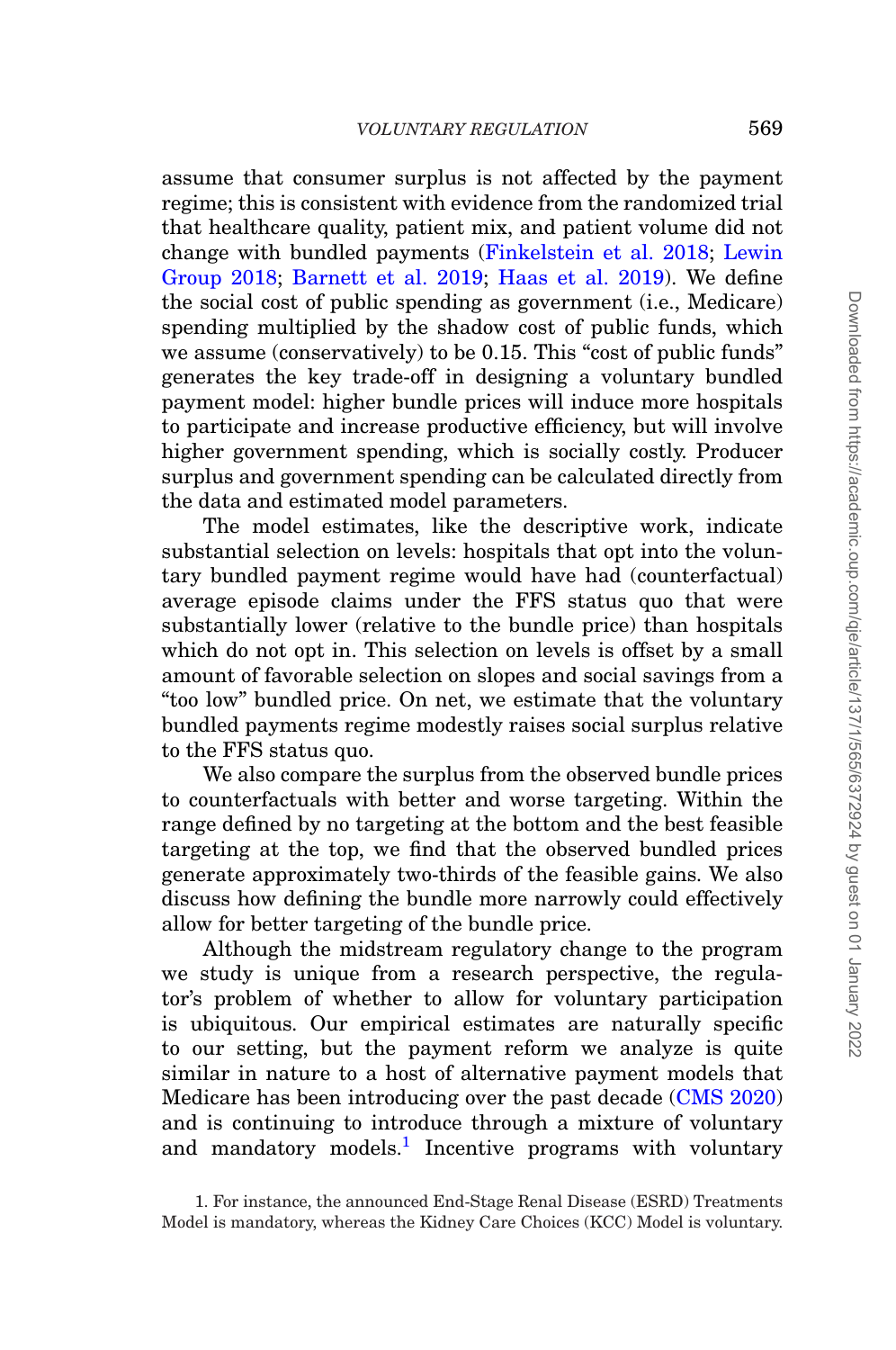participation are widespread in other sectors. For example, recent work has analyzed selection by landowners into voluntary incentive programs for providing environmental services [\(Jack and](#page-52-9) [Jayachandran 2019\)](#page-52-9), by polluting firms into whether to pay taxes based on their disclosed and verifiable emissions or the average emission rate among nondisclosers (Cicala, Hémous, and Olsen [2021\)](#page-50-3), by private schools into whether to accept public vouchers [\(DeAngelis, Burke, and Wolf 2019\)](#page-51-2), and by residential electricity consumers into whether to face a constant or time-varying regulated electricity price schedule [\(Ito, Ida, and Tanaka 2021\)](#page-52-10).

Our article relates to several distinct literatures. In addition to our conceptual debt to the theoretical literature on optimal regulation discussed above, our empirical analysis of the potential for selection not only on levels but also on slopes relates to work in labor economics on selection on gains (Heckman and Honoré [1990\)](#page-52-0). Within health economics, our work contributes to the growing literature on the impact and optimal design of financial incentives for healthcare providers (e.g., [Cutler 1995;](#page-50-4) [Gaynor,](#page-52-11) [Rebitzer, and Taylor 2004;](#page-52-11) [Clemens and Gottlieb 2014;](#page-50-5) [Ho and](#page-52-12) [Pakes 2014;](#page-52-12) [Einav, Finkelstein, and Mahoney 2018;](#page-51-3) [Eliason et al.](#page-51-4) [2018;](#page-51-4) [Gaynor, Mehta, and Richards-Shubik 2020\)](#page-52-13). It also relates to work on so-called selection on moral hazard—that is, consumer selection of health insurance plans based not only on levels but also on slopes [\(Einav et al. 2013,](#page-51-5) [2016;](#page-51-6) [Shepard 2020;](#page-53-4) [Marone](#page-52-14) [and Sabety, 2021\)](#page-52-14); here, we examine selection on moral hazard from the provider side rather than the consumer side.

Most narrowly, the article contributes to the literature on the effect of Medicare bundled payment programs. This includes several recent evaluations of the program we study focusing on random assignment under mandatory participation (e.g., [Finkel](#page-51-1)[stein et al. 2018;](#page-51-1) [Lewin Group 2018;](#page-52-7) [Barnett et al. 2019;](#page-50-1) [Haas](#page-52-8) [et al. 2019;](#page-52-8) [Einav et al. 2020a;](#page-51-7) [Wilcock et al. 2021\)](#page-53-5). It also includes evaluations of the much larger number of voluntary participation bundled payment programs for a host of conditions, including coronary bypass, prenatal care, cancer, and hip and knee replacement[.2](#page-5-0) It is well understood that nonrandom selection into voluntary models can bias the evaluation of these programs (e.g., [Gronniger et al. 2017;](#page-52-3) [Levy, Bagley, and Rajkumar 2018\)](#page-52-4). Our

See the CMS Innovation Center website for more on these and other models: [https://innovation.cms.gov/innovation-models/kidney-care-choices-kcc-model.](https://innovation.cms.gov/innovation-models/kidney-care-choices-kcc-model)

<span id="page-5-0"></span><sup>2.</sup> See [Cromwell, Dayhoff, and Thoumaian \(1997\),](#page-50-6) [Newcomer et al. \(2014\),](#page-52-15) [Doran and Zabinski \(2015\),](#page-51-8) [Froemke et al. \(2015\),](#page-51-9) [Dummit et al. \(2016\),](#page-51-10) [Navathe](#page-52-16) [et al. \(2017\),](#page-52-16) and [Carroll et al. \(2018\).](#page-50-7)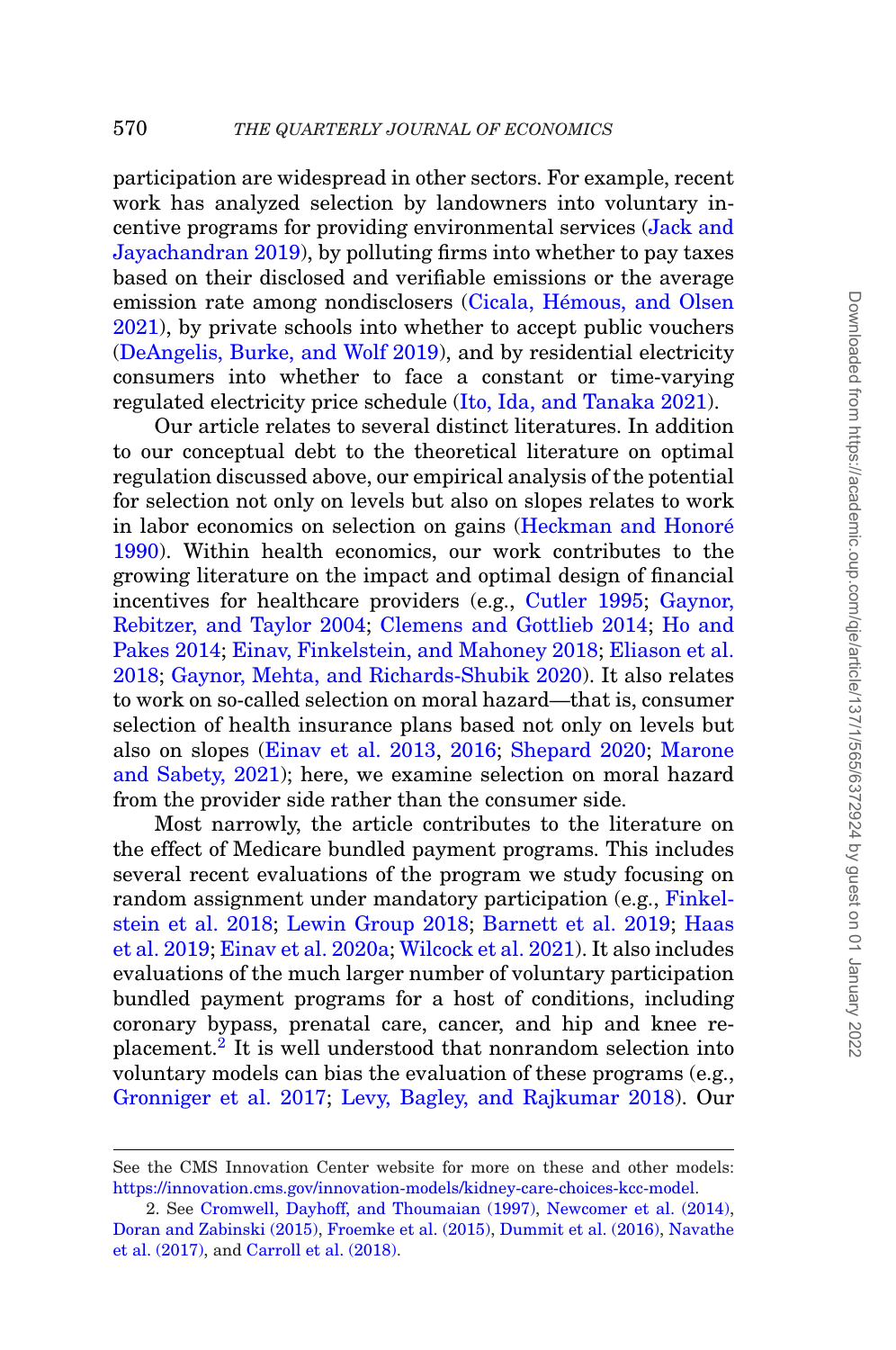focus here is on proposing (and applying) a framework that allows us to quantify the impact of such programs, accounting for this selection.

The rest of the article proceeds as follows. [Section II](#page-6-0) provides background on our setting. [Section III](#page-12-0) describes the data and presents descriptive evidence of the impact of bundled payments under mandatory participation as well as the nature of hospital selection once the program became voluntary. [Section IV](#page-25-0) presents a stylized model of selection into a voluntary bundled payment program. [Section V](#page-32-0) presents the econometric specification of the model and describes its identification and estimation. [Sec](#page-40-0)[tion VI](#page-40-0) presents our main results. The last section concludes. All appendix material can be found in the [Online Appendix.](file:qje.oxfordjournals.org)

# <span id="page-6-0"></span>II. SETTING

# *II.A. Medicare Bundled Payment Programs*

Medicare is the public health insurance program for the elderly and the disabled in the United States. We focus on the Traditional Medicare program, which provides coverage to about two-thirds of Medicare enrollees. In 2017, Traditional Medicare (hereafter "Medicare") had 38.7 million enrollees and annual expenditures of \$377 billion [\(CMS 2019\)](#page-50-8).

Throughout most of its history, Medicare has paid providers on a cost-plus basis referred to as fee-for-service (FFS), in which providers are reimbursed based on claims submitted for services. For instance, for a patient undergoing hip replacement, Medicare might make separate payments to the hospital for the initial hospital stay, the surgeon for performing the procedure, and the skilled nursing facility for post acute care, as well as additional payments for each postoperative visit by the surgeon or for renting a wheelchair during the recovery period. Moreover, in most of these categories, the payment would depend on the specific services provided.<sup>3</sup>

Over the past decade, Medicare has responded to concerns that the FFS system may encourage excessive healthcare use by attempting to shift providers toward alternative payment models, such as accountable care organizations (ACOs), bundled payments, and primary care coordination models. By 2016,

<span id="page-6-1"></span><sup>3.</sup> One exception to this system is hospital reimbursements. Starting in 1982, Medicare adopted the Prospective Payment System, in which it makes a fixed payment for the hospital stay based on the patient's diagnosis.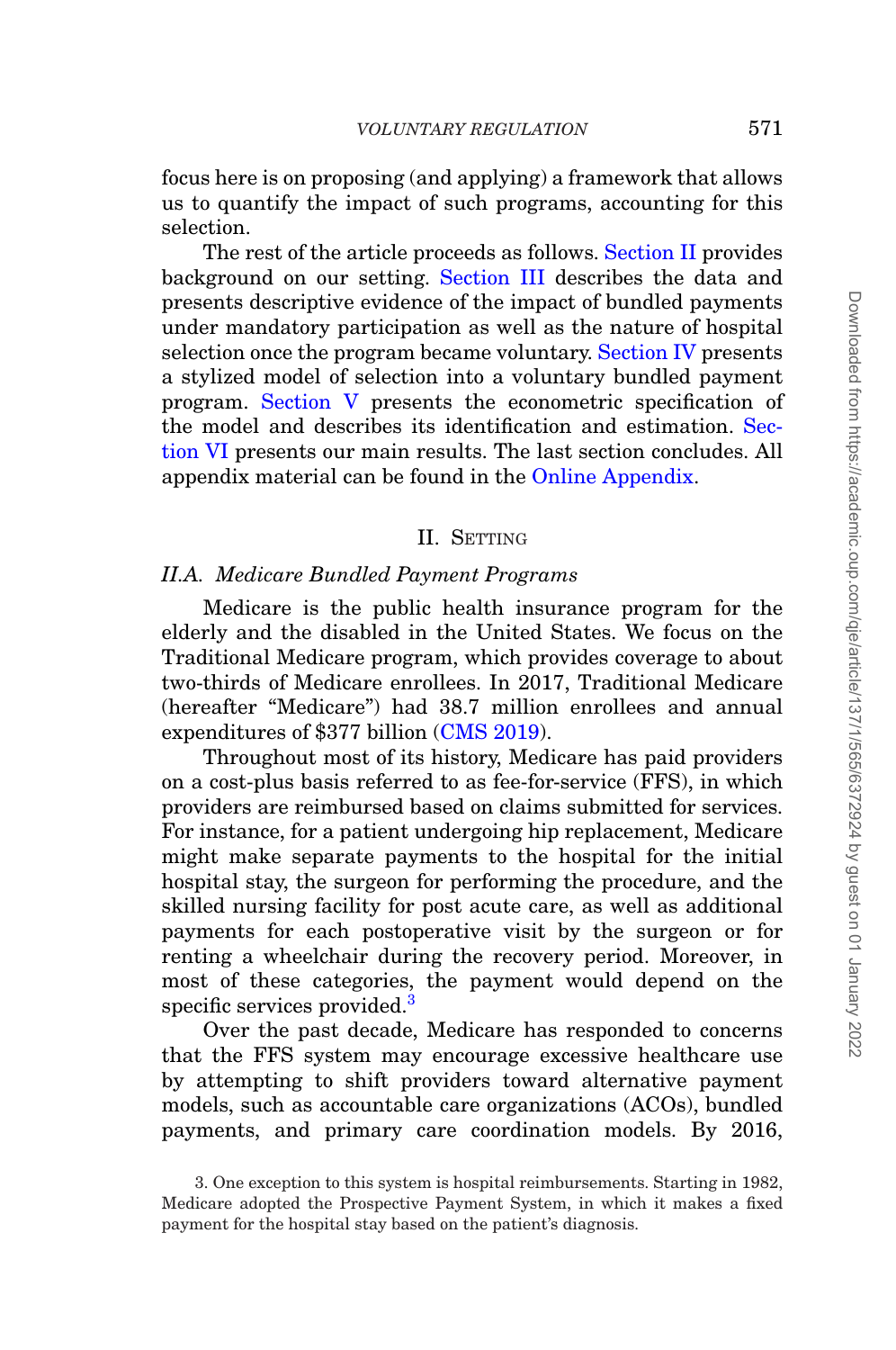over 30% of Traditional Medicare spending was based on these alternative models [\(Shatto 2016\)](#page-53-3).

Our focus is on bundled payments, which represent a middle ground between FFS and fully capitated models, such as ACOs, in which providers are paid a fixed per capita amount per annum. Under bundled payments, Medicare makes a predetermined, single payment to one provider for all services related to a clearly defined episode of care. Episodes typically start with an acutecare hospital stay (e.g., for hip replacement surgery) and include most subsequent care during the recovery period. The payments are sometimes adjusted to reflect predictable variation in patient health or costs in the local medical market. The contracts may also be structured to limit risk exposure for the hospital.

Proponents argue that by providing a single, fixed reimbursement, bundled payments will improve coordination of care and reduce unnecessary healthcare utilization. Yet some are concerned that because providers do not receive marginal payments, they may cut back on necessary care or cherry-pick low-cost patients [\(Cutler and Ghosh 2012;](#page-51-11) [Fisher 2016\)](#page-51-12).

Most prior studies of bundled payments have been observational, focusing on the experience of a small number of hospitals that voluntarily participated. Many of these studies have found large government savings associated with bundled payments (e.g., [Cromwell, Dayhoff, and Thoumaian 1997;](#page-50-6) [Newcomer et al. 2014;](#page-52-15) [Doran and Zabinski 2015;](#page-51-8) [Froemke et al. 2015;](#page-51-9) [Dummit et al.](#page-51-10) [2016;](#page-51-10) [Navathe et al. 2017;](#page-52-16) [Carroll et al. 2018\)](#page-50-7). However, voluntary participation makes separating treatment from selection difficult, and the small number of participating hospitals raises concerns about generalizability [\(Gronniger et al. 2017;](#page-52-3) [King 2019\)](#page-52-5).

#### *II.B. Comprehensive Care for Joint Replacement (CJR)*

<span id="page-7-0"></span>We focus on the Medicare bundled payment program for hip and knee replacement, known as CJR. Hip and knee replacement (also referred to in the medical literature as lower extremity joint replacement, or LEJR) is a large Medicare category; in 2014, the year before CJR was announced, Medicare covered almost half a million LEJR procedures, accounting for about 5% of Medicare admissions and inpatient spending [\(Finkelstein et al. 2018\)](#page-51-1).

Under CJR, an episode begins with a hospital stay in a qualifying diagnosis-related group (DRG) and ends 90 days after hospital discharge. Medicare pays the hospital a predetermined bundle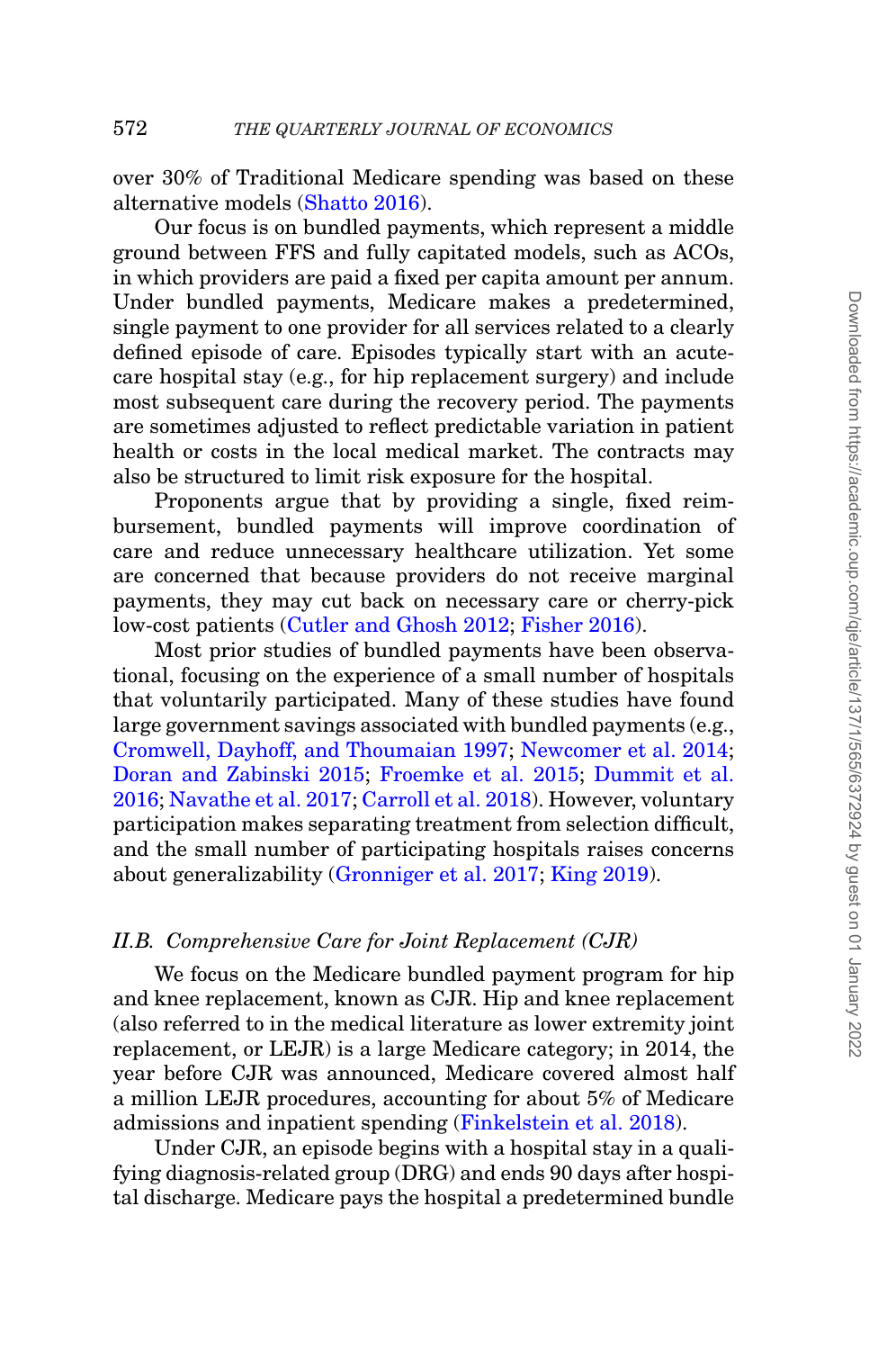price for the episode. The hospital is then financially responsible for medical claims over the entire episode (except for care that is deemed as obviously unrelated). By contrast, under the status quo FFS regime, Medicare pays the hospital a fixed amount for the hospital stay, and reimburses the surgical procedure and post discharge care separately based on those providers' submitted claims.

The level and targeting of the bundle price are key design elements in a bundled payment program. Let  $b<sub>h</sub>$  denote the average per episode bundle price at hospital *h* in a given year, and let *yh* denote average per episode claims submitted that year. Under FFS, Medicare pays *yh* on average. Under bundled payments, Medicare pays *bh* on average. More specifically, under bundled payments, providers continue to submit claims and receive reimbursement of *yh* on average as if they were under FFS, allowing us to observe  $y_h$  even under bundled payments. At the end of the year, hospitals under bundled payments receive a reconciliation payment of  $b_h - y_h$  per episode, so that the gross Medicare payment is  $b_h$ .

Under CJR, Medicare tried to set the bundle price before each program year to be slightly lower than expected per episode claims under FFS[.4](#page-8-0) To do so, the bundle price included a small discount off a weighted average of historical hospital and regional (defined by the nine census divisions) per episode claims from three prior reference years, with the weight on the regional component increased over time from one-third in the first two years of the program to 100% in the last two years. The discount factor was designed to reflect Medicare's portion of expected savings from CJR.

We abstract in our analyses from two other features of CJR. First, to mitigate concerns that bundled payments would create incentives to shirk on quality, hospitals were only eligible for positive reconciliation payments if they met a minimum quality standard. However, in practice the quality standard was not binding for the vast majority of the hospitals.<sup>[5](#page-8-1)</sup> In addition, prior research has not detected effects on either incentivized or nonincentivized measures of quality [\(Finkelstein et al. 2018\)](#page-51-1).

<span id="page-8-0"></span><sup>4.</sup> In particular, Medicare set hospital-specific bundle prices for four severity groups determined by the two-by-two interaction of the patient's DRG (469 or 470) and whether the patient had a hip fracture.

<span id="page-8-1"></span><sup>5.</sup> For example, based on our calculation from the CJR reconciliation data, in the first year of the program fewer than 9% of treatment hospitals failed to meet the minimum quality standard for receiving a bonus. See <https://innovation.cms.gov/Files/x/cjr-qualsup.pdf> for more details on the quality standard.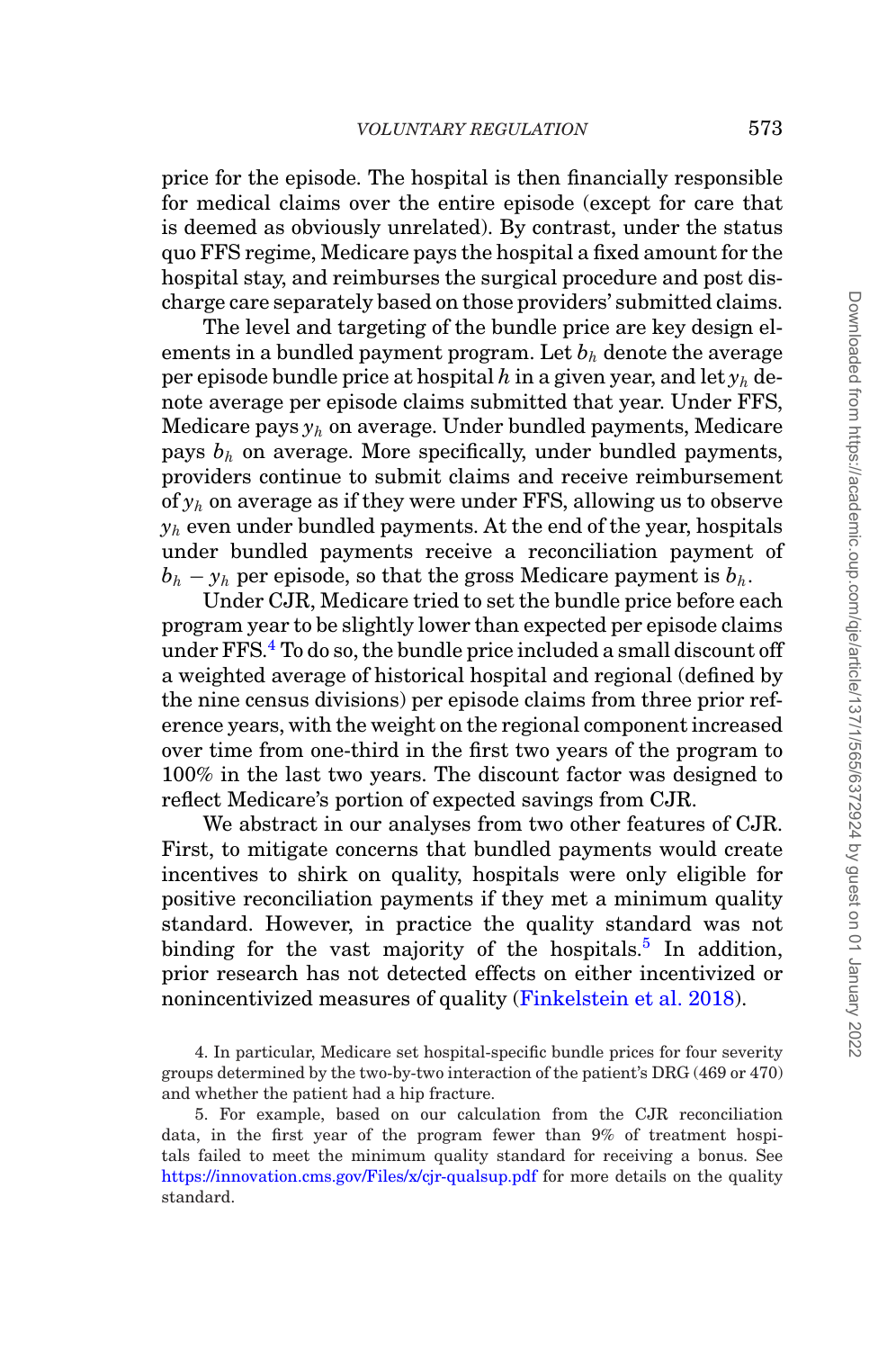Second, like most bundled payment programs, CJR is not a pure bundled payment model that exposes hospitals and Medicare to unbounded risk. Rather, to limit risk exposure to both parties, the reconciliation payment was subject to stop-loss and stop-gain provisions. Specifically, if  $b_h - y_h$  was less than (the negative of) the stop-loss amount, the hospital "only" has to pay Medicare the stop-loss amount. Similarly, if  $b_h - y_h$  is greater than the stop-gain amount, Medicare "only" has to pay the hospital the stop-gain amount.<sup>[6](#page-9-0)</sup> These provisions complicate the model and its estimation presented later, but they do not affect the qualitative economic analysis and do not seem to be quantitatively important (see [Einav et al. 2020b\)](#page-51-13), so we abstract from them throughout.

# *II.C. Experimental Design*

CJR was initially designed by CMS as a five-year, mandatoryparticipation, randomized trial. Year 1 was defined as April 1 to December 31, 2016, and years 2–5 were defined as the 2017–2020 calendar years. CMS randomized 196 eligible MSAs into treatment (bundled payments) or control (status quo FFS). Specifically, MSAs were divided into eight strata based on the interaction of historical LEJR spending quartile and aboveversus below-median MSA population. MSA treatment probabilities varied by strata (ranging from 30% to 45%), with higher treatment probabilities for strata with higher historical LEJR payments. CMS announced assignment to treatment and control in the July 2015 *Federal Register* [\(CMS 2015b\)](#page-50-9). Treatment and control MSAs are balanced on outcome variables and MSA characteristics [\(Finkelstein et al. 2018\)](#page-51-1). After exclusions, the program covered 67 treatment MSAs and 104 control MSAs.[7](#page-9-1) Within the 171 MSAs assigned to treatment or control, a small

<span id="page-9-0"></span>6. The stop-loss and stop-gain amounts increased over time. In the first year, the stop-gain amount was set as  $5\%$  of  $b_h$  and the stop-loss was 0 (meaning that hospitals would never need to make payments to Medicare). By years 4 and 5, the stop-gain and stop-loss amounts were each scheduled to be set at 20% of *bh*.

<span id="page-9-1"></span>7. After the initial assignment, Medicare realized that they did not exclude some hospitals that were already (prior to assignment) signed up for BPCI (a different Medicare program), and subsequently excluded an additional 8 MSAs from the treatment group. Medicare later identified the 17 MSAs in the control group that would have been excluded based on these criteria. Since these exclusions were based on hospital decisions made prior to assignment, we simply drop these 25 MSAs from the study.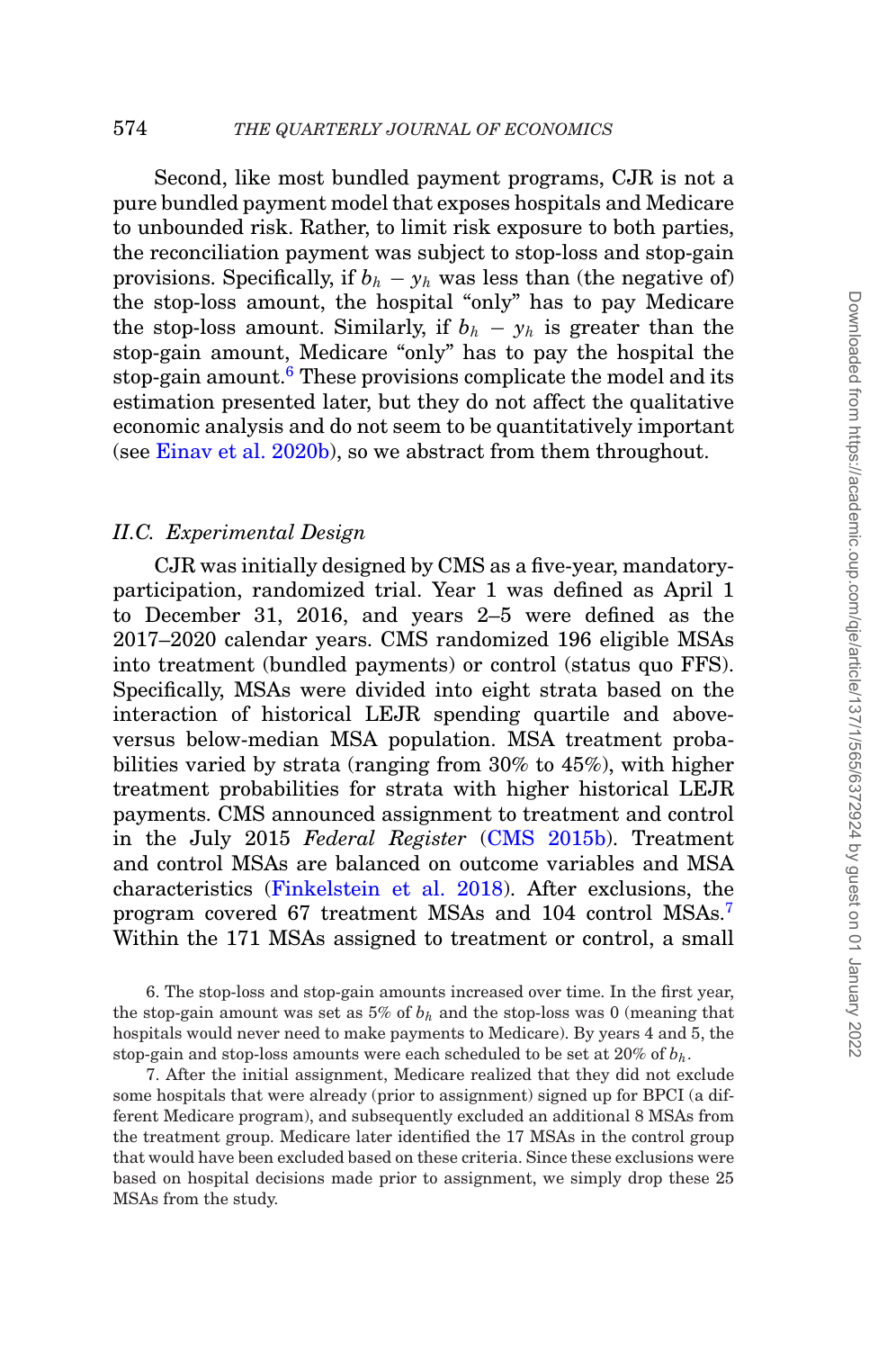number of hospital types and episode types were further excluded from eligibility (see [Section III](#page-12-0) for more details).

Participation was mandatory in treatment MSAs: eligible hospitals had no choice but to be reimbursed under the new bundled payment model. This mandatory participation feature was immediately controversial, with then U.S. Representative Tom Price spearheading a letter in September 2016, signed by 179 members of Congress, complaining that mandatory participation was unethical and unauthorized [\(The Hill 2016\)](#page-53-6). Subsequently, as the new secretary of Health and Human Services—the federal agency charged with overseeing Medicare—Price led the effort to roll back mandatory-participation bundled payment models. As a result, in a rule finalized in December 2017, Medicare decided to cancel two previously scheduled mandatory bundled payment models (Advancing Care Coordination Through Episode Payment and Cardiac Rehabilitation Incentive Payment Models) and modified CJR to be voluntary in half of the treated MSAs for the remaining three program years [\(CMS 2017\)](#page-50-0).

Specifically, hospital participation in CJR was made voluntary in 33 of the 67 treatment MSAs with the lowest episode claims under FFS (using 2011–2014 data, before random assignment was announced). In these "voluntary treatment" MSAs, hospitals had to make a one-time decision at the beginning of program year 3 of whether to opt in and continue to be paid under bundled payments for the remaining three program years. If they did not opt in, reimbursement would revert to FFS for the remaining three years. About a quarter of the hospitals in the voluntary bundled payment MSAs (73 out of 279) chose to remain under bundled payments, which is typical of participation rates in other voluntary Medicare payment programs, where rates have ranged from about 15% to one-third [\(Lewin Group 2015\)](#page-52-17). In the 34 mandatory bundled payment MSAs, hospitals did not face a choice and continued to be paid under bundled payments. Control group hospitals were unaffected by this change and continued to be paid under FFS.

In the analysis that follows, we define three time periods. Period 1 is the period before bundled payments when all providers were reimbursed under FFS. Period 2 covers the approximately two years when the mandatory participation regime was in effect. Period 3 is defined as the final three years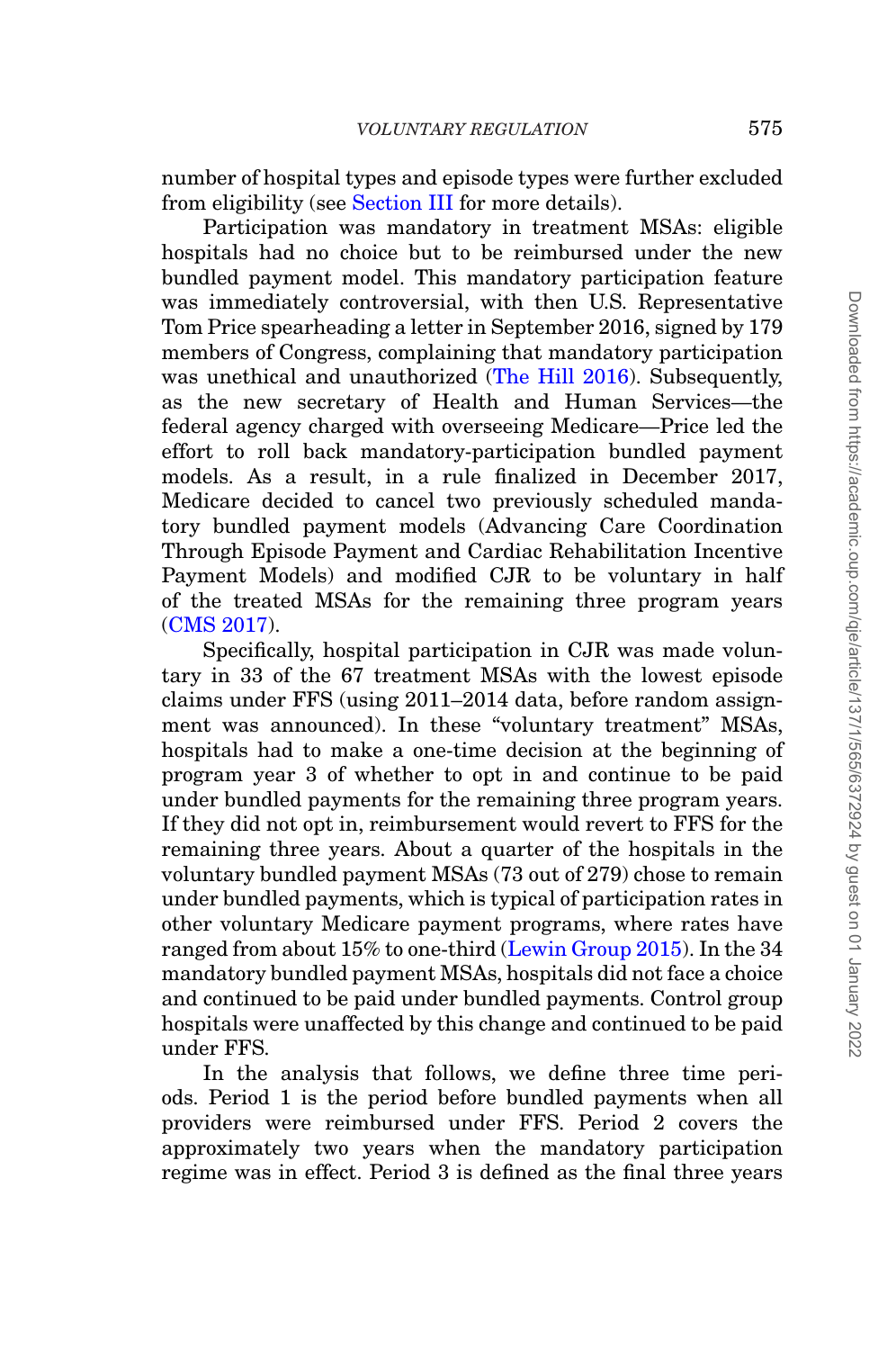<span id="page-11-1"></span>

#### FIGURE I

Experimental Design

The figure shows the design of the bundled payments experiment. The top part shows the preprogram period. The middle part shows the initial mandatory design in program years 1–2. The bottom part shows the partially voluntary design in program years 3–5. Episode shares are based on data from program years 1– 2. ∗Control group MSAs were assigned to mandatory versus voluntary by the authors, using the same criterion that CMS used to assign treatment group MSAs to mandatory versus voluntary. Specifically, the bottom half of the MSAs in the control group—based on historical spending over the period July 1, 2011, through June 30, 2014—were assigned to voluntary.

of the program, when the program was voluntary for some hospitals.<sup>[8](#page-11-0)</sup>

[Figure I](#page-11-1) shows a flow chart of the experimental design. The middle part of the figure shows the initial assignment to treatment and control for period 2, when the program was mandatory, and the bottom part shows period 3, where treatment MSAs were divided into mandatory and voluntary treatment groups. Because this division was based on predetermined historical MSA spending, we can analogously divide the control MSAs into mandatory and voluntary control MSAs based on this variable. For some of the subsequent analysis, we compare mandatory treatment to mandatory control and voluntary treatment to voluntary control.

<span id="page-11-0"></span>8. At the start of period 3, Medicare also began to cover (in all hospitals) outpatient knee replacement as well as inpatient knee replacement. Because we find no statistically or quantitatively significant effect of treatment assignment on period 3 knee replacement volume or setting (not reported), we abstract from it in what follows.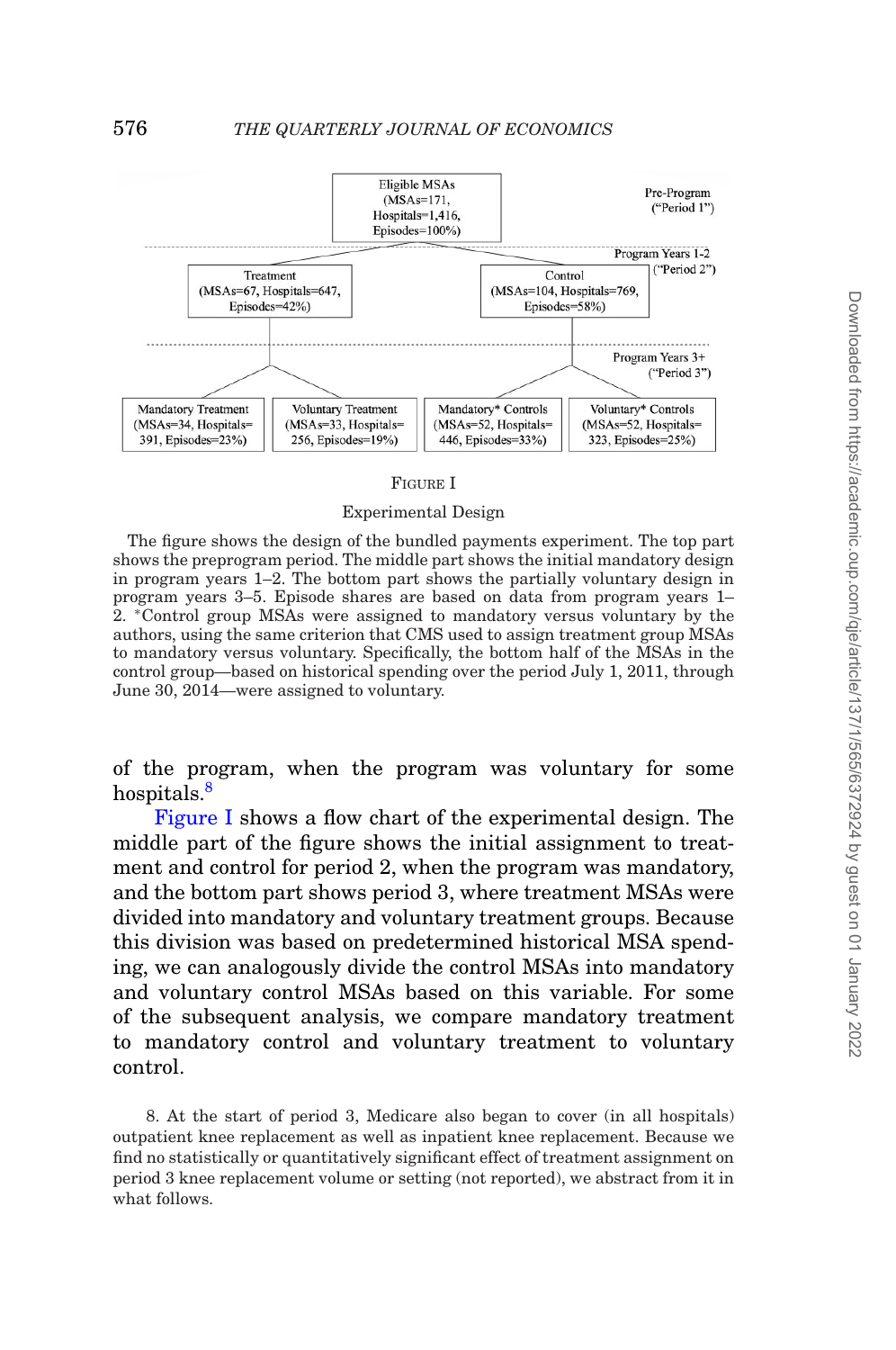# <span id="page-12-0"></span>III. DATA AND DESCRIPTIVE EVIDENCE

In this section, we describe the data and sample and present evidence of the average effects of bundled payments during the mandatory participation period. We present evidence on heterogeneity in levels and slopes across hospitals and on selection on levels and slopes during the voluntary period. These patterns motivate our subsequent modeling decisions.

#### *III.A. Data and Sample*

Our main data are the 100% Medicare enrollment and claims files from 2013 to 2018. These contain basic demographic information (age, race, sex, and Medicaid enrollment) and claims for inpatient, outpatient, and post acute care. The claims data include information on Medicare payments made to providers and out-of-pocket payments owed, dates of admission and discharge, diagnoses, and discharge destinations.

We supplement these data with several additional data sources. First, we obtained data from the CJR website on the eligibility and treatment status of each hospital in each year, the hospital's annual bundle price, annual reconciliation payment, and whether the hospital opted into bundled payments when it became voluntary in 2018 (CMS Innovation Center n.d.). When participation is voluntary (in 2018), we only observe bundle prices for hospitals that select in or are mandated to take part in the bundle payments. In [Online Appendix A,](file:qje.oxfordjournals.org) we describe how we impute bundle prices for the hospitals that do not select into the program.<sup>[9](#page-12-1)</sup> Second, we use data from the 2016 American Hospital Association (AHA) annual survey on the number of beds, ownership type (for-profit, nonprofit, or government-owned), and the teaching status of the hospital. Third, we obtained data from Hospital Compare on each hospital's official quality measures (for 2016 and 2017).

We limit our analysis sample to the 171 eligible MSAs and, within these MSAs, to hospitals and episodes that were eligible for CJR. MSAs were excluded primarily due to a low volume of hip and knee replacements. Within treatment and

<span id="page-12-1"></span><sup>9.</sup> Among hospitals where we observe prices, the correlation between the imputed prices and the observed prices is 0.98. Because of the strength of this correlation, for the rest of the article we abstract from any potential measurement error associated with the imputation procedure.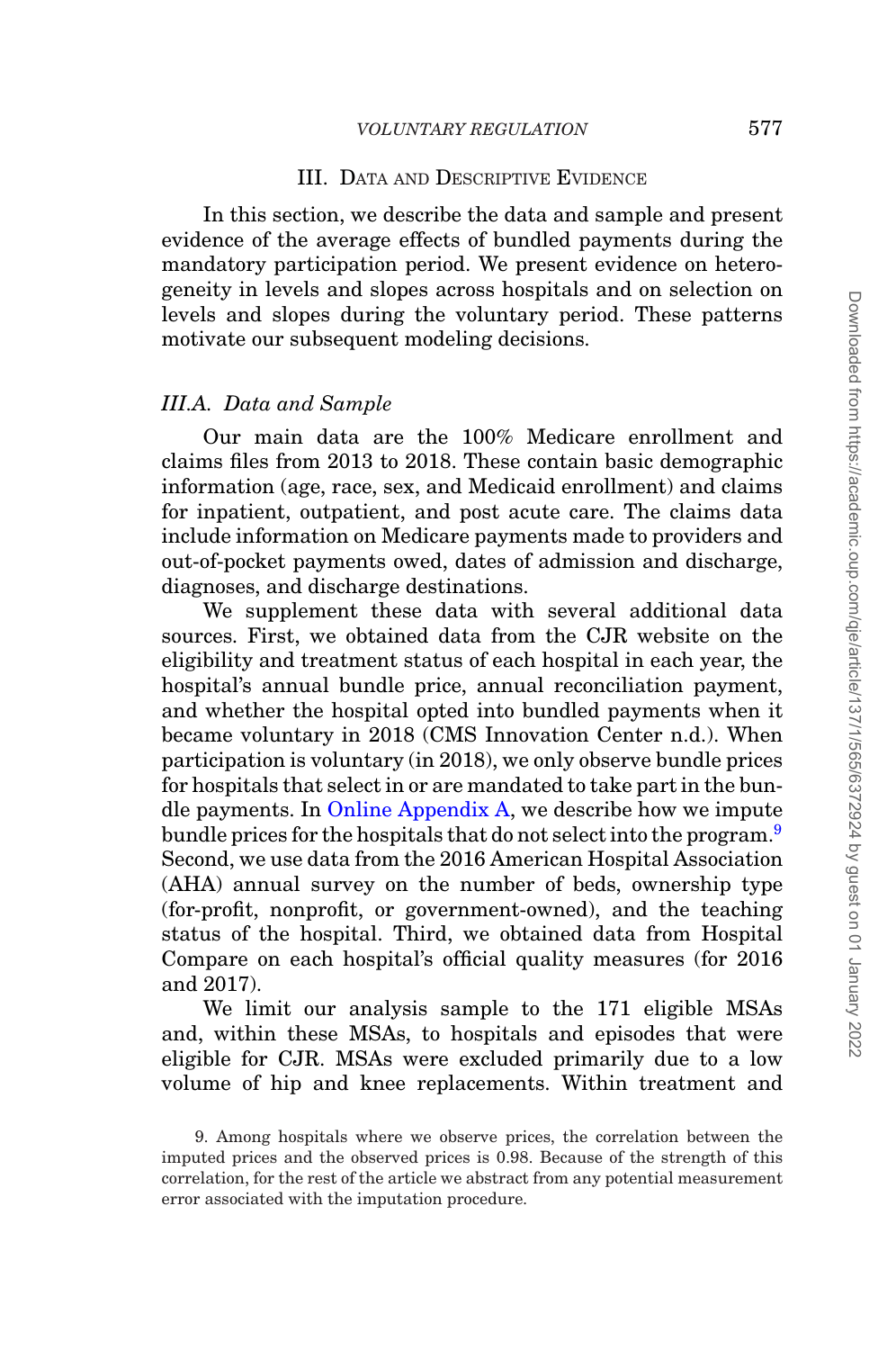control MSAs, hospitals were excluded from CJR if they were already participating in a preexisting Medicare voluntary bundled payment model for LEJR. Episodes were excluded if the patient did not have Medicare as the primary payer, was readmitted during the episode for LEJR, or died during the episode. [Finkelstein et al. \(2018\)](#page-51-1) provide more detail on these eligibility criteria.

We define period 2 (the period of mandatory participation bundled payments) to include all episodes with an index admission between April 1, 2016, and September 15, 2017. The start date corresponds to the program start date, and the end date was chosen so that nearly all 90-day episodes would end by December 31, 2017, the close of the second year. The end date also ensures that all admissions (and most discharges) occurred before the December 2017 announcement that participation would become voluntary for some MSAs starting on January 1, 2018 [\(CMS 2017\)](#page-50-0). Similarly, we define period 3 to include all episodes admitted between January 1, 2018 and September 15, 2018. Following prior work [\(Finkelstein et al. 2018\)](#page-51-1), we define period 1 (the period when all hospitals are under FFS) to include all episodes admitted between April 1, 2013, and September 15, 2014, and omit 2015 from the analysis to avoid contamination from potential anticipatory effects; treatment and control MSAs were announced in July 2015 [\(CMS 2015a\)](#page-50-10).

To construct our baseline sample, we start with the universe of 1,584 hospitals in the 171 treatment and control MSAs that had a CJR episode during period 2; these hospitals had a total of 396,643 CJR episodes during period 2. So that we can observe outcomes in all three periods, we restrict the sample to the 1,416 hospitals that have at least one CJR episode in each period. These 1,416 hospitals constitute our baseline sample, out of which 647 hospitals are located in a treatment MSA and 769 hospitals are in a control MSA. A total of 379,150 CJR episodes in period 2 fall into these 1,416 hospitals.

#### *III.B. Average Treatment Effects*

Average effects of CJR in the two-year mandatory participation period (period 2) have been well studied [\(Finkelstein et al.](#page-51-1) [2018;](#page-51-1) [Lewin Group 2018;](#page-52-7) [Barnett et al. 2019;](#page-50-1) [Haas et al. 2019\)](#page-52-8). Because the program was mandatory and assignment was random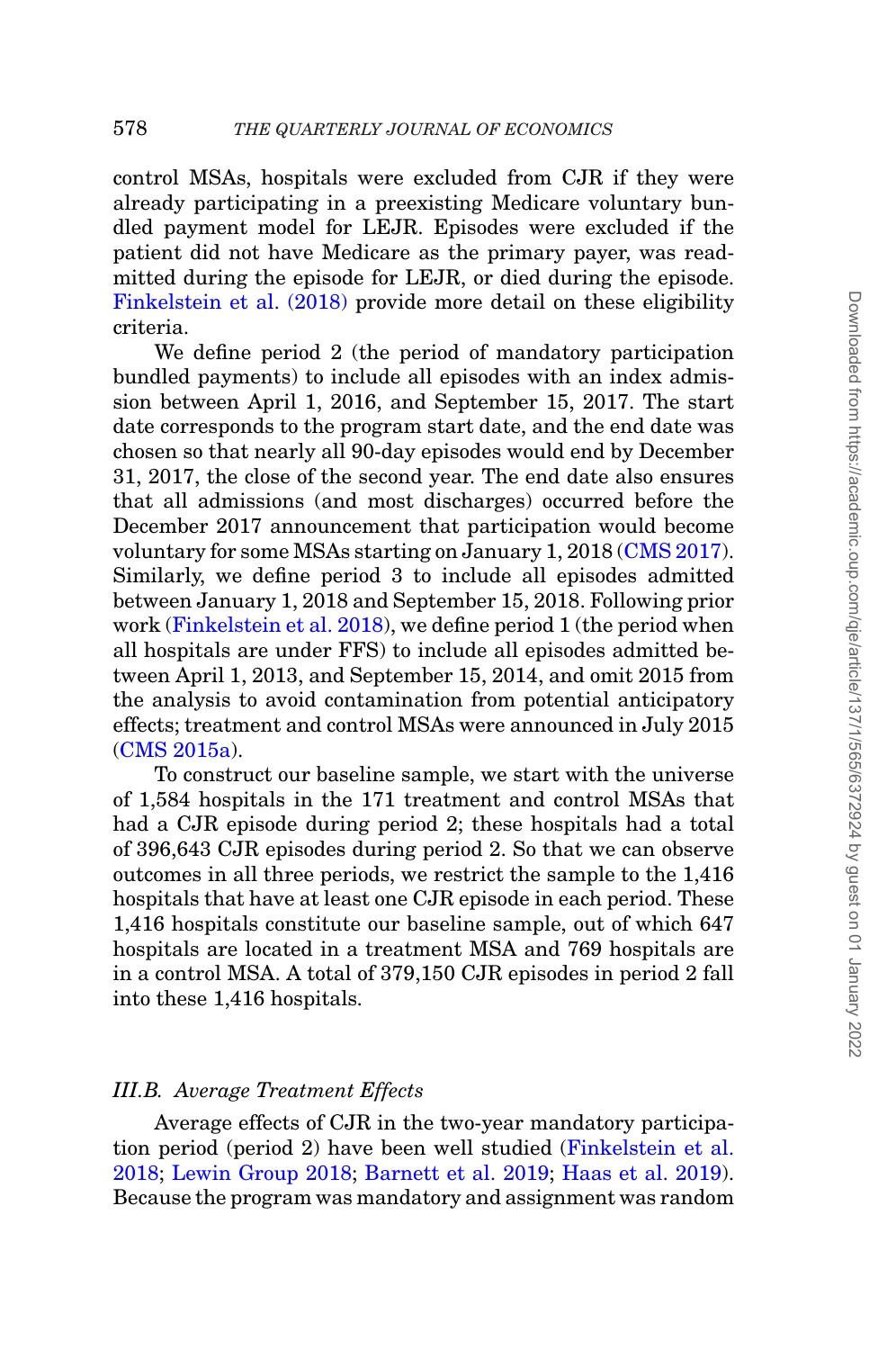at the MSA level, we follow [Finkelstein et al. \(2018\)](#page-51-1) and estimate:

$$
outcome_{j2} = \beta_0 + \beta_1 BP_j + \beta_2 outcome_{j,2014} + \beta_3 outcome_{j,2013}
$$
  
(1) 
$$
+ \delta_{s(j)} + \epsilon_j,
$$

<span id="page-14-0"></span>where *outcome*<sub>*i*2</sub> is the average per episode outcome in MSA  $j$ and period 2,  $BP_i$  is an indicator for being randomly assigned to bundled payments, and  $\beta_1$  is the average treatment effect of bundled payments. We include lagged outcomes from 2013 and 2014 (i.e., period 1) as controls to improve statistical power. Because the probability of random assignment to treatment varied across strata, we include strata fixed effects,  $\delta_{s(i)}$ , to isolate the experimental variation. In all tables, we report heteroskedasticity-robust standard errors.

[Table I](#page-15-0) shows the average treatment effects. To provide a baseline, the first two columns show the mean and the standard deviation of the outcome from the control group in period 2. The remaining columns show the average treatment effect, standard error, and *p*-value of the estimate.

1. *Healthcare Claims, Use, and Government Spending.* [Ta](#page-15-0)[ble I,](#page-15-0) Panel A examines effects on healthcare claims, healthcare use, and government spending per episode. "Claims" consist of Medicare claims paid and patient cost sharing owed over the entire episode of care but do not account for any reconciliation payment associated with a bundled payment; they thus correspond to  $y_h$  in the notation from [Section II.B](#page-7-0) and are measured as average per episode claims. Average per episode claims in the control group were about \$25,300, with roughly half of this spending on the index admission, which is already reimbursed with a DRG-based, prospective payment under the status quo. Of the remaining \$11,800, about \$4,100 comes from postdischarge claims for institutional post acute care (PAC)—predominantly skilled nursing facilities (SNFs)—\$1,800 represents post discharge claims for home health care, and the remaining \$5,800 includes categories such as claims for the surgeon and other physicians (both inpatient and outpatient), hospice, and durable medical equipment, such as wheelchair rental.

We estimate that bundled payments reduced average episode claims by about \$800, or about 3%, a statistically significant but economically modest result. This reduction is primarily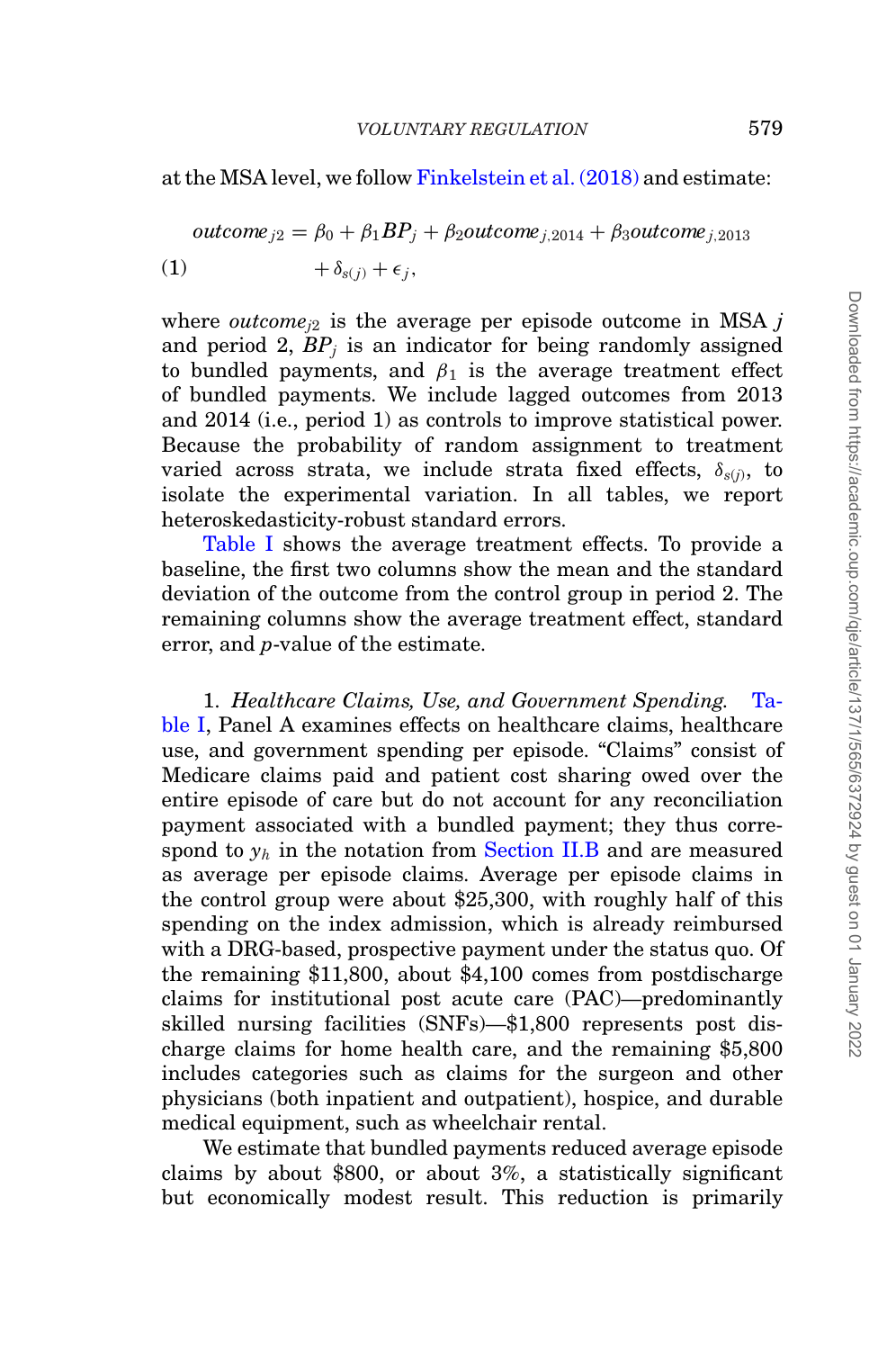| Experimental Estimates during the Mandatory Participation Period                                                                                                                                                                                                                                                                                                                   |                 |                      |                                |                   |               |
|------------------------------------------------------------------------------------------------------------------------------------------------------------------------------------------------------------------------------------------------------------------------------------------------------------------------------------------------------------------------------------|-----------------|----------------------|--------------------------------|-------------------|---------------|
|                                                                                                                                                                                                                                                                                                                                                                                    | Control<br>mean | std. dev.<br>Control | treatment<br>Average<br>effect | Standard<br>error | p-value       |
| Panel A: Claims, utilization, and gov't spending (per episode)                                                                                                                                                                                                                                                                                                                     |                 |                      |                                |                   |               |
| Claims                                                                                                                                                                                                                                                                                                                                                                             | 25,294          | 3,603                | $-790$                         | 204               | $\bar{\rm s}$ |
| Claims for index admission                                                                                                                                                                                                                                                                                                                                                         | 13,542          | 2,389                | $-169$                         | 89                | .060          |
| Claims for institutional PAC                                                                                                                                                                                                                                                                                                                                                       | 4,119           | 1,378                | $-499$                         | 128               | 001           |
| Claims for home health                                                                                                                                                                                                                                                                                                                                                             | 1,800           | 918                  | $-89$                          | 59                | .131          |
| Other claims                                                                                                                                                                                                                                                                                                                                                                       | 5,832           | 532                  | 28                             | 55                | 610           |
| Utilization                                                                                                                                                                                                                                                                                                                                                                        |                 |                      |                                |                   |               |
| Number of days in index admission                                                                                                                                                                                                                                                                                                                                                  | 2.6             | 0.4                  | $-0.1$                         | 0.0               | 217           |
| Number of days in institutional PAC                                                                                                                                                                                                                                                                                                                                                | 7.7             | 2.3                  | $-0.6$                         | 0.2               | 014           |
| Discharge destination                                                                                                                                                                                                                                                                                                                                                              |                 |                      |                                |                   |               |
| Institutional PAC                                                                                                                                                                                                                                                                                                                                                                  | 0.313           | 0.104                | $-0.034$                       | 0.009             | 001           |
| Home health agency                                                                                                                                                                                                                                                                                                                                                                 | 0.339           | 0.196                | 0.004                          | 0.018             | 812           |
| Home (w/o home health agency)                                                                                                                                                                                                                                                                                                                                                      | 0.329           | 0.232                | 0.042                          | 0.018             | 020           |
| Other                                                                                                                                                                                                                                                                                                                                                                              | 0.019           | 0.032                | $-0.004$                       | 0.002             | 052           |
| Government spending                                                                                                                                                                                                                                                                                                                                                                | 25,294          | 3,603                | 40                             | 208               | 848           |
| Panel B: Quality measures                                                                                                                                                                                                                                                                                                                                                          |                 |                      |                                |                   |               |
| Complication rate                                                                                                                                                                                                                                                                                                                                                                  | 0.011           | 0.005                | 0.001                          | 0.001             | 255           |
| ER visit during episode                                                                                                                                                                                                                                                                                                                                                            | 0.198           | 0.027                | 0.003                          | 0.003             | .399          |
| 90-day all cause readmission rate                                                                                                                                                                                                                                                                                                                                                  | 0.102           | 0.015                | $-0.001$                       | 0.002             | 725           |
| Panel C: Admissions and patient composition                                                                                                                                                                                                                                                                                                                                        |                 |                      |                                |                   |               |
| LEJR admissions (per 1,000 enrollees)                                                                                                                                                                                                                                                                                                                                              | 29.9            | 15.8                 | $-0.8$                         | $\ddot{6}$        | 095           |
| CJR-eligible LEJR admissions (per 1,000 enrollees)                                                                                                                                                                                                                                                                                                                                 | 23.6            | 11.3                 | 0.1                            | $0.\overline{5}$  | .889          |
| Elixhauser comorbidity score                                                                                                                                                                                                                                                                                                                                                       | 2.4             | 0.3                  | 0.0                            | 0.0               | 1.00          |
| <i>Notes</i> . The table shows results from estimating equation (1) by OLS on period 2 data; the regression includes strata fixed effects and lagged outcomes from period 1. Standard errors<br>are heteroskedasticity robust. Control means and standard deviations are from neriod 2. "Claims" include patient cost-sharing. The complication rate is defined, as in Finkelstein |                 |                      |                                |                   |               |

et al. (2018), as the sheet of CJR-eligible patients who have at least one of eight underlying complications that go into the total hip arthroplastylotal Innee arthroplasty 90-ay<br>complication measure used in the targeted q are heteroskedasticity robust. Control means and standard deviations are from period 2. "Claims" include patient cost-sharing. The complication rate is defined, as in [Finkelstein](#page-51-1) et al. [\(2018\),](#page-51-1) as the share of CJR-eligible patients who have at least one of eight underlying complications that go into the total hip arthroplasty/total knee arthroplasty 90-day complication measure used in the targeted quality score.

<span id="page-15-0"></span>TABLE I

TABLE I

# 580 *THE QUARTERLY JOURNAL OF ECONOMICS*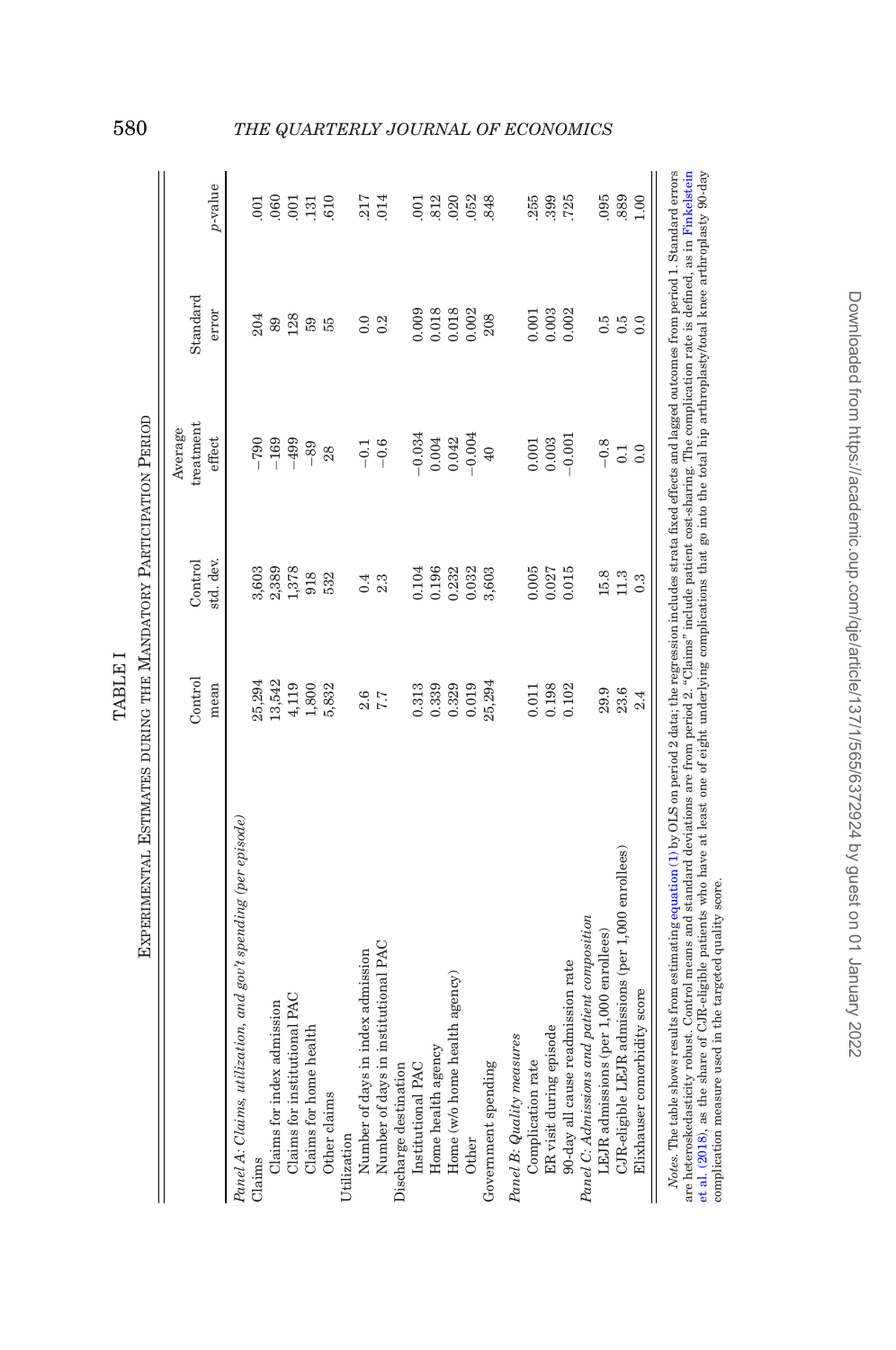driven by a statistically significant \$500 decline in claims for institutional PAC (12% of the control mean), with no statistically or economically significant effects on other categories of claims. The effects on claims are reflected in the effects on utilization. Bundled payments did not affect average length of stay for the index admission, but they decreased the unconditional average number of days spent in institutional PAC by about 0.6 days (8% of the control mean).

The decline in use of institutional PAC in turn reflects, at least in part, an extensive-margin response in patients' discharge destination following their index admission. In the control group, patients are discharged to institutional PAC, home with home healthcare, and home without home healthcare in equal proportion. Bundled payments reduced discharges to institutional PAC by a statistically significant 3.4 percentage points  $(11\%)$ . The decline in discharges to institutional PAC is accompanied by a similarly sized increase in discharges to home without home health. This can be either because the patients who would have been sent to institutional PAC are being sent home without home health, or because there is a cascading effect where the patients who would have been sent to institutional PAC are being sent home with home health, and patients who would have been sent home with home health are now being sent home without home health support. A cascading effect seems more likely (to us), but we cannot differentiate between these two mechanisms. These experimental estimates are consistent with qualitative evidence on how hospitals respond to CJR. In a survey of hospital executives and administrators, Zhu et al.  $(2018)$  find that hospitals report responding by reducing SNF discharges using risk stratification and home care support and by forming networks of preferred SNFs to influence quality and costs, conditional on discharge.

Although bundled payments reduced episode claims as they would be paid under FFS, actual government spending (claims,  $y_h$ , under FFS and the bundle price,  $b_h$ , under bundled payments) does not change. The point estimate indicates a statistically insignificant increase of \$33 (standard error of \$208) in average government spending per episode. The lack of a reduction in government spending—despite modest reductions in submitted claims—reflects the design feature of bundled payments, according to which bundle prices were set to approximate counterfactual claims under FFS.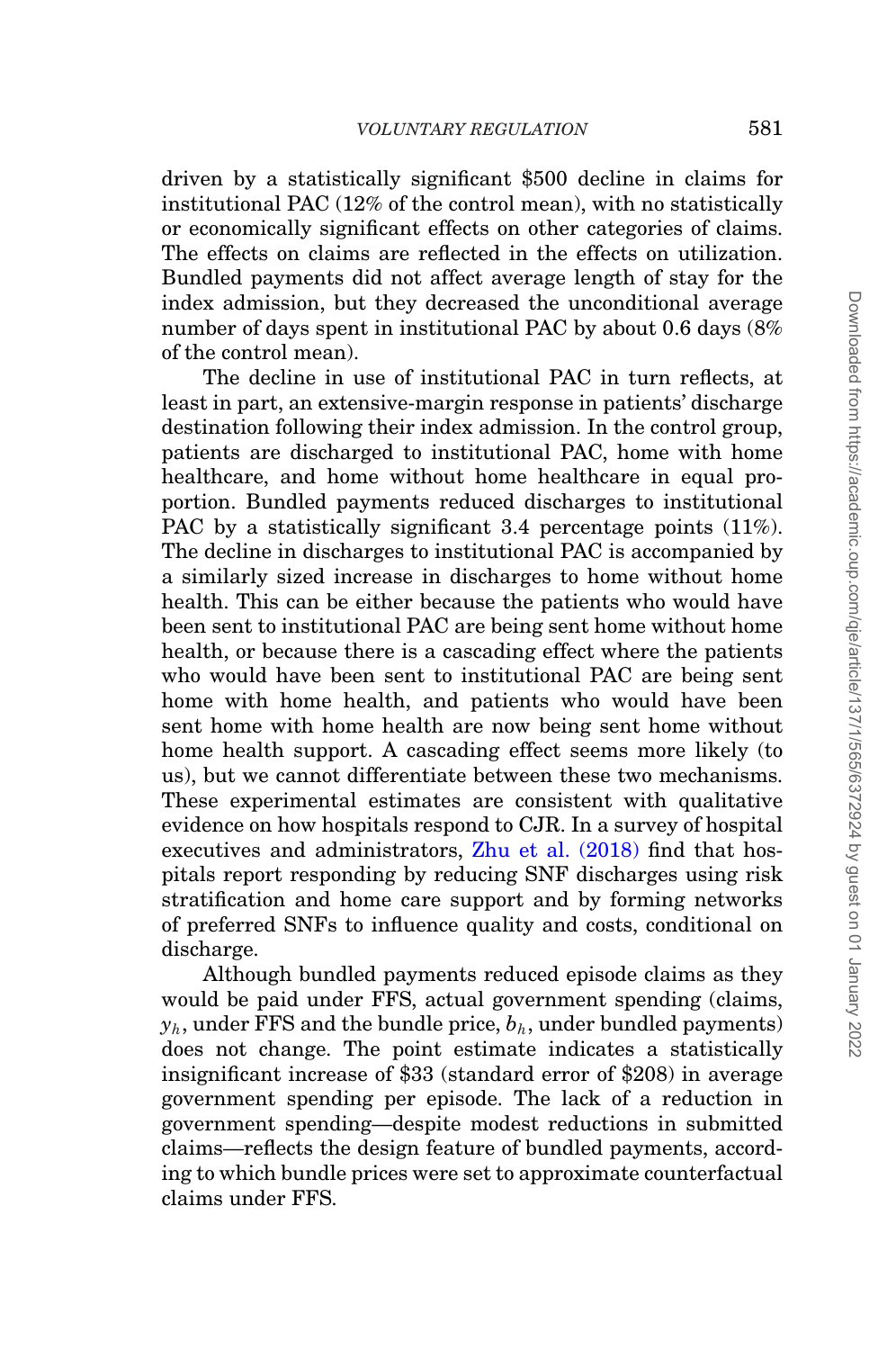2. *(Lack of) Quality Shirking and Cream Skimming.* The primary concern with bundled payments is that because providers are no longer paid on the margin, they will cut back on medically necessary care, cherry-pick patients who have lower costs of provision, or both. The quality incentives provided by the program, as well as physician ethics, reputational concerns, and the threat of malpractice lawsuits may limit any quality response. Indeed, to the extent that low-quality care increases downstream costs, hospitals may have incentives to improve quality. Consistent with prior work on CJR, the bottom two panels of [Table I](#page-15-0) show no evidence of an impact of CJR on quality of care or patient composition.

Panel B examines three measures of quality: a clinically defined complication rate, whether the patient had an emergency room visit during the episode, and 90-day all-cause readmission. We estimate a fairly precise zero effect on all of these measures. Of course, in interpreting this evidence, it is important to bear in mind that the quality measures available in claims data are limited. We cannot, for example, measure outcomes such as morbidity, mobility, or activities of daily living in our data. However, surveys of patients at the end of their episode of care show similar improvements in functional status and pain in the treatment and control groups [\(Lewin Group 2020\)](#page-52-18), which is consistent with clinical trial evidence that patient mobility following knee surgery is not improved by inpatient (as opposed to outpatient) rehabilitation [\(Buhagiar et al. 2017\)](#page-50-11). Given this lack of evidence of a quality response on the margins we can observe, in our subsequent model and counterfactual exercises, we assume that quality remains fixed and that patients' utility is unaffected by the hospital's response to incentives.

Panel C examines patient volume and composition. We estimate a precise zero effect on the number of LEJR admissions per 1,000 Medicare enrollees and the number of CJR-eligible admissions. We examine patient composition by estimating effects on the Elixhauser Comorbidity Score of the patient pool, which is constructed as the sum of indicators for 31 comorbidities [\(Elixhauser](#page-51-14) [et al. 1998;](#page-51-14) [Quan et al. 2005\)](#page-53-8). We estimate a precise zero effect on this measure as well. The lack of a patient volume response is consistent with LEJR as a nondiscretionary procedure, or at least a procedure where the change in financial incentives from bundled payments is small relative to other determining factors.

The lack of cream skimming may also reflect the fact that assignment to bundled payments in period 2 is determined at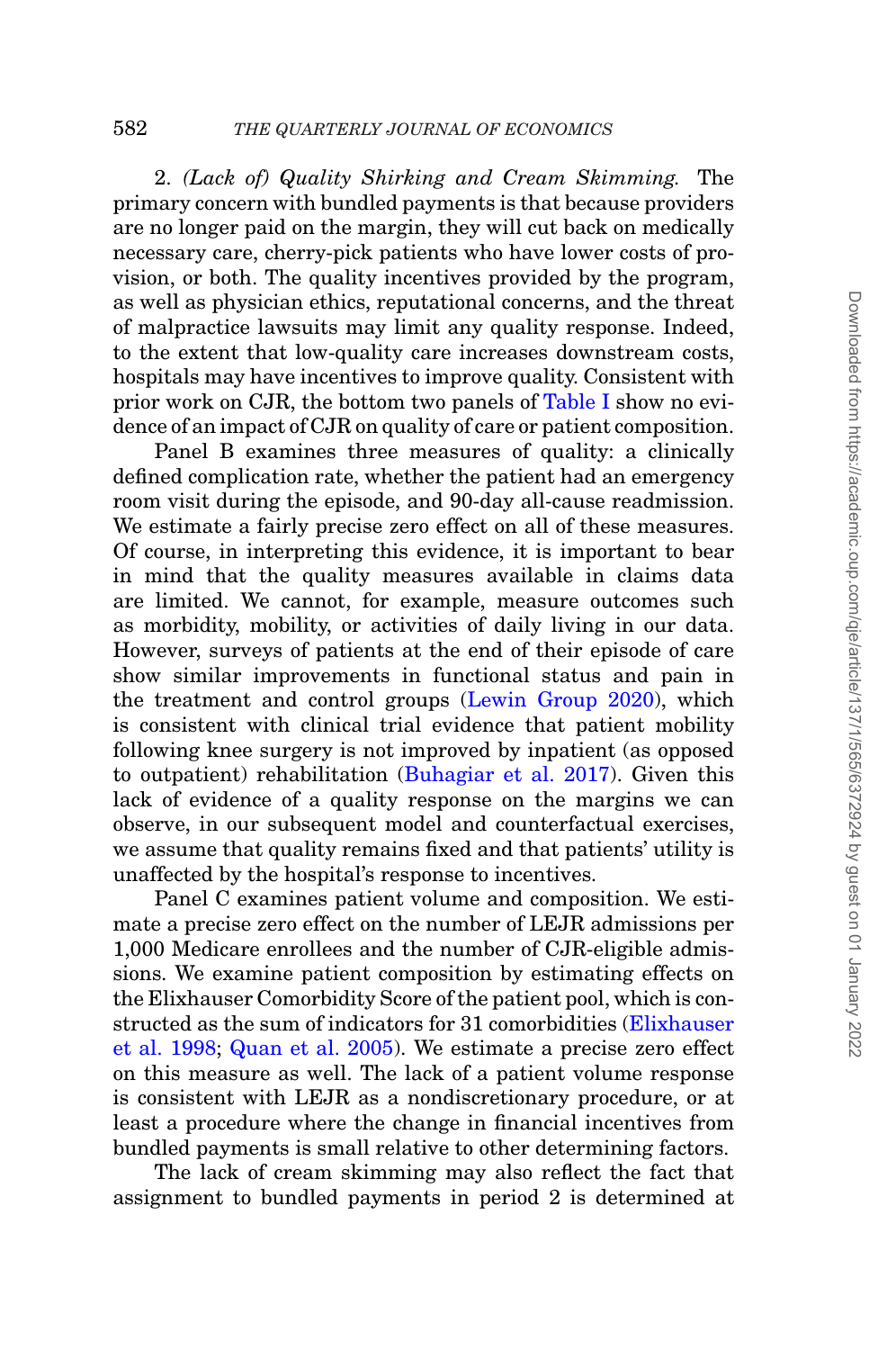the MSA level, so that the closest substitutes for a given hospital are likely to be paid under the same regime. In principle, creamskimming responses could potentially be different in period 3 once participation is voluntary, as there may now be hospitals paid under bundled payments and under FFS in the same MSA. Indeed, in a different voluntary payment model, [Alexander \(2020\)](#page-50-12) documents that physicians strategically direct patients across hospitals in a local area to maximize revenue. We therefore looked at whether hospitals that opted to remain under the bundled payment model experienced changes in their patient volume or patient composition relative to hospitals in the same market that opted out of the bundled payment regime. We might expect physicians to direct more complex patients toward hospitals that are no longer under bundled payment while steering less complex (and hence lower expected cost) patients toward hospitals that remained under bundled payment. However, [Online Appendix](file:qje.oxfordjournals.org) Table A.1 finds no clear evidence of such effects, at least during the first year of the voluntary regime, which is covered by our data.

Because our article focuses on selection—which is a hospitallevel choice—all of our remaining analyses are conducted at the hospital level, with hospitals weighted by the number of episodes in period 2 so that the results are representative of the average episode. [Online Appendix](file:qje.oxfordjournals.org) Table A.2 shows that the main results from [Table I](#page-15-0) are largely similar when estimated at the MSA level weighted by the number of episodes, or at the hospital level weighted by the number of episodes, although some of the point estimates shrink in magnitude. In addition, one of our three quality measures (the complication rate) shows a statistically significant increase of 0.2 percentage points (off a base of  $1.1\%$ ) in one of the three specifications in [Online Appendix](file:qje.oxfordjournals.org) Table A.2.

3. *(Lack of) Dynamic Effects.* [Online Appendix](file:qje.oxfordjournals.org) Table A.3 explores the dynamics of these treatment effects. We focus on the outcomes where the treatment effects are noticeable: total episode claims, institutional PAC claims, and the share discharged to institutional PAC. For these outcomes, we report treatment effects for four roughly biannual time periods in period 2 (2016–2017) for all MSAs (Panel A) and voluntary MSAs (Panel B). In addition, when we analyze the time pattern of treatment effects for mandatory MSAs (Panel C), we extend the analysis to add two additional time periods in 2018 (the first year of period 3). The results indicate that the treatment effects occur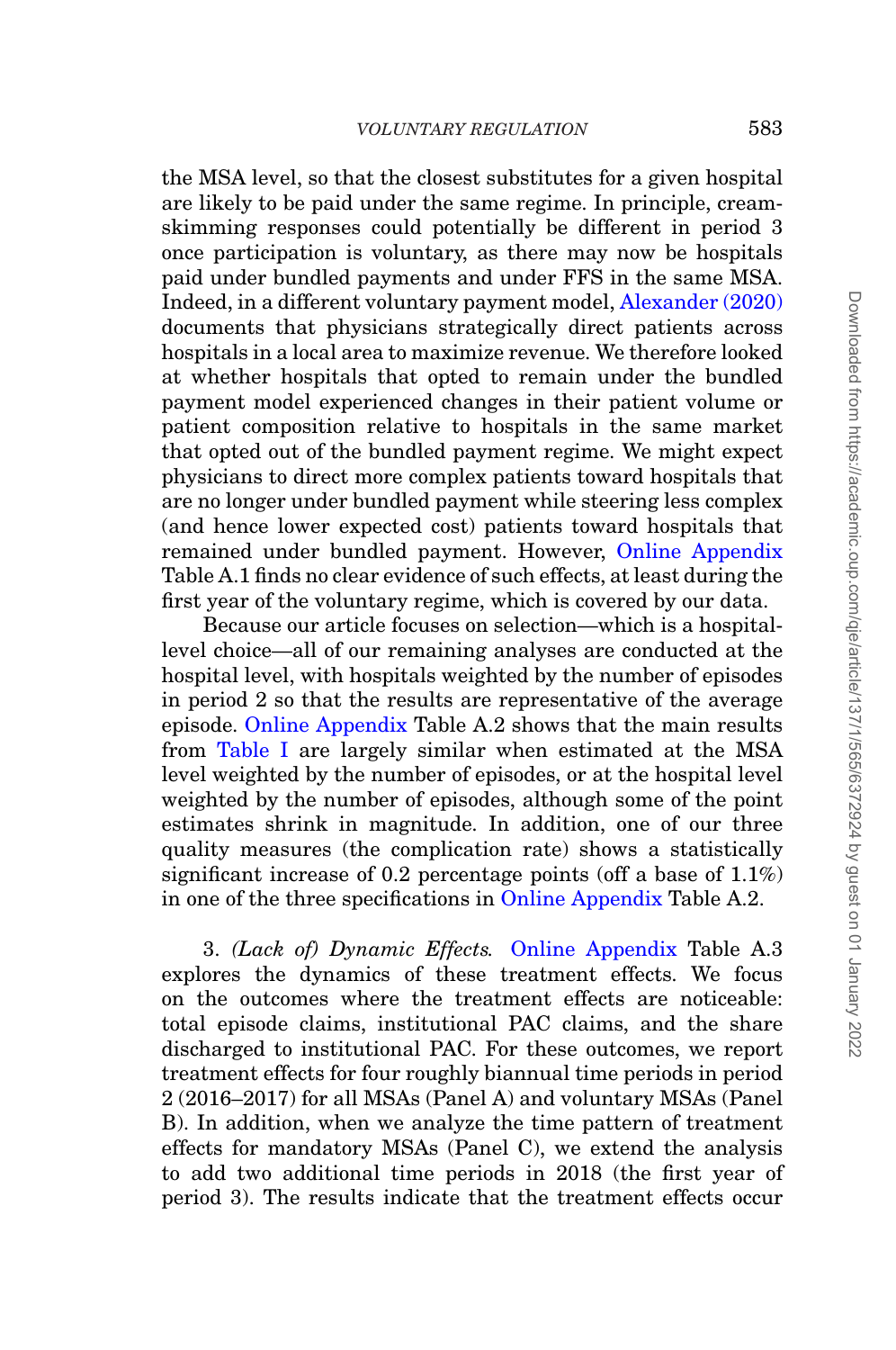immediately and are largely stable over time, albeit with slight (but statistically insignificant) upward trends for total episode and institutional PAC claims.

The immediate and relatively stable treatment effects suggest that dynamics (e.g., learning by doing) are unlikely to be first order. The similar time patterns for the treatment effects across voluntary and mandatory MSAs (compare [Online](file:qje.oxfordjournals.org) [Appendix](file:qje.oxfordjournals.org) Table A.3, Panels B and C) suggest that there was little anticipatory response to the opportunity to opt out of CJR in period 3 (finalized in December 2017). That is, there is no evidence that the treatment effects fade out in voluntary MSAs in anticipation of the opt out of many of these hospitals in 2018.

More generally, the patterns are consistent with qualitative evidence from [Zhu et al. \(2018\)](#page-53-7) and the [Lewin Group \(2018,](#page-52-7) [2019a,](#page-52-19) [2019b,](#page-52-20) [2020\)](#page-52-18) on how hospitals responded to the incentives from bundled payments. Based on semistructured interviews with hospital executives and administrators, these authors report that hospitals endeavored to reduce spending on institutional PAC through a mix of fixed cost and variable cost activities. To reduce discharges to institutional PAC, hospitals employed presurgery patient education and physical therapy (so-called prehabilitation), both primarily variable costs. To control spending conditional on discharge to institutional PAC, hospitals worked to form networks of preferred SNFs and to monitor patients at these SNFs. Although the formation of networks is primarily a fixed cost, building data platforms and hiring care coordinators to follow up with PAC facilities and track patient suitability for discharge involves a mix of variable and fixed costs.

#### *III.C. Heterogeneity in Levels and Slopes*

The average treatment effects reported in the last section mask substantial heterogeneity in the levels and slopes across hospitals. [Table II](#page-20-0) examines this heterogeneity, focusing again on total episode claims, institutional PAC claims, and the share discharged to institutional PAC.

To examine hospital-specific levels, in principle we would want to examine the level for each outcome in period 2. Because treated hospitals change behavior in response to bundled payments (see [Table I\)](#page-15-0), we do not observe unaffected spending levels. The model developed in the following sections allows us to formally recover counterfactual spending levels. To provide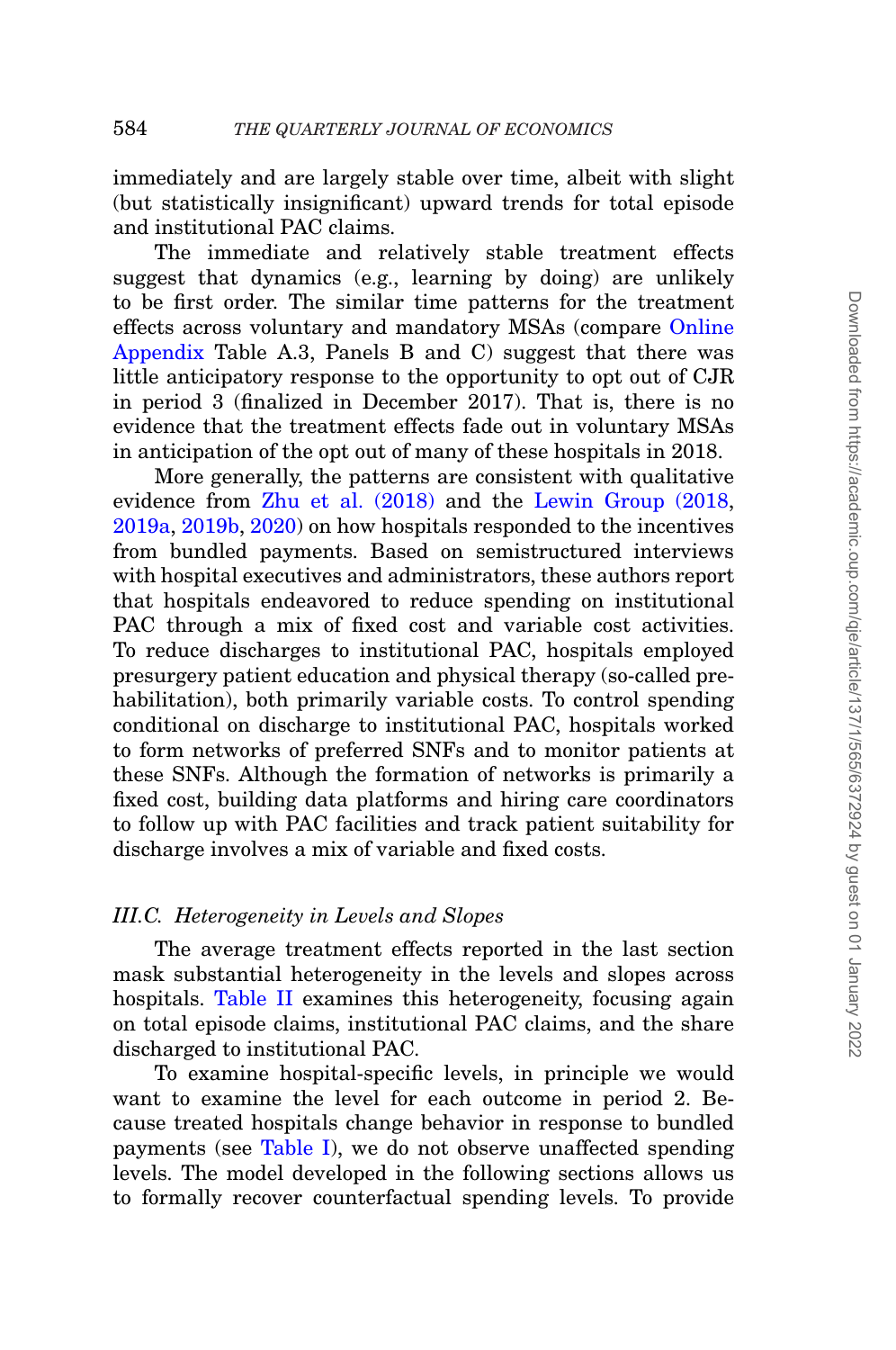<span id="page-20-0"></span>

|                   | ï<br>J        |
|-------------------|---------------|
| Ē<br>٦.<br>ŗ<br>Ē | r.<br>7<br>÷. |
|                   | Ě             |

|                                                                                                                                                                                           |                |                | Panel A: Heterogeneity in levels |            |           |                                    |         |        |                                            |                 | Panel B: Heterogeneity in slopes   |           |
|-------------------------------------------------------------------------------------------------------------------------------------------------------------------------------------------|----------------|----------------|----------------------------------|------------|-----------|------------------------------------|---------|--------|--------------------------------------------|-----------------|------------------------------------|-----------|
|                                                                                                                                                                                           |                |                |                                  | Claims for |           |                                    |         |        | Claims for                                 |                 |                                    |           |
|                                                                                                                                                                                           | Claims         |                | institutional<br>PAC             |            |           | discharge to PAC<br>Probability of | Claims  |        | institutional<br>PAC                       |                 | Probability of discharge<br>to PAC |           |
| Mean (std. dev.)                                                                                                                                                                          |                | 28,357 (5,998) | 5,814 (3,021)                    |            |           | $0.455$ $(0.187)$                  |         |        | $-1,154$ (3,054) $-1,011$ (1,809) $-0.057$ |                 |                                    | (0.105)   |
| Coefficient (std. err.) from bivariate regression                                                                                                                                         |                |                |                                  |            |           |                                    |         |        |                                            |                 |                                    |           |
| Number of CJR episodes                                                                                                                                                                    | $-5.31$ (1.56) |                | $-3.39$                          | (0.69)     | $-0.0001$ | (0.0001)                           | $-0.85$ | (0.57) | $-1.10$                                    | (0.37)          | $-0.00003$                         | (0.00002) |
| Quality                                                                                                                                                                                   | -441           | (41)           | $-197$                           | (18)       | 0.010     | (0.001)                            |         | (24)   |                                            | $\overline{15}$ | 0.004                              | 0.001)    |
| Number of beds                                                                                                                                                                            | 3.90           | 1.21           |                                  | (0.32)     | 0.0001    | 0.00003                            | 0.53    | 0.46)  |                                            | 0.20)           | 0.000004                           | (0.00001) |
| Teaching                                                                                                                                                                                  | 4,528          | (669)          | 561                              | (258)      | 0.049     | 0.021)                             |         | (525)  |                                            | (241)           | 0.025                              | 0.017     |
| For-profit                                                                                                                                                                                | 3,030          | 660)           |                                  | (304)      | 0.064     | 0.025)                             | 1,012   | 651)   |                                            | (292)           | 0.030                              | 0.020)    |
| Nonprofit                                                                                                                                                                                 |                | 596)           | 369                              |            | 0.008     | 0.023)                             |         |        | $-160$                                     | 246)            | 0.012                              | 0.018     |
| Notes. Panel A reports hospital-specific levels (hospital-specific period 1 outcomes) and coefficients from separate regressions of hospital-specific levels on hospital characteristics. |                |                |                                  |            |           |                                    |         |        |                                            |                 |                                    |           |

Panel B reports hospital-specific slopes (obtained from estimating equation (2)) and coefficients from separate regressions of hospital-specific slopes on hospital characteristics. In<br>both panels, the coefficients on for-p Panel B reports hospital-specific slopes (obtained from estimating [equation](#page-21-0) (2)) and coefficients from separate regressions of hospital-specific slopes on hospital characteristics. In both panels, the coefficients on for-profit and nonprofit are obtained from the same regression, where government-owned is the omitted category. All regressions are weighted by the number of episodes in period 2. Robust standard errors are shown in parentheses.

# *VOLUNTARY REGULATION* 585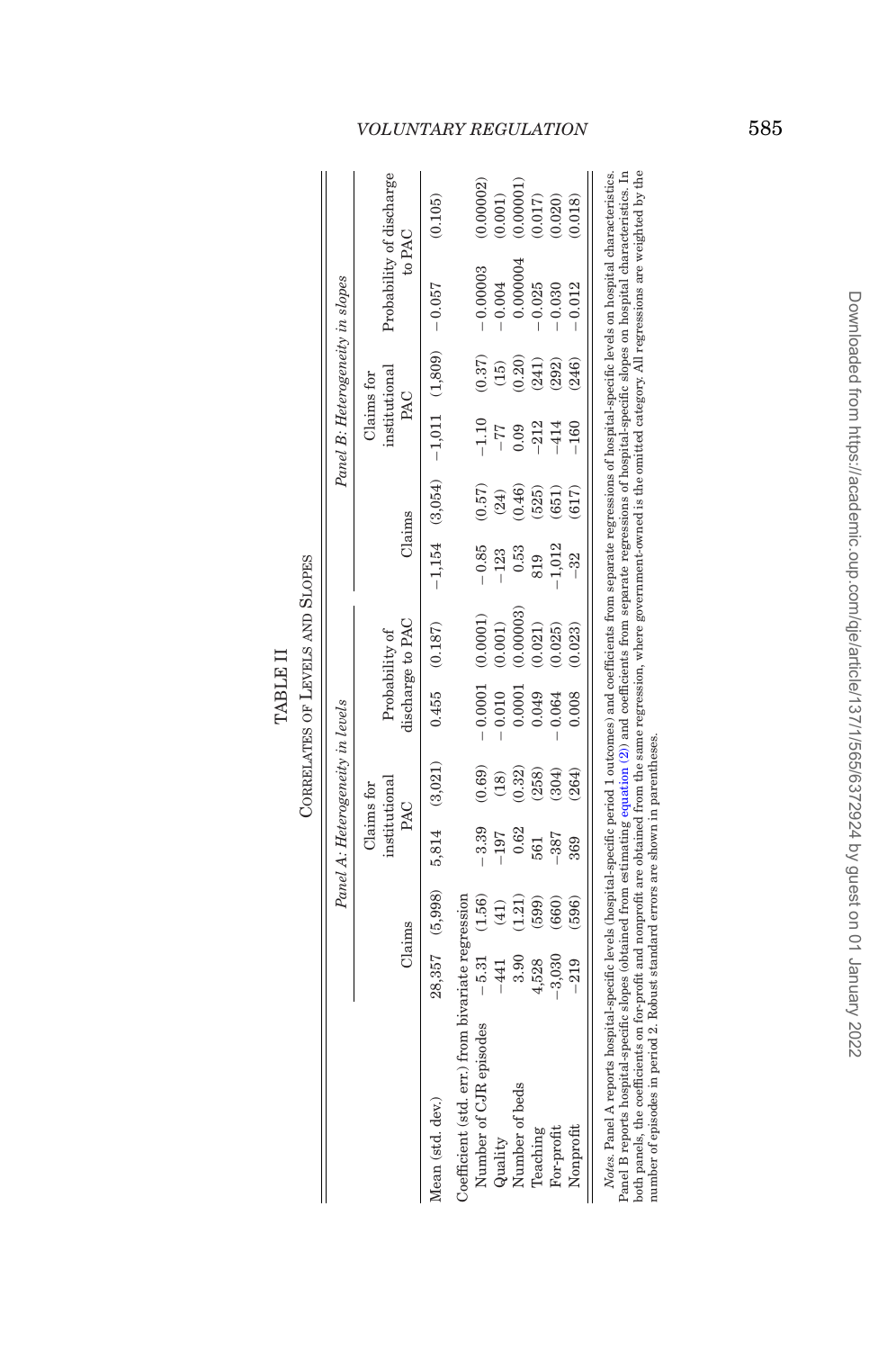model-free evidence, for now we simply look at outcomes in period 1, when all hospitals were paid under FFS. Since levels are strongly autocorrelated within hospitals over time, period 1 levels are a good proxy for levels in period  $2^{10}$  $2^{10}$  $2^{10}$ 

To construct hospital-specific slopes (i.e., the behavioral changes in response to bundled payments in period 2), we estimate a modified version of [equation \(1\)](#page-14-0) that allows the treatment effect of bundled payments to vary by hospital. Letting *outcomeh*<sup>2</sup> denote the average episode outcome for hospital *h* in period 2, we estimate:

$$
outcome_{h2} = \beta_0 + \beta_{1h} BP_h + \beta_2 outcome_{h,2014} + \beta_3 outcome_{h,2013}
$$
  
(2) 
$$
+ \delta_{s(h)} + \epsilon_h,
$$

<span id="page-21-0"></span>where  $BP<sub>h</sub>$  is an indicator for being randomly assigned to bundled payments and  $\beta_{1h}$  is the hospital-specific treatment effect. As in [equation \(1\),](#page-14-0) we include lagged outcomes as covariates to improve statistical power, although in this specification the lags are defined at the hospital level rather than the MSA level. As before, we also include strata fixed effects because randomization was conducted within strata. We estimate this specification on the set of voluntary treatment and control hospitals (see [Figure I\)](#page-11-1).

The top row of [Table II](#page-20-0) reports the mean and standard deviation of the hospital-specific levels and slopes. The means of the hospital-specific levels and slopes estimates are similar to control mean and average effects reported in [Table I,](#page-15-0) and the standard deviations indicate substantial heterogeneity in levels and slopes across hospitals.<sup>[11](#page-21-2)</sup> The remaining rows of [Table II](#page-20-0) report coefficients from bivariate regressions of these hospital-specific levels and slopes on hospital characteristics. Panel A shows that levels for each outcome are lower at hospitals with more CJR episodes, a higher quality index, and for-profit facilities, but higher at larger hospitals, teaching hospitals, and nonprofits. The patterns are similar in Panel B, where we examine associations

<span id="page-21-1"></span><sup>10.</sup> Specifically, for control group hospitals, the correlation coefficient between period 1 and period 2 is 0.77 for total episode claims, 0.65 for institutional PAC claims, and 0.71 for the share discharged to institutional PACs.

<span id="page-21-2"></span><sup>11.</sup> Heterogeneity in the hospital-specific slopes may partially reflect idiosyncratic changes in hospitals over time. In the model we specify below, we explicitly model such idiosyncratic variation, which may be partially driven by measurement error.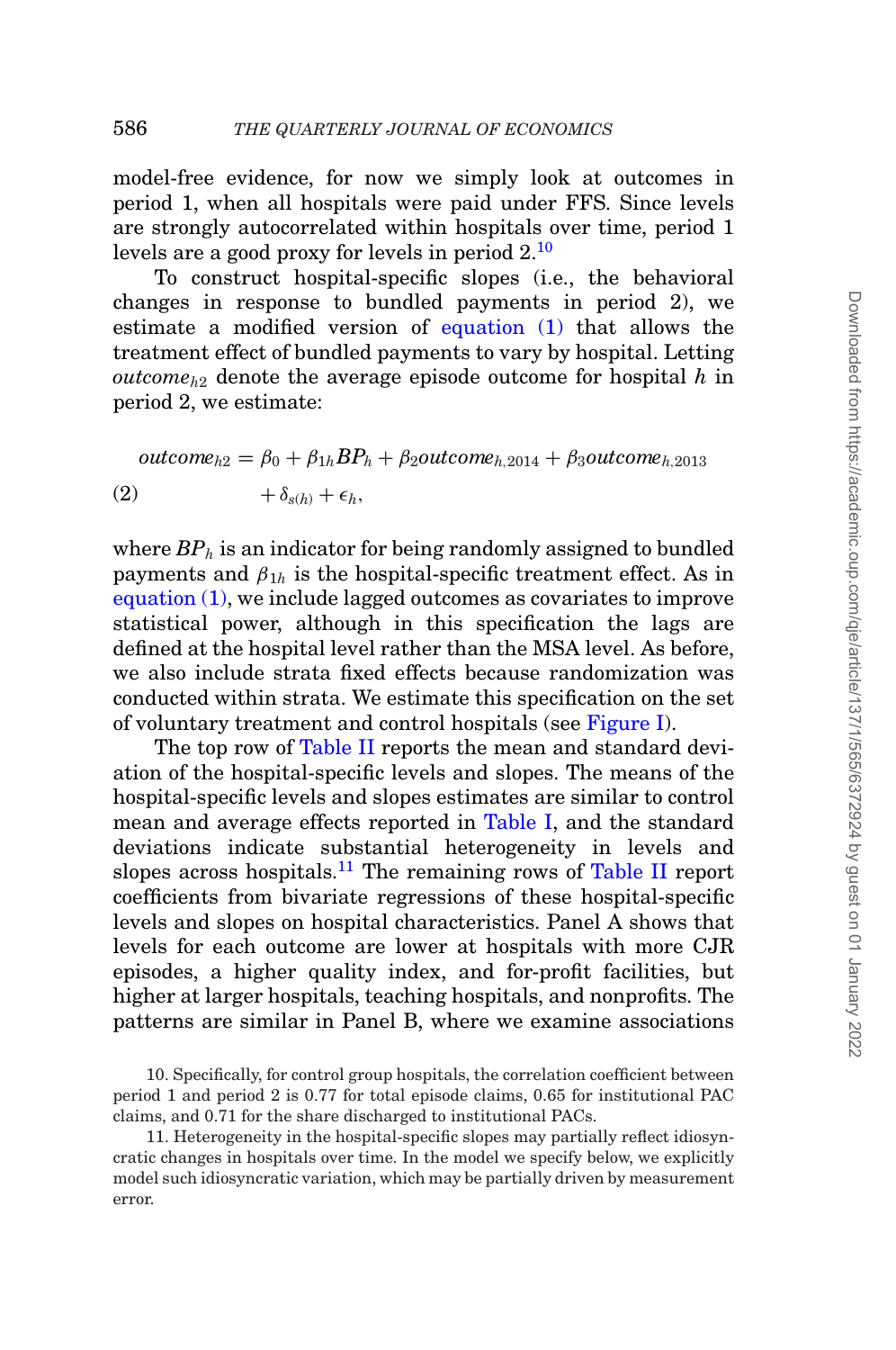with hospital slopes. That is, the hospital characteristics that are associated with low levels are also associated with larger decreases in outcomes in response to the incentives from bundled payments[.12](#page-22-0)

Although there are clear patterns in these associations, hospital characteristics only explain a small share of the overall variation in levels and slopes. In [Online Appendix B,](file:qje.oxfordjournals.org) we describe a variance decomposition exercise that quantifies the explanatory power of the hospital characteristics. The accompanying [Online](file:qje.oxfordjournals.org) [Appendix](file:qje.oxfordjournals.org) Table A.5 shows that the hospital-level characteristics explain little of the cross-hospital variation. Specifications with all of the characteristics, along with strata and MSA fixed effects, explain only a quarter of the variation in levels and even less of the variation in slopes. Fully saturated specifications that additionally control for all available patient characteristics still leave at least half of the variation unexplained.

In addition to elucidating the specific activities that hospitals engage in to respond to the incentives from bundled payments, the interviews conducted by [Zhu et al. \(2018\)](#page-53-7) and the [Lewin](#page-52-7) [Group \(2018,](#page-52-7) [2019a,](#page-52-19) [2019b,](#page-52-20) [2020\)](#page-52-18) also shed light on some of the sources of the remaining unexplained heterogeneity in slopes (i.e., treatment effects). Some hospitals reported that prior experience with bundled payments (e.g., with private insurance) or with other value-based performance reforms in Medicare left them well placed to make changes, while others noted that their prior efforts left less scope for further improvement [\(Lewin Group 2018\)](#page-52-7). There was more general agreement across hospitals on the importance of having a "physician champion" who would coordinate and lead efforts for change in response to the bundled payment [\(Lewin](#page-52-20) [Group 2019b\)](#page-52-20). Hospitals also noted the importance of obtaining buy-in from surgeons, which was generally easier when surgeons were employed by the hospital but could also be achieved when surgeons were not employees [\(Lewin Group 2020\)](#page-52-18).

<span id="page-22-0"></span>12. To examine sensitivity of these estimates, we estimate slopes using a modified version of [equation \(2\)](#page-21-0) that controls for hospital-specific linear time trends using hospital-level data going back to 2010. [Online Appendix](file:qje.oxfordjournals.org) Table A.4 reproduces the analysis in [Table II](#page-20-0) using these alternative estimates of the hospital-level slopes.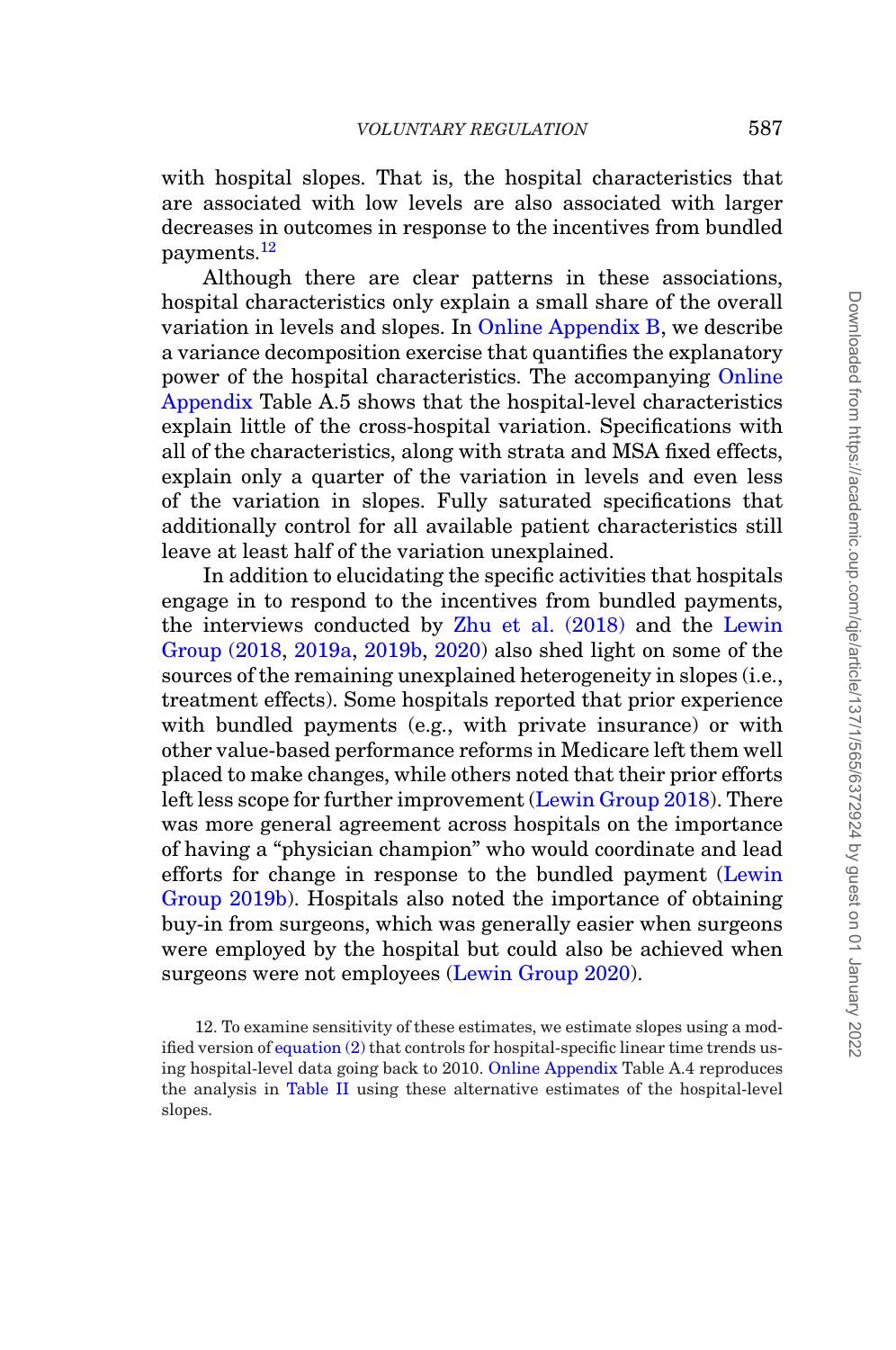### *III.D. Selection on Levels and Slopes*

As we formalize in the next section, hospitals have incentives to select into CJR on both levels and slopes. By selection on levels, we mean that hospitals have a larger incentive to select in if their average claims, holding behavior fixed at what it would be under FFS, would be below their bundle price. By selection on slopes, we mean that hospitals have a larger incentive to select in if they can more easily reduce their average claims below the bundle price. We present descriptive evidence on both margins, examining how the decision among voluntary treatment hospitals to select in or out of bundled payments in period 3 correlates with episode claim levels in period 1 (levels) and behavioral responses to bundled payments in period 2 (slopes). [Table III](#page-24-0) presents the results.

[Table III,](#page-24-0) Panel A shows how the selection decision varies with period 1 levels. Specifically, we show mean outcomes and their standard deviation for three groups of hospitals. Column (1) shows hospitals in the voluntary control group, which we define as control group hospitals that would have been assigned to voluntary based on their prior spending levels (see [Figure I\)](#page-11-1). Columns (2) and (3) show period 1 outcomes for hospitals in the voluntary treatment group, split by those which in period 3 selected into bundled payments and out of bundled payments. The three rows report results for the three outcomes where we observed a statistically significant effect of bundled payments in [Table I:](#page-15-0) episode claims, claims for institutional PAC, and share of patients discharged to institutional PAC.

The results—which are similar to those in [Wilcock et al.](#page-53-5) [\(2021\)—](#page-53-5)are consistent with selection on levels. In [Table II](#page-20-0) we showed substantial heterogeneity across hospitals in period 1 levels, indicating potential scope for selection. [Table III,](#page-24-0) columns (2) and (3) show that, as expected, hospitals which select into bundled payments have, on average, about \$1,600 lower average episode claims than those who select out, a statistically significant difference that is about 6% of the control mean. The patterns are similar for claims at and the share discharged to institutional PAC.

To assess selection on slopes, we use the estimated hospitalspecific slopes from [Table II](#page-20-0) (i.e., the estimated behavioral changes in response to bundled payments in period 2) and then examine how selection into bundled payments in period 3 varies with this measure. [Table III,](#page-24-0) Panel B shows the results.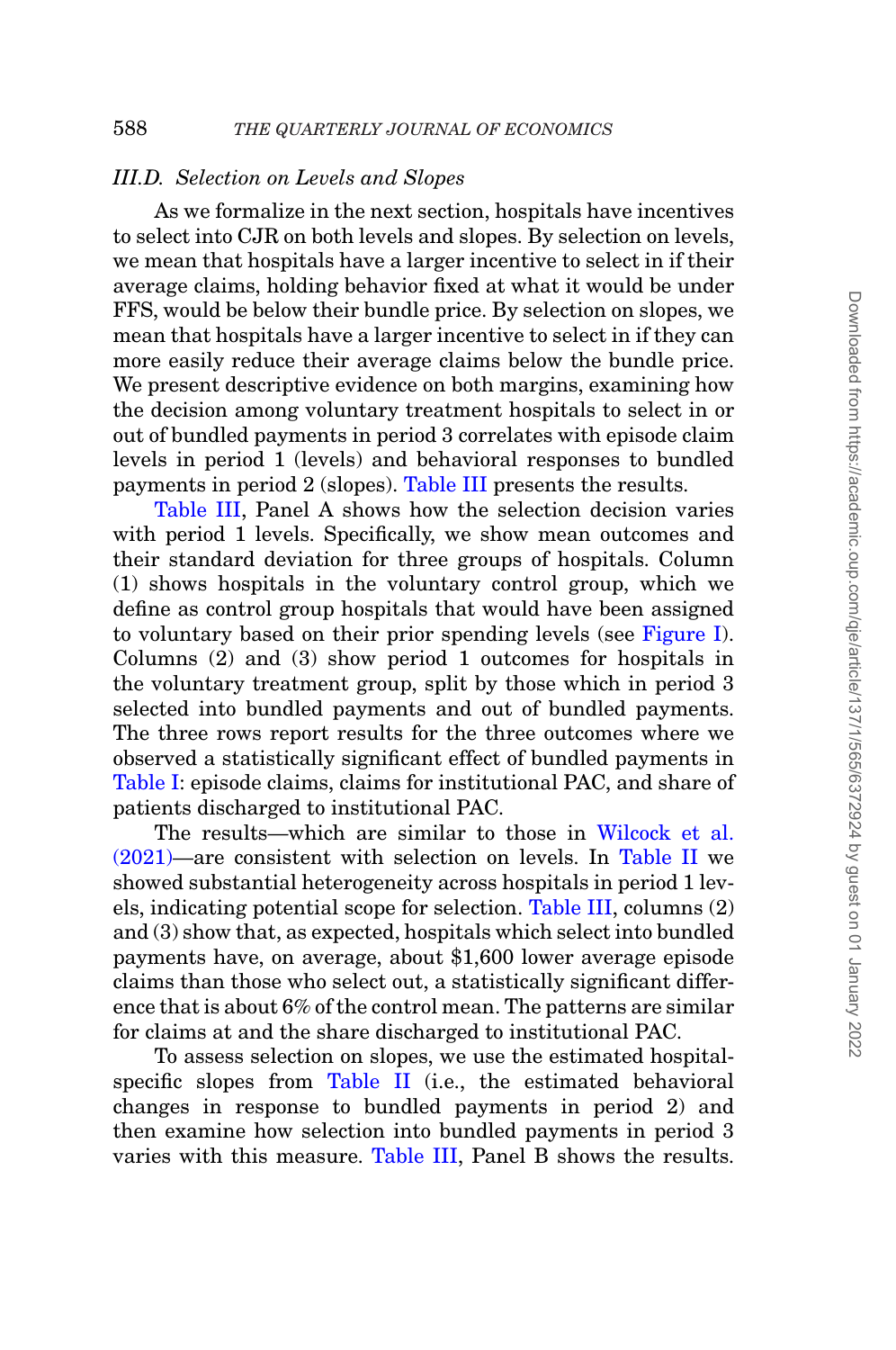|                                                              | Voluntary     | Voluntary                | Voluntary   | p-value of select-in vs.                     |
|--------------------------------------------------------------|---------------|--------------------------|-------------|----------------------------------------------|
|                                                              | control       | select-in                | select-out  | select-out difference                        |
|                                                              | $\widehat{c}$ | $\widehat{\mathfrak{A}}$ | $\circledR$ | $\widehat{\mathcal{F}}$                      |
| Number of hospitals                                          | 323           | 73                       | 183         |                                              |
| Number of episodes in period 1                               | 51,469        | 14,664                   | 24,777      |                                              |
| Percent of episodes in period 1                              |               | 37.2%                    | $62.8\%$    |                                              |
| Panel A: Selection on levels (period 1 outcomes per episode) |               |                          |             |                                              |
| Claims                                                       | 26,524        | 26,146                   | 27,776      | $\ddot{\circ}$                               |
|                                                              | (5, 367)      | (4,176)                  | (5, 497)    |                                              |
| Claims for institutional PAC                                 | 4,811         | 4,681                    | 5,551       | ē                                            |
|                                                              | (2,402)       | (2,054)                  | (2, 446)    |                                              |
| Share discharged to institutional PAC                        | $36.9\%$      | $37.3\%$                 | $41.6\%$    | $\Xi$                                        |
|                                                              | $(16.0\%$     | (16.2%)                  | $(14.5\%)$  |                                              |
| Panel B: Selection on slopes                                 |               |                          |             |                                              |
| Impact on episode claims                                     |               | $-791$                   | $-665$      | .73                                          |
|                                                              |               | (1,931)                  | (2,826)     |                                              |
| Impact on institutional PAC claims                           |               | $-518$                   | $-176$      | 05                                           |
|                                                              |               | (973)                    | (1,474)     |                                              |
| Impact on share discharged to institutional PAC              |               | $-3.3\%$                 | $-1.2\%$    | $\overline{12}$                              |
|                                                              |               | (7.8%)                   | $(9.2\%)$   |                                              |
| Panel C: Selection on hospital characteristics               |               |                          |             |                                              |
| Mean number of CJR episodes                                  | 306           | 320                      | 252         | $\frac{3}{2}$                                |
| Mean number of beds                                          | 339           | 320                      | 362         | $\stackrel{\textstyle{43}}{\textstyle{}}$ 82 |
| Teaching                                                     | $18.7\%$      | $4.3\%$                  | $16.1\%$    |                                              |
| For-profit                                                   | $17.5\%$      | 26.6%                    | $12.5\%$    | $\sim$                                       |
| Nonprofit                                                    | $78.5\%$      | 63.4%                    | $68.6\%$    | 56                                           |
| Government-owned                                             | $4.0\%$       | $10.0\%$                 | 18.9%       | $20$                                         |
| Mean quality score                                           | 11.7          | 13.1                     | 10.6        | 001                                          |

<span id="page-24-0"></span>TABLE III SELECTION

TABLE III SELECTION

# Association annual survey, we are unable to match three hospitals to this survey. For these outcomes, the number of hospitals in control, select-in, and select-out are 323, 73, and 182, respectively. Finally, mean quality B reports the average (and standard deviation) of the hospital-specific slopes (obtained from estimating equation (2)). In Panel C, the mean number of CJR episodes are based on period 1 data. The mean number of beds and percentage of hospitals that are teaching, for-profit, nonprofit, and government-owned are taken from the 2016 American Hospital B reports the average (and standard deviation) of the hospital-specific slopes (obtained from estimating [equation](#page-21-0) (2)). In Panel C, the mean number of CJR episodes are based on period 1 data. The mean number of beds and percentage of hospitals that are teaching, for-profit, nonprofit, and government-owned are taken from the 2016 American Hospital Association annual survey; we are unable to match three hospitals to this survey. For these outcomes, the number of hospitals in control, select-in, and select-out are 323, 73, and 182, respectively. Finally, mean quality score is based on a modified version of the hospitals' composite quality scores from period 2, which is based on the first 18 points of the score. The *p*-values of the differences are computed based on a simple *t*-test of equality of the means.

# *VOLUNTARY REGULATION* 589

Downloaded from https://academic.oup.com/qje/article/137/1/565/6372924 by guest on 01 January 2022 Downloaded from https://academic.oup.com/qje/article/137/1/565/6372924 by guest on 01 January 2022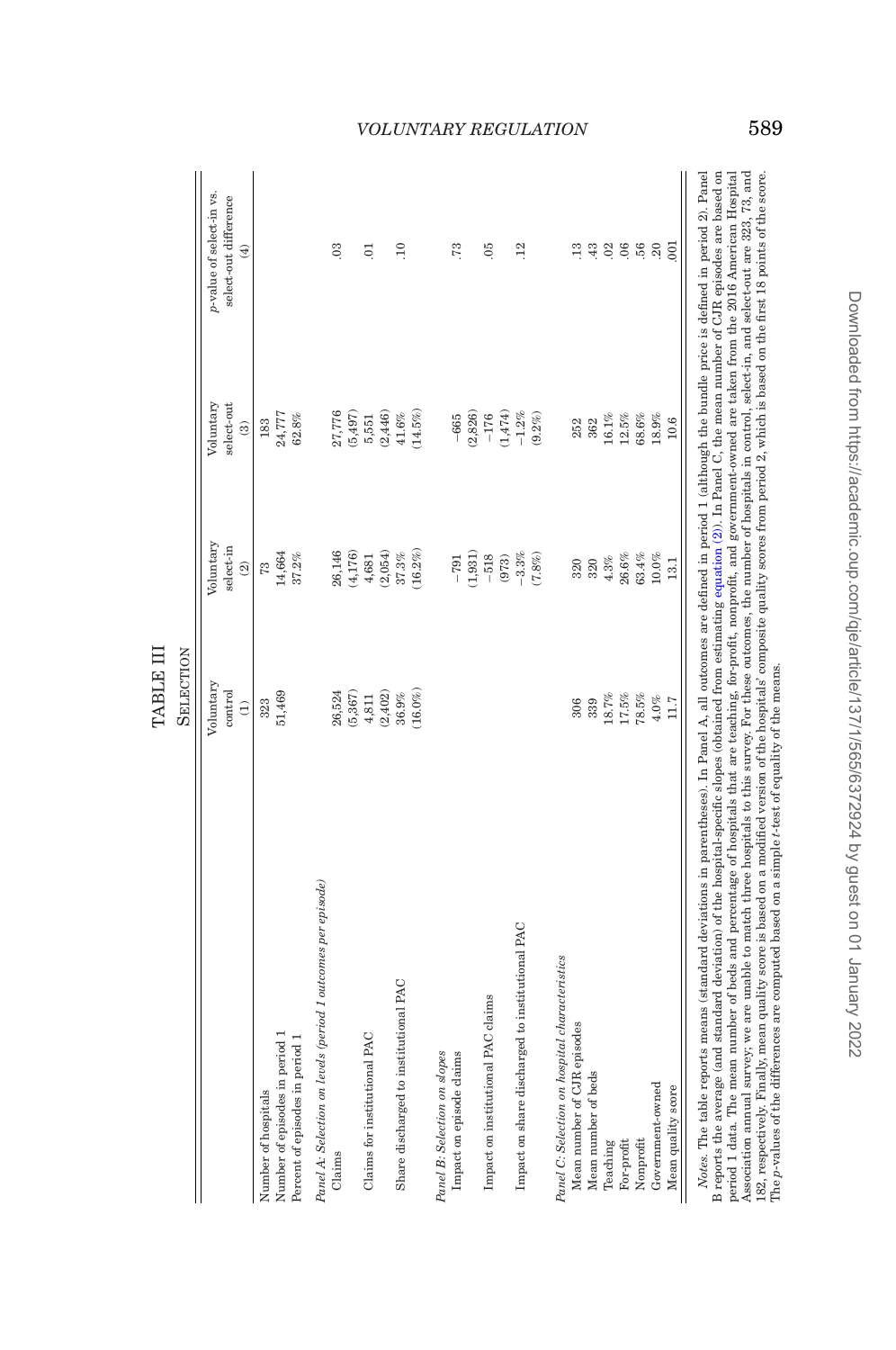Specifically, we show the average estimated hospital-specific treatment effects  $(\beta_{1h})$  and their standard deviation separately across hospitals that select into bundled payments (column (2)) and those that select out (column (3)). The results once again show selection in the expected direction: for hospitals that selected into bundled payments in period 3, bundled payments in period 2 reduces average claims per episode by \$791, compared with a lower reduction (\$665) for hospitals that revert to FFS in period 3. However, these differences in average slopes are not statistically distinguishable (column (4)). Selection is also in the expected direction for the other two outcomes in Panel B: hospitals that experienced greater declines in institutional PAC claims and in the share of patients discharged to institutional PAC due to bundled payments are more likely to remain under bundled payments. The difference in the effect on institutional PAC claims in period 2 between those who remain in bundled payments (\$518) and those who select out (\$176) in period 3 is statistically distinguishable ( $p$ -value = .05).<sup>[13](#page-25-1)</sup>

[Table III,](#page-24-0) Panel C briefly examines other characteristics of hospitals that select in and select out of bundled payments. Hospitals that select into bundled payments in period 3 have a somewhat higher volume of CJR episodes in period 1, suggesting there may be fixed costs to remaining in the program, a point we return to with our model specification in [Section V.](#page-32-0) Hospitals that select in are less likely to be teaching hospitals, more likely to be for-profit, and less likely to be government-owned; they are also associated with higher measured quality.

#### <span id="page-25-0"></span>IV. MODEL OF VOLUNTARY SELECTION

### *IV.A. Setting*

We consider a pool of CJR episodes, indexed by *i*, which are admitted to hospital *h*. We assume throughout that this pool is taken as given and is known to the hospital.

Under FFS, providers are reimbursed based on claims. Let  $\lambda_i$  denote the claims generated under FFS incentives by a given episode. The preceding sections' description of the institutional

<span id="page-25-1"></span><sup>13.</sup> In [Online Appendix](file:qje.oxfordjournals.org) Table A.6, we examine the sensitivity of these estimates to a specification that allows for hospital-specific (linear) time trends using data going back to 2010. The general results remain qualitatively similar, though differences between select-in and select-out hospitals remain statistically insignificant and the differences between the point estimates are smaller.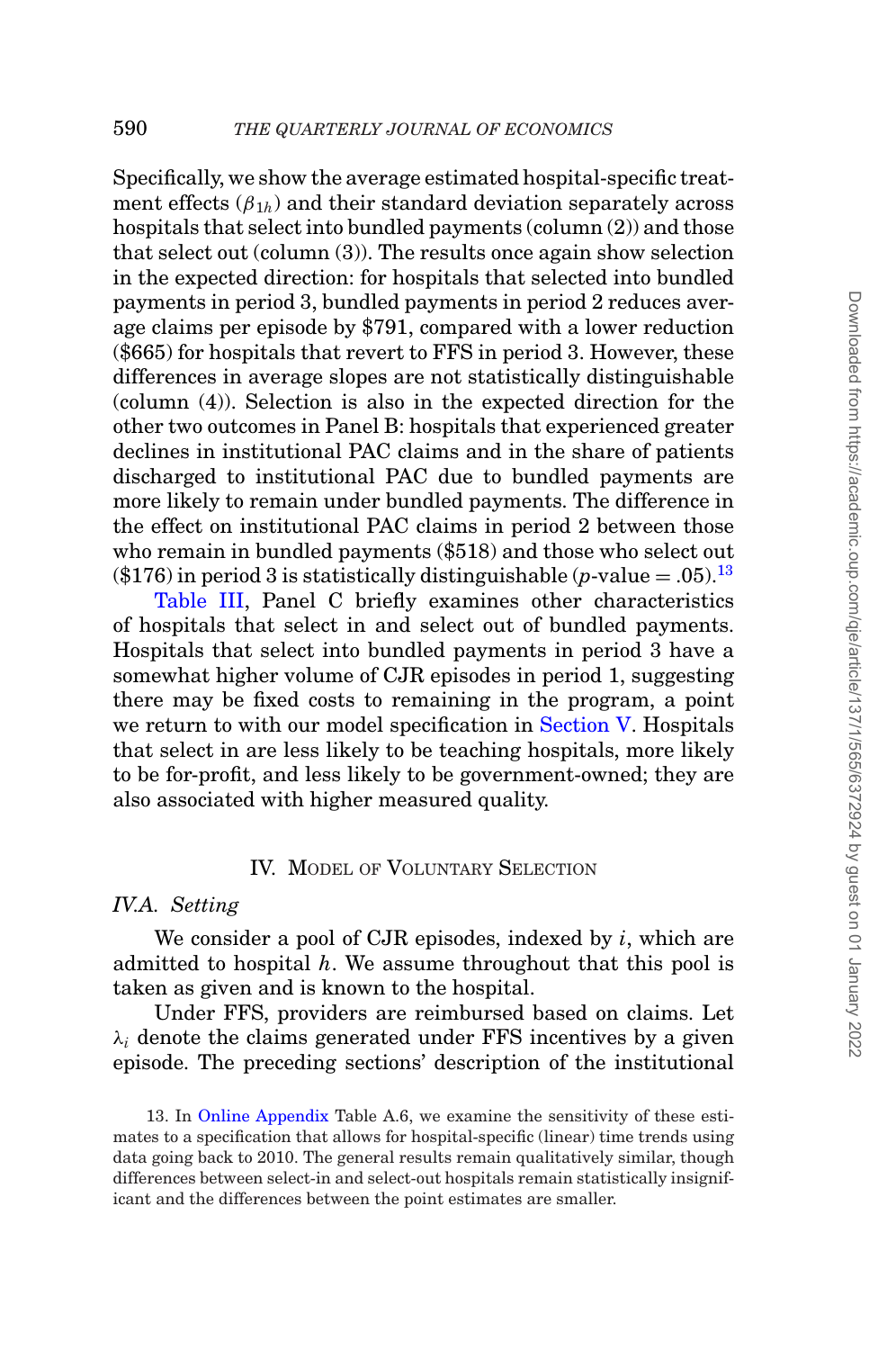environment and the estimates of the average effects of bundled payments suggest that it is useful to decompose  $\lambda_i = f_i^{HOSP} +$  $f_i^{OTH}$ , where  $f_i^{HOSP}$  are the fixed, DRG-based claims submitted for the index hospitalization and  $f_i^{OTH}$  are the claims submitted by PAC and other downstream providers. Let  $c_i^{HOSP}$  denote the  $\cos$ ts incurred by the hospital and  $c_i^{OTH}$  the costs incurred by the other providers. For tractability, we assume that other providers are reimbursed at cost, so that  $f_i^{OTH} = c_i^{OTH}$ .<sup>[14](#page-26-0)</sup> In what follows, for each variable  $x_i$ , we focus on hospital-level averages, defined as  $x_h = \frac{1}{n_h} \sum_{i=1}^{n_h} x_i$ , where  $n_h$  is the number of episodes at the hospital.

1. *Hospital Profits and Participation Incentive.* Under FFS, average government spending (i.e., Medicare reimbursement) per episode is  $\lambda_h = f_h^{HOSP} + f_h^{OTH}$ . Hospitals only incur costs and receive Medicare payment for costs in the hospital, so they earn profits  $\pi_h^{FFS} = f_h^{HOSP} - c_h^{HOSP}$ . Under bundled payments, Medicare reimburses the admitting hospital the fixed bundle price  $b_h$  for the entire episode, so average government spending per episode is  $b_h$ . Hospitals are effectively required to incur not only hospital costs  $c_h^{HOSP}$  but also downstream providers' claims  $f_h^{OTH}$ , which would have been reimbursed by Medicare under FFS. We assume that the hospital can reduce claims outside of the hospital by *e* by exerting "effort"  $\phi_h(e)$ , where  $\phi_h(0) = 0$ ,  $\phi'_h > 0$ , and  $\phi''_h > 0$ .<sup>[15](#page-26-1)</sup> Hospitals, thus, choose effort to maximize

(3) 
$$
\pi_h^{BP} = \max_e \left( b_h - \left[ \left( c_h^{HOSP} + f_h^{OTH} \right) - e \right] - \phi_h(e) \right),
$$

and optimal effort is pinned down by  $\phi'_h(e^*_h) = 1$ . Because the hospital internalizes both the social marginal cost and benefit of effort, bundled payments results in the first-best effort level.

<span id="page-26-0"></span>14. This assumption is primarily made to simplify notation. It is straightforward in the context of the model to allow other providers to obtain a fixed markup, but reasonable levels of such markups would only slightly affect the quantitative results and would have no effect on the qualitative conclusions.

<span id="page-26-1"></span>15. For simplicity, we assume that  $c_h^{HOSP}$  remains the same under bundled payments and is not affected by *e*. This is not essential and can be viewed as a normalization, although it is a natural assumption. If the effort to reduce hospital cost and the effort to reduce PAC cost are separable, the hospital cost level was already optimized under FFS given that hospitals were already paid (under FFS) a fixed amount for the hospital portion of the episode.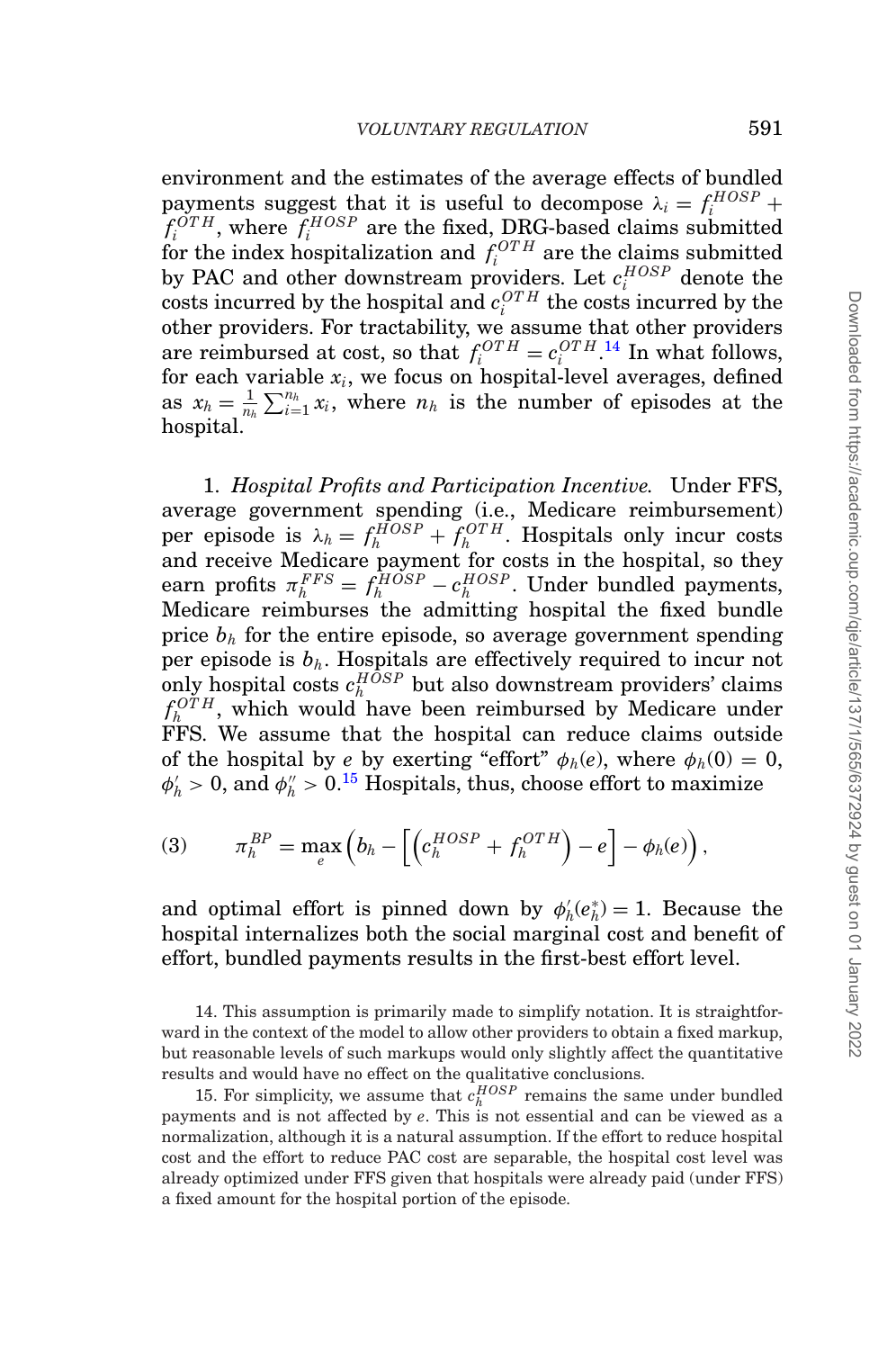For tractability, we assume that the cost of effort is quadratic of the form  $\phi_h(e) = \frac{e^2}{2\omega_h}$ , where  $\omega_h > 0$  is a hospital-specific parameter. With this assumption, under bundled payments the hospital's optimal choice of effort is  $e_h^* = \omega_h$ , average claims  $\alpha_h^* = \omega_h$ , average claims  $\arg_{p} \frac{f_h^{HOSP} + f_h^{OTH} - \omega_h = \lambda_h - \omega_h, \text{ and hospital profits are}$  $\pi_h^{BP} = b_h - (c_h^{HOSP} + f_h^{OTH} - \frac{\omega_h}{2}).$ 

Hospitals select into a voluntary bundled payment program, denoted by the indicator  $BP_h = 1$ , if and only if  $\pi_h^{BP} > \pi_h^{FFS}$ . Substituting in yields the criterion

<span id="page-27-0"></span>(4) 
$$
BP_h = 1 \Leftrightarrow (b_h - \lambda_h) + \frac{\omega_h}{2} > 0,
$$

where the left-hand side of the inequality is the sum of a level effect  $(b_h - \lambda_h)$  and a slope effect  $(\frac{\omega_h}{2})$ . The level effect  $(b_h - \lambda_h)$ represents the transfer payment hospitals would receive from the government under bundled payments relative to FFS if they did not change their behavior from what it was under FFS. The slope effect  $(\frac{\omega_h}{2})$  denotes the net savings that hospitals get from any change in behavior under bundled payments, which are the  $\text{reduced provider costs } e_h^* = \omega_h \text{ net of the effort cost that reduction}$ entails  $(\frac{\omega_h}{2})$ . These incentives are well understood by the hospital industry. For example, ArborMetrix, a healthcare consulting firm, advises their client hospitals to consider the following questions when deciding whether to participate in a bundled payments program: "One: 'How good is my target price?' Two 'What has changed [since the target prices were set]?' And three: What is my opportunity to improve?" [\(ArborMetrix n.d.\)](#page-50-13)

2. *Social Welfare.* The distinction between selection on levels and slopes has important implications for the social welfare consequences of voluntary programs. We define social welfare *W* as the sum of consumer surplus  $(S)$  and producer profits  $(\pi)$ , minus government spending (*G*) weighted by the marginal cost of public funds  $\Lambda > 0$ :

<span id="page-27-1"></span>(5) 
$$
W = S + \pi - (1 + \Lambda)G.
$$

The multiplier  $\Lambda > 0$  captures the deadweight loss associated with raising government revenue through distortionary taxation. Alternatively, it can be thought of as capturing a societal preference for money in the hands of the government (or consumers)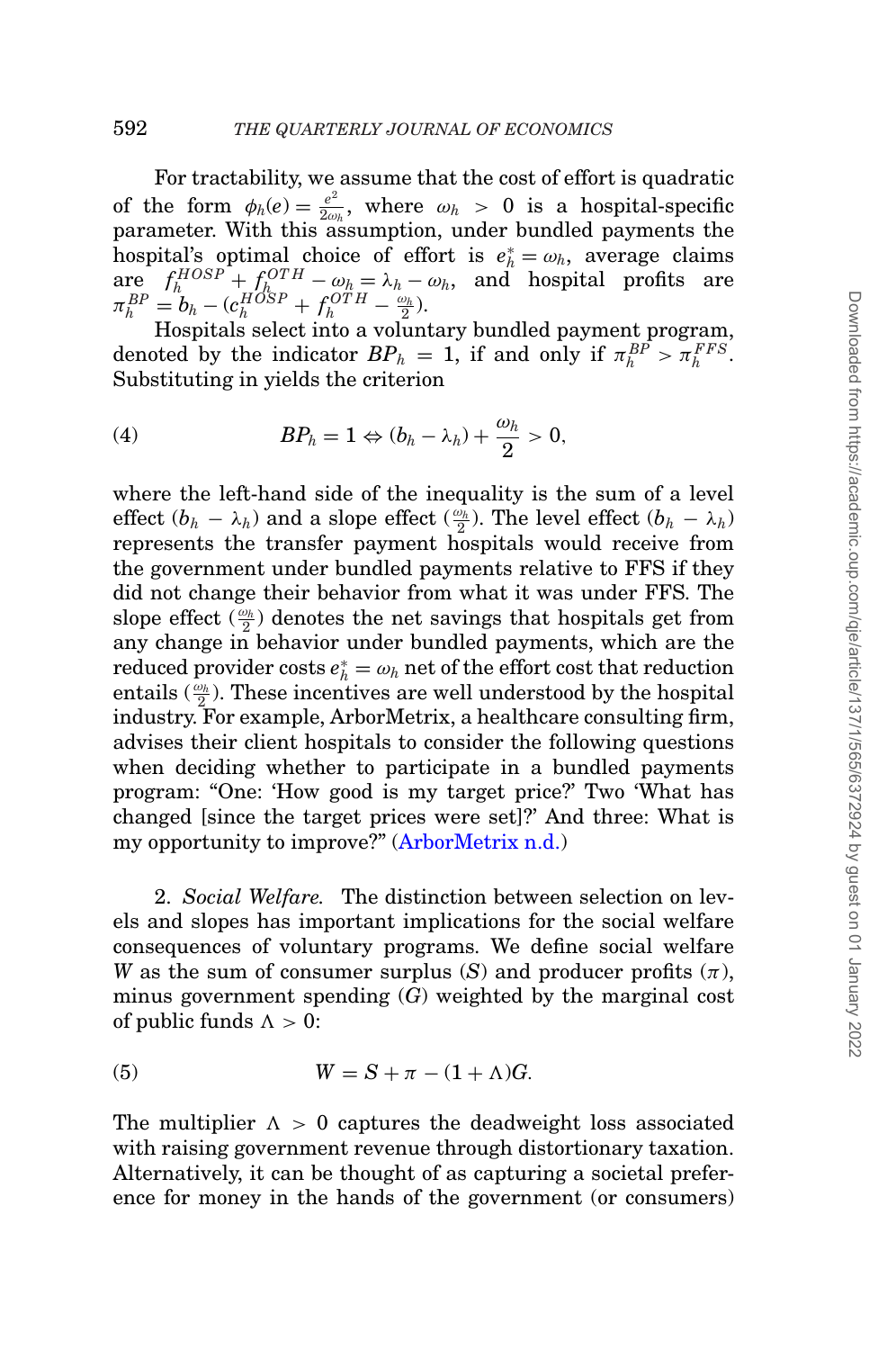rather than in the hands of hospitals.[16](#page-28-0) Consistent with the descriptive results in [Section III,](#page-12-0) we assume that the hospital's effort does not affect patient welfare (*S*).

Government spending per episode  $(G)$  is  $b<sub>h</sub>$  under bundled payments and  $\lambda_h$  under FFS. Plugging in for these and for hospital profits implies that hospital participation in the bundled payments improves social welfare if and only if

<span id="page-28-1"></span>(6) 
$$
W_{BP} > W_{FFS} \Leftrightarrow -\Lambda(b_h - \lambda_h) + \frac{\omega_h}{2} > 0.
$$

[Equation \(6\)](#page-28-1) illustrates the key social welfare trade-off. On the one hand, bundled payments incentivize hospitals to exert the first–best level of effort  $e_h^* = \omega_h$ , which increases social welfare by  $\frac{\omega_h}{\omega_h}$ . On the other hand, enticing bosnitals to participate in bundled  $\frac{\omega_h}{2}$ . On the other hand, enticing hospitals to participate in bundled payments increases government spending by  $b_h - \lambda_h$ , which is associated with a social cost of  $\Lambda$  per dollar transferred. In other words, because of the cost of public funds  $\Lambda$ , and the need to ensure that hospitals are willing to participate in bundled payments, hospital participation is not always social-welfare enhancing.

#### *IV.B. Graphical Intuition*

We illustrate the setting graphically in [Figure II,](#page-29-0) which depicts the participation incentives for hospitals and the corresponding social-welfare implications. Hospitals are represented by a  $\{\lambda_h, \omega_h\}$  pair. If one could mandate participation without any additional government costs, the welfare-maximizing outcome would be to mandate that all hospitals join the BP program (given that  $\omega_h$  is positive, by design, for all hospitals). However, if participation is voluntary and Medicare's ability to encourage participation rests on the financial incentive,  $b<sub>h</sub>$ , the trade-off is represented in [Figure II.](#page-29-0)

To draw the figure, we hold the bundle price *b* fixed across hospitals. At this payment, the solid line represents the set of hospitals that are indifferent between participation in bundled payments and FFS. Hospitals to the left prefer bundled payments, because the sum of the transfer holding their behavior constant

<span id="page-28-0"></span><sup>16.</sup> Recall that *yh* in practice measures claims paid by Medicare or owed out of pocket by consumers. Under this interpretation, it would be natural to multiply *S* by  $(1 + \Lambda)$ , so that  $\Lambda$  represents the wedge between hospitals on the one hand and consumers and government on the other. Because we net *S* out of the calculations below, this can be done without loss of generality.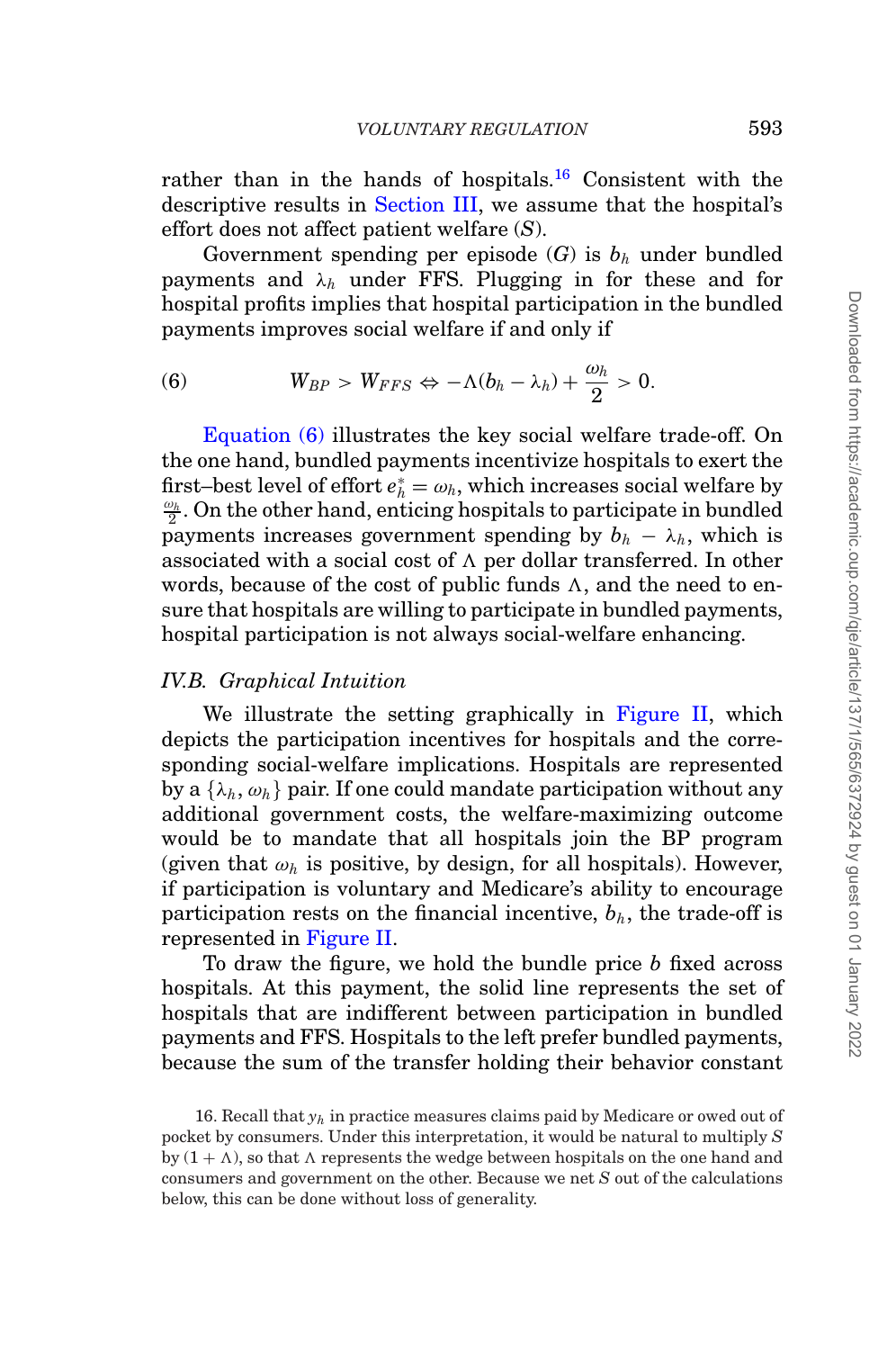<span id="page-29-0"></span>

FIGURE II

Hospital Selection Into Bundled Payment and Social Welfare Implications

The figure shows, for a given bundle price *b*, the hospital participation decision and social welfare implications as a function of the hospital's level  $(\lambda)$ , shown on the horizontal axis, and slope  $(\omega)$ , shown on the vertical axis.

 $(b - \lambda)$  and the savings they get under bundled payments  $(\frac{\omega}{2})$  is positive. Hospitals to the right of the solid line prefer to remain under FFS. Thus, hospitals have both a simple "level" incentive to participate (if  $b_h - \lambda_h > 0$ ) and an additional "slope" incentive, which explains why the solid line slopes up. All else equal, a higher  $\omega_h$  provides an additional incentive for the hospital to join the bundled payment program as it captures some of the savings it can generate.

The dashed line in [Figure II](#page-29-0) represents the set of hospitals for which social welfare is the same whether they participate in bundled payment or FFS. While the slope effect  $(\frac{\omega}{2})$  enters identically (and positively) into the private participation condition (equation  $(4)$ ) and the social-welfare condition (equation  $(6)$ ), the level effect  $(b - \lambda)$  enters positively into the hospital's participation decision [\(equation \(4\)\)](#page-27-0) but negatively in the social-welfare calculus (equation  $(6)$ ). This explains why the dashed line is downward sloping and illustrates the central social-welfare tension in designing a voluntary regime: enticing providers to participate can be socially costly.

Taken together, [Figure II](#page-29-0) partitions hospitals into three groups: hospitals that choose the FFS regime, hospitals that efficiently select into bundled payments, and hospitals that select into bundled payments inefficiently because they get paid much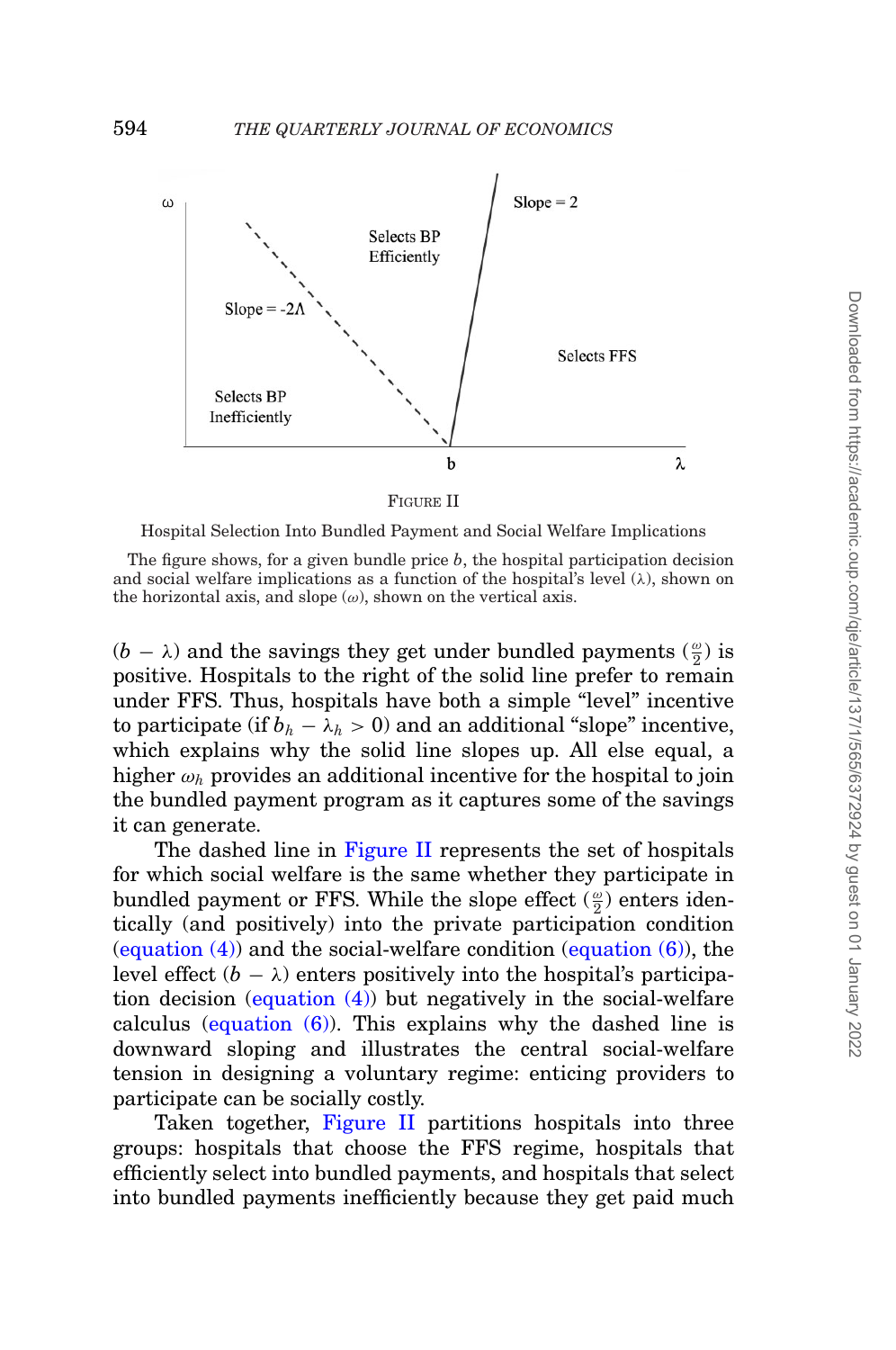more than they "should" but do not generate significant efficiency gains (due to low  $\omega_h$ ).

#### *IV.C. Targeting*

The bundled payment program aligns effort incentives. If Medicare could generate participation without any additional public expenditure, it would be social-welfare improving to do so (since we assume  $\omega_h > 0$ ). However, in a voluntary regime Medicare must respect the hospitals' participation constraint. If Medicare has perfect information about  $\{\lambda_h, \omega_h\}$ , it could maximize social welfare by setting  $b_h = \lambda_h - \frac{\omega_h}{2}$  for each hospital. Under these bundle prices, all hospitals would voluntarily participate and government spending would be lower.

Once information about the joint distribution of  $\{\lambda_h, \omega_h\}$ is incomplete, setting the payment amount involves a trade-off, similar to the one in the classic optimal regulation design problem of [Laffont and Tirole \(1993\).](#page-52-1) [Figure III](#page-31-0) illustrates this trade-off in our setting. In Panel A we start with [Figure II](#page-29-0) and superimpose on it the participation and social welfare indifference sets that are associated with a higher bundle price  $b' > b$ . The black (solid and dashed) indifference lines that correspond to  $b'$  are analogous to the gray lines, which correspond to *b*. Naturally, the higher payment amount increases the share of hospitals that select into bundled payments. For many of the marginal hospitals that opt in, participation increases social welfare. At the same time, however, the greater payment increases the social welfare cost associated with inframarginal participants, by a fixed amount of  $\Lambda(b' - b)$ , and in doing so makes participation social-welfare reducing for some of these hospitals (those that lie in between the two dashed lines).

The ability to effectively target depends on the underlying joint distribution of  $\{\lambda_h, \omega_h\}$  as well as any information about this joint distribution that the social planner can condition on in setting bundle prices. This is shown in the remaining panels of [Figure III,](#page-31-0) which use ovals to illustrate three examples of underlying joint distributions, conditional on (priced) observables.

Comparing Panels B and C shows the importance of the overall level of  $\omega_h$ . When  $\omega_h$  is high (i.e., the cost of effort associated with reducing claims is lower and therefore optimal effort under bundled payment is higher), as in Panel B, the participation incentives of the hospital and the social planner are more closely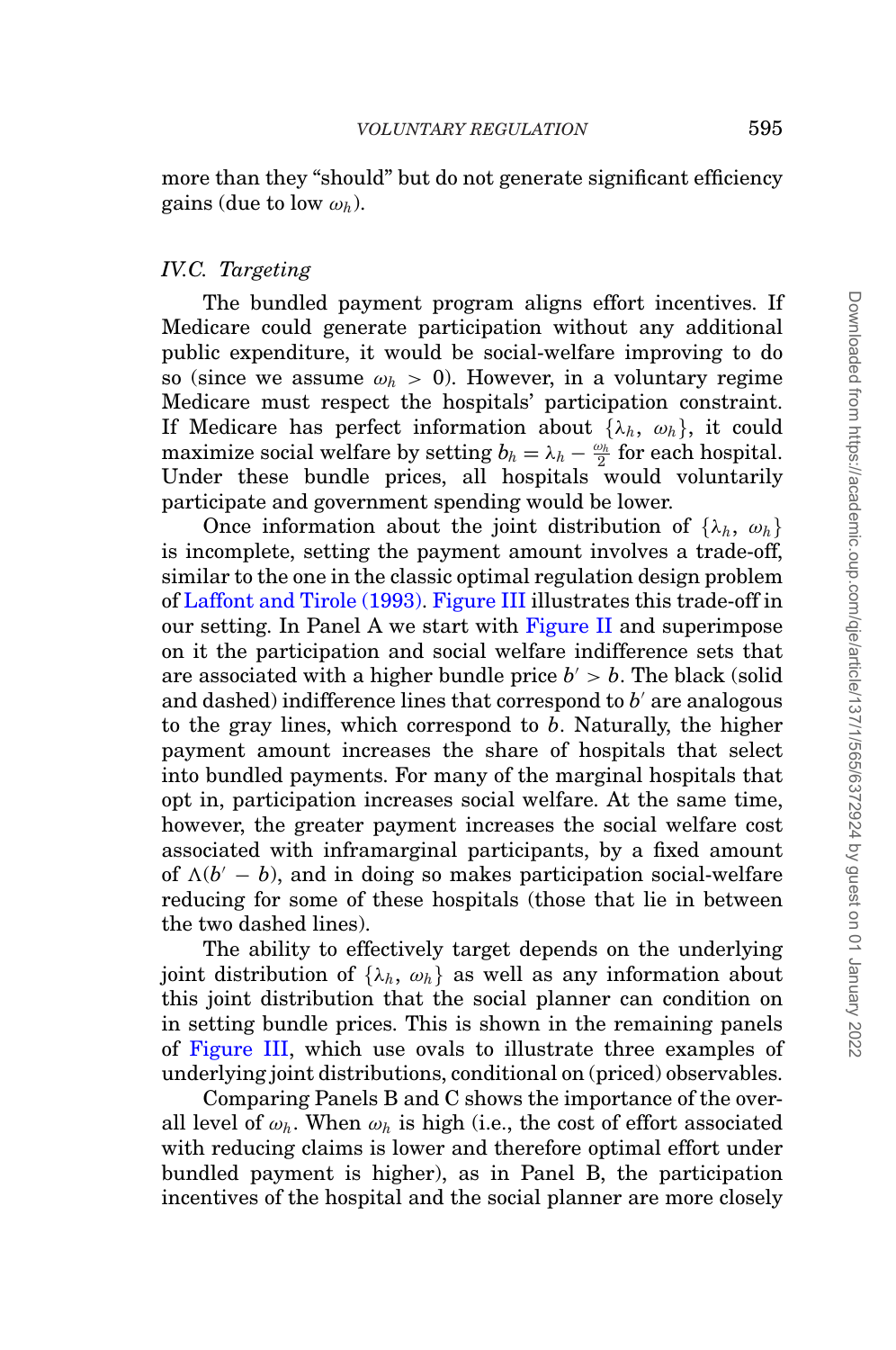<span id="page-31-0"></span>

#### FIGURE III

#### Model Illustration

The figure illustrates some of the key analytics in voluntary bundled payment design as a function of the hospital's level  $(\lambda)$ , shown on the horizontal axis, and slope  $(\omega)$ , shown on the vertical axis. Panel A illustrates the trade-offs involved in setting higher bundle prices  $b' > b$ ; Panels B-D consider the effect of different primitives and targeting, with Panels B and C comparing outcomes with higher versus lower  $\omega$  and Panels C and D comparing outcomes with more versus less unobserved heterogeneity in  $\lambda$ .

aligned. In this case, even if  $\lambda_h$  is heterogeneous after conditioning on available information, it is easier to generate social-welfareenhancing participation in bundled payment. However, when ω*<sup>h</sup>* is low (i.e., the cost of effort is higher and optimal effort is lower), as in Panel C, selection is primarily driven by levels, and it is difficult to generate social-welfare-enhancing participation by hospitals. In this case, it requires much less heterogeneity in  $\lambda_h$ , or more precise information, to be able to generate social welfare gains through the voluntary bundled payment program.

Comparing Panels C and D shows the importance of the relative heterogeneity in  $\lambda_h$  and  $\omega_h$ . Because the primary policy instrument is a fixed payment, large heterogeneity in  $\lambda_h$ , as in Panel C, leads to more inefficient selection into bundled payment. In contrast, if the primary source of heterogeneity is the "slope"  $\omega_h$ , as in Panel D, voluntary participation is more likely to generate social welfare gains.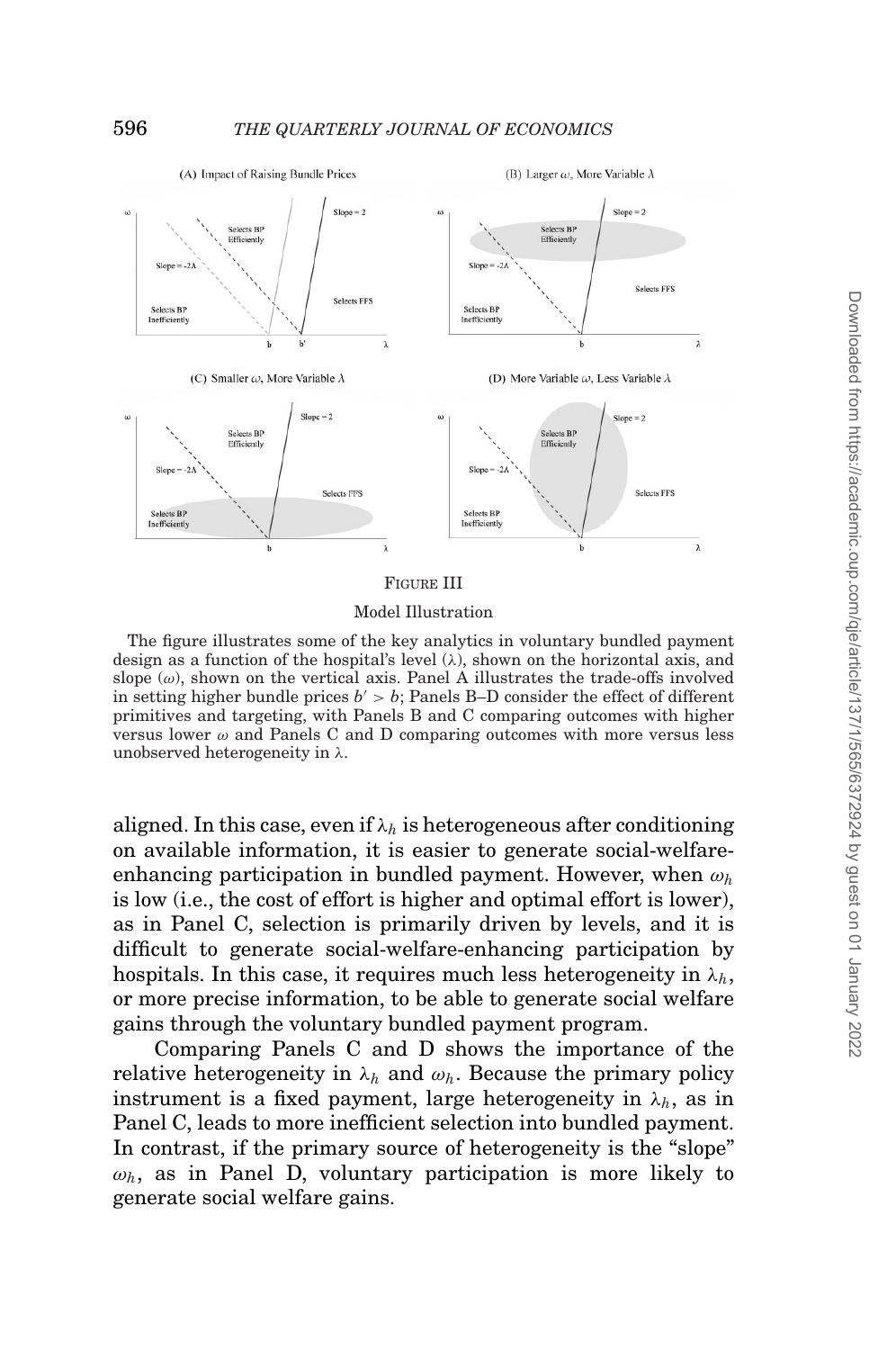The joint distribution of  $\lambda_h$  and  $\omega_h$ , conditional on (priced) observables, is key in assessing the potential social-welfare gains from alternative payment models. It is therefore the object of interest in our econometric exercise in the next section.

#### <span id="page-32-0"></span>V. SPECIFICATION AND RESULTS

#### *V.A. Econometric Specification*

We turn to econometrically estimating the economic model presented in the last section. Recall the way we defined the periods associated with the experimental setting. In period 1, all hospitals are still under FFS, and assignment to bundled payment has not been announced. In period 2, a subset of the hospitals are randomly assigned to bundled payment. In period 3, a subset of these latter hospitals endogenously choose to remain under bundled payment while the rest switch back to FFS.

For each hospital in the sample, we observe three periods of claims data  $\{y_{h1}, y_{h2}, y_{h3}\}\$ and three periods of bundled payment participation indicators  $\{BP_{h1}, BP_{h2}, BP_{h3}\}\$ , such that in period 1  $BP_{h1} = 0$  for all hospitals, in period 2  $BP_{h2}$  depends on the treatment assignment, and in period  $3 BP<sub>h3</sub>$  stays the same as in period 2 for all hospitals, except for those in the voluntary treatment group, which endogenously choose their period 3 participation status. For hospitals randomly assigned to bundled payment in period 2, we also observe the hospital-specific bundle prices in period 2 and period 3 (even if they select out of the program),  ${b_{h2}, b_{h3}}$ .

The model in [Section IV](#page-25-0) defines each hospital by two hospitalspecific parameters (level and slope). To accommodate the panel nature of the data, we maintain the assumption that hospitals are associated with these level and slope parameters,  $\{\lambda_h, \omega_h\}$ . Although we assume that  $\omega_h$  is fixed over time (consistent with the evidence presented in [Online Appendix](file:qje.oxfordjournals.org) Table A.3) and is known to the hospital, we allow the realized level parameter to vary over time, such that

<span id="page-32-1"></span>(7) 
$$
\ln \lambda_{ht} = \ln \lambda_h + \gamma_t + \epsilon_{ht} \quad \text{for} \quad t = 1, 2, 3,
$$

where  $\{\gamma_1, \gamma_2, \gamma_3\}$  are period-specific indicators (with a normalization of  $\gamma_2 = 0$ , and  $\epsilon_{ht}$  is drawn (i.i.d.) from  $N(0, \sigma_{\epsilon}^2)$ . Thus, using the model of [Section IV,](#page-25-0) these assumptions imply that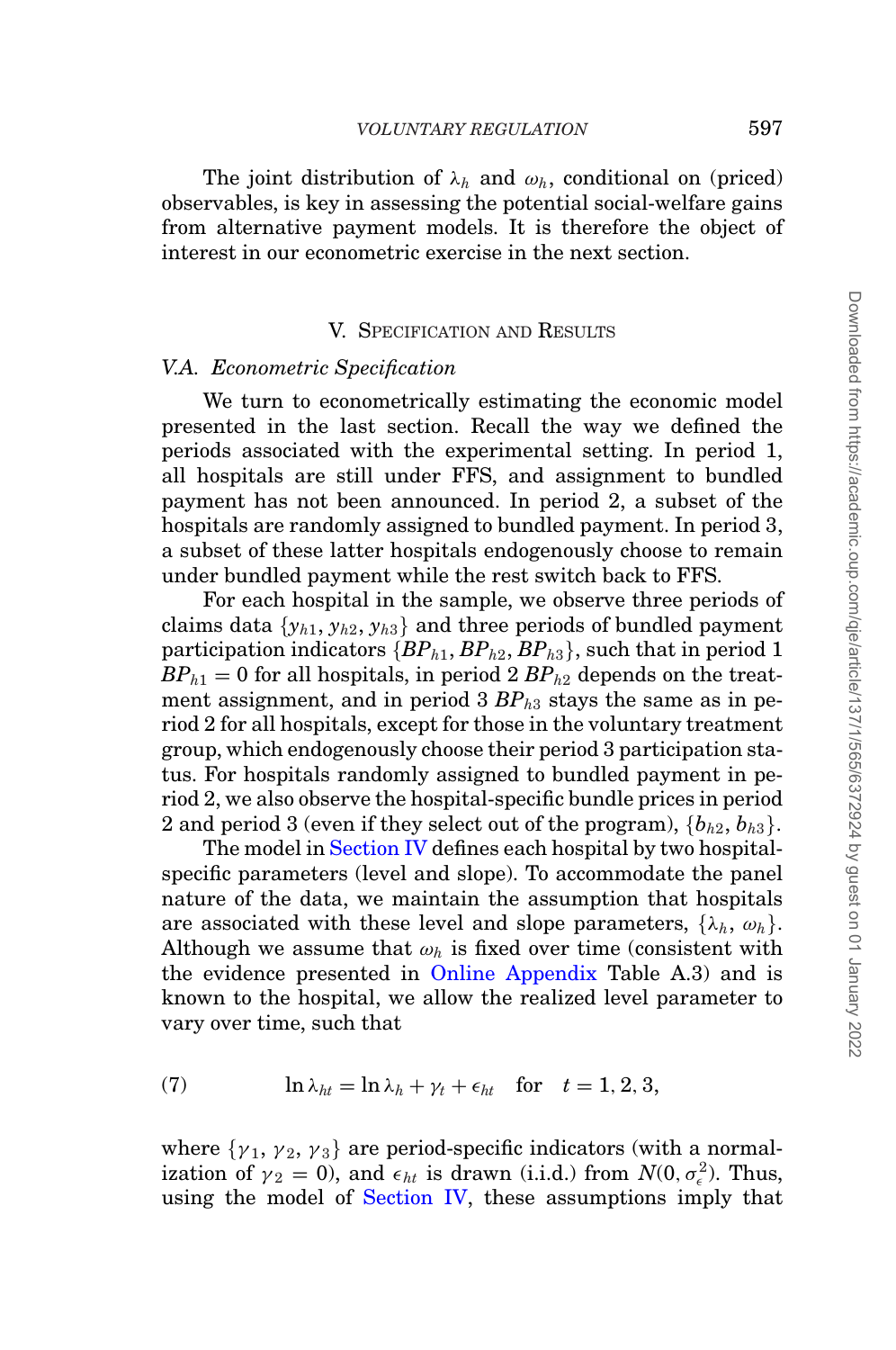claims are given by

<span id="page-33-3"></span>(8) 
$$
y_{ht} = \lambda_{ht} - BP_{ht} \omega_h \text{ for } t = 1, 2, 3.
$$

We also assume that hospitals know their level type  $\lambda_h$  and the period-specific shifters ( $\gamma_1$  and  $\gamma_3$ ) but do not have any ex ante information about the random shock  $\epsilon_{ht}$ .

We further assume that  $\{\lambda_h, \omega_h\}$  are drawn from a joint log-normal distribution with a correlation parameter  $\rho$ , so that

$$
(9) \qquad \begin{pmatrix} \ln \lambda_h \\ \ln \omega_h \end{pmatrix} \sim N \left( \begin{pmatrix} x_h' \beta^\lambda \\ x_h' \beta^\omega \end{pmatrix}, \begin{pmatrix} \sigma_\lambda^2 & \rho \sigma_\lambda \sigma_\omega \\ \rho \sigma_\lambda \sigma_\omega & \sigma_\omega^2 \end{pmatrix} \right),
$$

where *xh* is a vector of hospital characteristics as well as strata fixed effects.<sup>[17](#page-33-0)</sup> Because claims for the index admission are fixed, we restrict  $\omega_h$  from being infeasibly large by truncating it from above at  $0.71\lambda_h$ .<sup>[18](#page-33-1)</sup>

Finally, we use the model of [Section IV](#page-25-0) to specify the participation decision:

<span id="page-33-4"></span>(10) 
$$
BP_{h3}=1 \iff (b_{h3}-\lambda_h\exp(\gamma_3))+\frac{\omega_h}{2}+\nu_h>0.
$$

The participation decision (which only applies for period 3) follows the model we described in [Section IV,](#page-25-0) with two changes. First, because hospitals do not know  $\epsilon_{h3}$  at the time that they make their participation decision, they do not observe  $\lambda_{h3}$  and instead base their decision on the components they do observe (namely,  $\lambda_h$  and  $\gamma_3$ ).<sup>[19](#page-33-2)</sup> The second change is that we introduce a hospital-level choice shifter, ν*h*, into the participation equation,

<span id="page-33-0"></span>17. Because assignment to bundled payments in period 2 was random conditional on strata, allowing the mean to vary by strata isolates the experimental variation and is the analogue to controlling for strata fixed effects in [equation \(1\).](#page-14-0)

<span id="page-33-1"></span>18. The value of 0.71 represents the 99th percentile in the data for the ratio of these other claims to total episode claims. By truncating the distribution of ω*<sup>h</sup>* at the 99th percentile of other claims, we are essentially making the assumption that savings cannot exceed the 99th percentile of "other" spending.

<span id="page-33-2"></span>19. This specification captures a setting where hospitals base their participation decision on their point estimate for  $\lambda_{h3}$  without accounting for the realization noise. It can also be viewed as an approximation of a setting where hospitals make their participation decision based on expected profits and integrate over the realization noise. In this latter case, given the log-normal distribution of  $\lambda_{h3}$ , the part of the expectation that is based on the variance of  $\sigma_{\epsilon}$  will be captured by the mean (across hospitals) of the choice shifter ν*h*.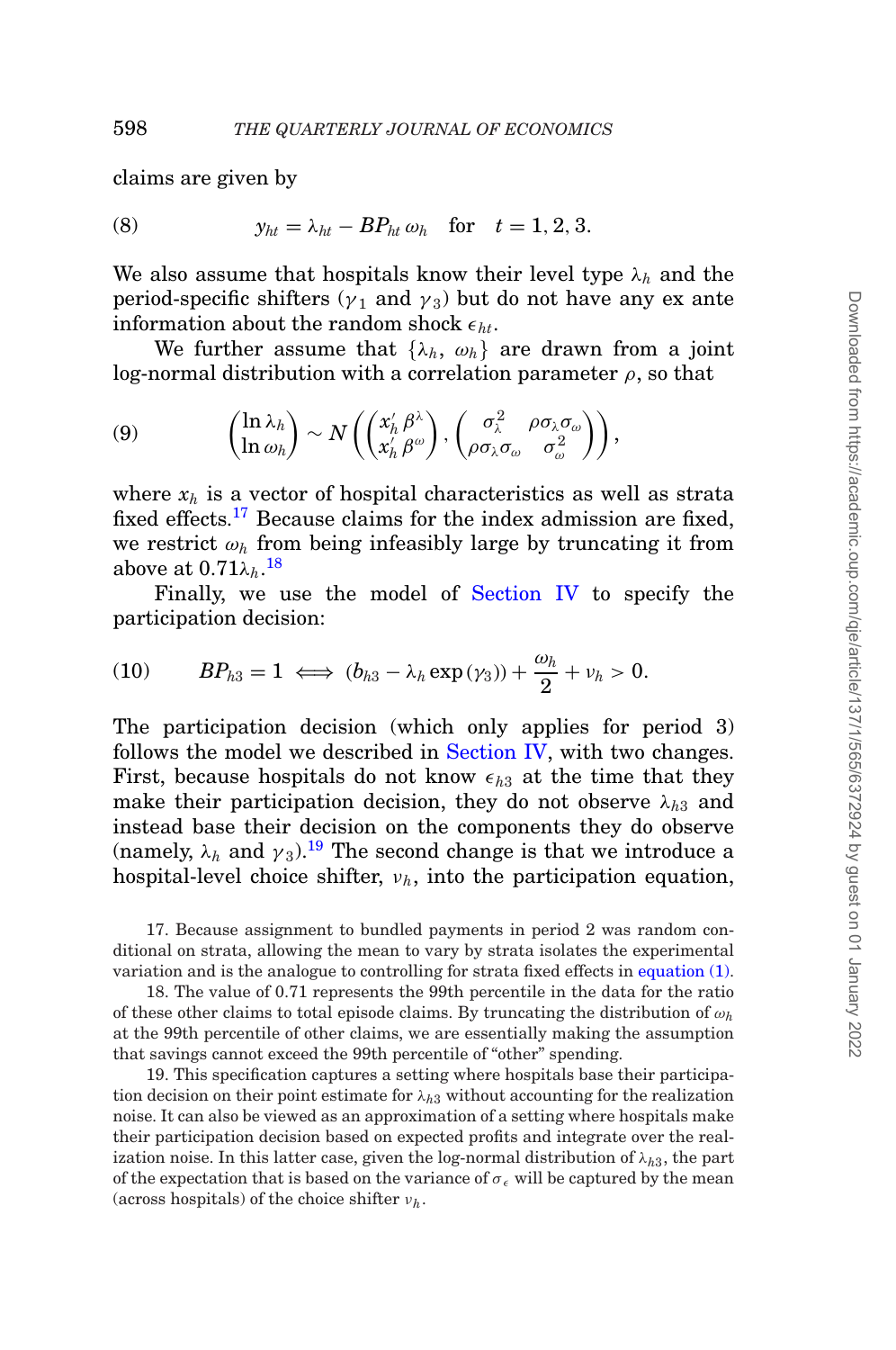which we assume to be drawn (i.i.d.) from  $N(x_h' \beta^v, \sigma_v^2)$ . For now, we remain agnostic as to what this choice shifter represents and, in particular, whether it only affects hospital choice or is also relevant for social welfare. In our counterfactual analyses in [Section VI,](#page-40-0) we consider both possibilities.

To summarize, our econometric model is fully characterized by equations  $(7)$ ,  $(8)$ , and  $(10)$ , and the parametric (normal and log-normal) distributional assumptions we described. It can be thought of as three equations, one for  $\lambda$ , one for  $\omega$ , and one for  $\nu$ . each associated with mean shifter parameters  $\beta$  and a variance parameter  $\sigma$ . The remaining model parameters are  $\gamma_1$ ,  $\gamma_3$ ,  $\sigma_{\epsilon}$ , and  $\rho$ .

#### *V.B. Identification*

The conceptual identification of the model is fairly straightforward given random assignment to bundled payments in period 2. The model has a set of parameters that correspond to the level of claims under FFS incentives and its evolution over time:  $\beta^{\lambda}$ ,  $\sigma_{\lambda}$ ,  $\gamma_1$ ,  $\gamma_3$ ,  $\sigma_{\epsilon}$ ; a set of parameters that correspond to the reduction in claims under bundled payment:  $\beta^{\omega}$ ,  $\sigma_{\omega}$ ; a correlation parameter that relates the levels and slopes:  $\rho$ ; and choice shifter parameters:  $\beta^{\nu}$ ,  $\sigma_{\nu}$ . The intuition for identification follows in three steps.

First, using data from the control group alone, in which we observe  $\lambda_{h1}$ ,  $\lambda_{h2}$ , and  $\lambda_{h3}$  for the same set of hospitals, we can identify  $\beta^{\lambda}$ ,  $\gamma_1$ ,  $\gamma_3$ ,  $\sigma_{\lambda}$ , and  $\sigma_{\epsilon}$ . Intuitively, these would be identified from a standard random effects model estimated on the control group. We can use the control group alone to estimate these parameters because random assignment guarantees that parameters estimated from the control group are valid for the entire sample.

Second, using the mandatory assignment part of the data (that is, periods 1 and 2), we can identify  $\beta^{\omega}$ ,  $\sigma_{\omega}$ , and  $\rho$ . We observe  $λ<sub>h1</sub>$  and  $λ<sub>h2</sub>$  for all hospitals in the control group, and  $λ<sub>h2</sub> − ωh$ for all hospitals in the treatment group. Because of random assignment we know that  $\gamma_1$ , which is identified off the control group, is valid for the whole sample. For treatment hospitals, the average difference in  $\lambda_{h1}$  and  $\lambda_{h2} - \omega h$  in excess of  $\gamma_1$  identifies  $\beta^{\omega}$ .

The dispersion within the treatment hospitals in the change in episode claims between period 1 and period 2 is driven by a combination of the stochastic evolution of λ*ht* and the dispersion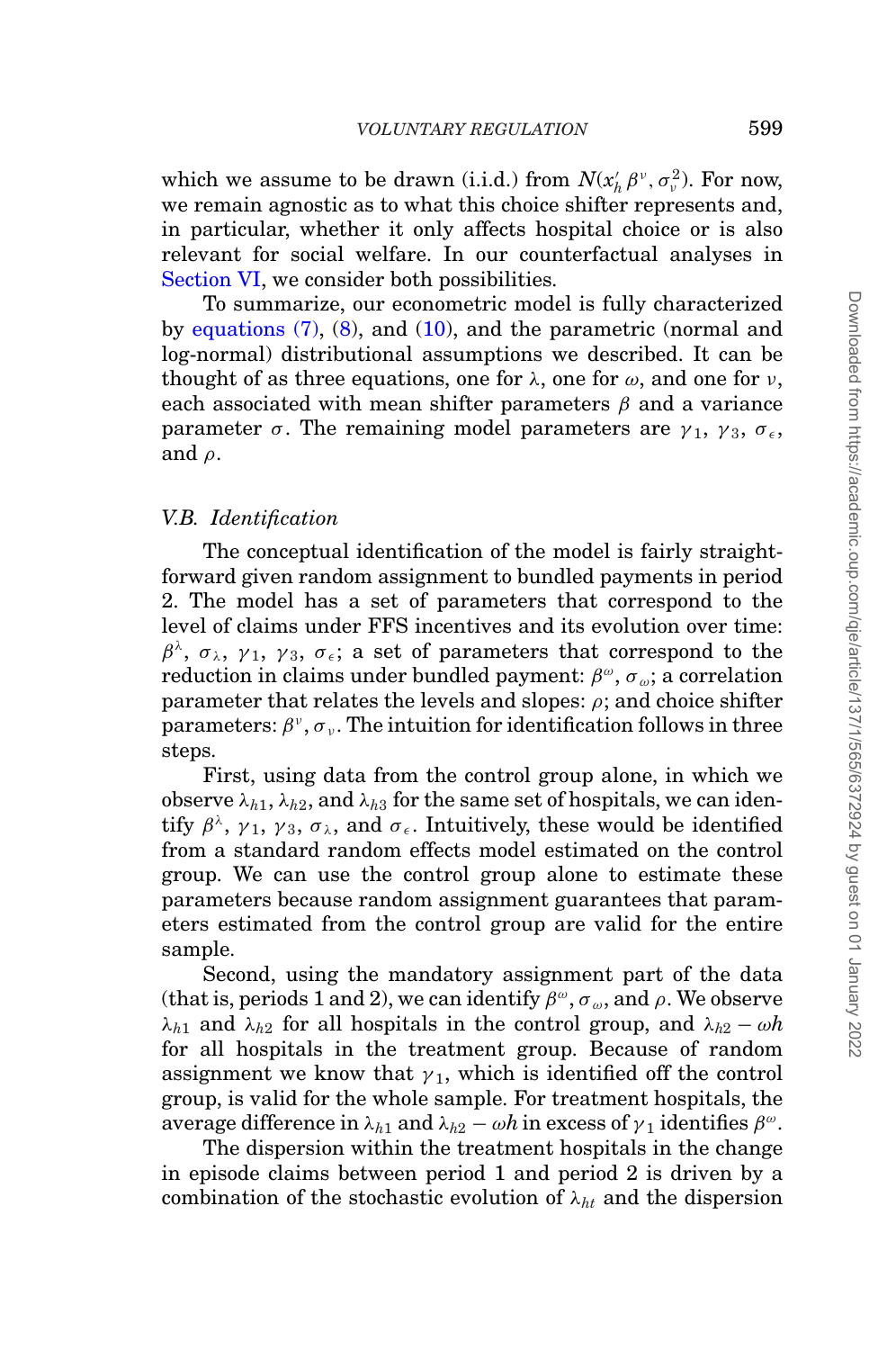in  $\omega_h$ . Since the stochastic evolution of  $\lambda_{ht}$  is already identified from the control group, we can (loosely) net it out, and the residual dispersion for treatment hospitals identifies  $\sigma_{\omega}$ . The intuition for identifying  $\rho$  is similar: we observe the reduction in claims for each hospital in the treatment group, can correlate it with the hospital's period-1 claims, and adjust it appropriately for the additional independent noise driven by the stochastic evolution of  $\lambda_{ht}$ , which is already identified by the control group.

Finally, the bundled payment participation equation identifies the distribution of the remaining choice shifter parameters  $\beta^{\nu}$  and  $\sigma_{\nu}$ . This equation resembles a probit equation, but the error term has an economic interpretation as reflecting hospitals' profit-maximizing choices. The joint distribution of  $\lambda_h$  and  $\omega_h$ , which is identified from the previous two steps, together with our model, generates predictions for the overall participation rate in a voluntary bundled payment program. Any systematic deviation from this "predicted" participation rate identifies  $\beta^{\nu}$  and  $\sigma_{\nu}$ .

#### *V.C. Estimation*

We estimate the model using a Markov chain Monte Carlo (MCMC) Gibbs sampler. Without the participation equation, the model is linear and resembles a random effects model, so estimation using traditional methods such as maximum likelihood would be fairly straightforward. However, the participation equation makes estimation more difficult, as it requires us to numerically integrate over two-dimensional random effects, which combined with the large number of parameters introduced to capture observed heterogeneity across hospitals, makes optimization infeasible in our computing environment.

In contrast, the Gibbs sampler is tractable because our econometric model is fully parameterized, and we can rewrite our econometric model in a hierarchical manner, augmenting  $\lambda_h$ ,  $\omega_h$ , and  $\nu_h$  as (pseudo) parameters of the model. This means that we can break up simulation from the posterior distribution into smaller steps. Conditional on draws of  $\lambda_h$ ,  $\omega_h$ , and  $\nu_h$  the model is linear and pretty standard. Drawing values from the posterior distribution of each component of  $\lambda_h$ ,  $\omega_h$ , and  $\nu_h$ , conditional on the other two components, is reasonably simple. [Online Appendix C](file:qje.oxfordjournals.org) provides complete details of the estimation procedure.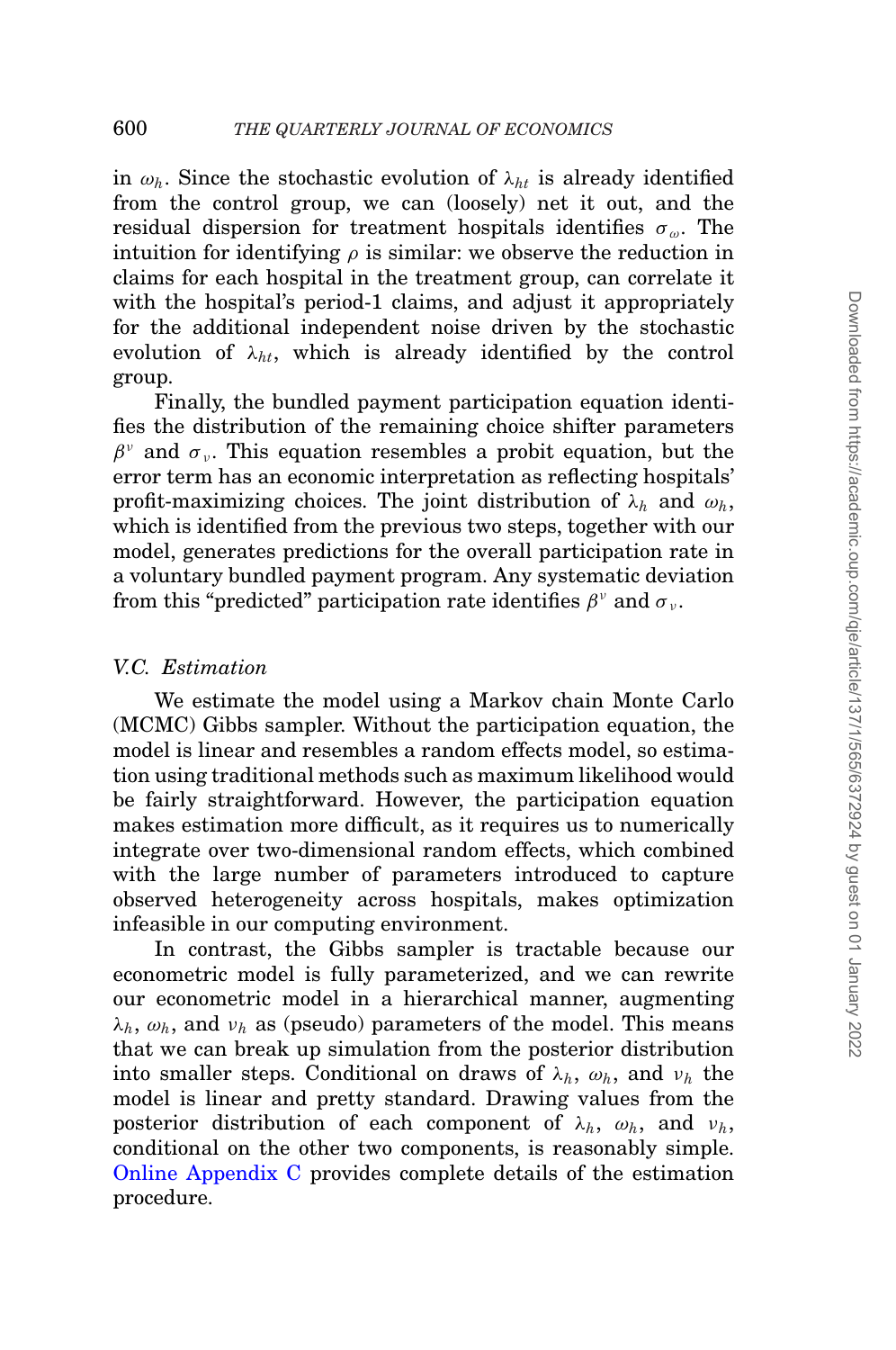We verified the estimation method using simulated data. Reassuringly, the model also generated similar estimates for a simpler version of the model from a previous version of the article that we estimated by maximum likelihood [\(Einav et al.](#page-51-13) [2020b\)](#page-51-13). The Gibbs sampler converges to a stable (posterior) distribution after several thousand simulations. We thus ran the Gibbs sampler for 100,000 iterations, and used the last 90,000 to construct our parameter estimates. For each parameter, we report the posterior mean and posterior standard deviation, which we refer to interchangeably as the parameter estimate. For other quantities of interest, we compute each quantity simulation-bysimulation and then report the posterior mean and posterior standard deviation, thus capturing any underlying correlation among parameters. [Online Appendix D](file:qje.oxfordjournals.org) provides more details on how we map the MCMC estimates to the results reported below.

# *V.D. Results*

We present the results in [Table IV,](#page-37-0) [Table V,](#page-38-0) and [Figure IV.](#page-38-1) $^{20}$  $^{20}$  $^{20}$ We start in [Table IV](#page-37-0) by presenting the parameter estimates. Because the parameter estimates are not always economically interpretable, in [Table V](#page-38-0) we present summary statistics on the distribution of key economic objects. Finally, in [Figure IV,](#page-38-1) we present empirical analogues of the selection figures we used to illustrate the model in [Section IV.](#page-25-0)

[Table IV,](#page-37-0) Panel A presents parameter estimates associated with the three hospital-specific components of the model  $(\ln \lambda_h,$  $\ln \omega_h$ , and  $\nu_h$ ). We demean the hospital characteristics so that the constants can be interpreted as the mean of that component of the model. Although we estimate separate constants for each stratum, for the sake of brevity we report the episode-weighted mean of the strata-specific constants in the table.

The parameter estimates for the hospital characteristics largely match the patterns from the descriptive analysis shown in [Table II.](#page-20-0) First, there is a distinctive role for large hospitals in terms of their number of beds relative to "experienced" hospitals

<span id="page-36-0"></span><sup>20.</sup> Recall that we define period 2 to include data from 2016 and 2017. To address the potential concern that hospitals might have adjusted their behavior in anticipation of the switch to voluntary participation that was finalized in December 2017, we reestimate the model and reconduct the counterfactuals using data from 2016 only (and not 2017) for period 2. The results, which are essentially unchanged, are shown in [Online Appendix](file:qje.oxfordjournals.org) Tables A.7, A.8, and A.9.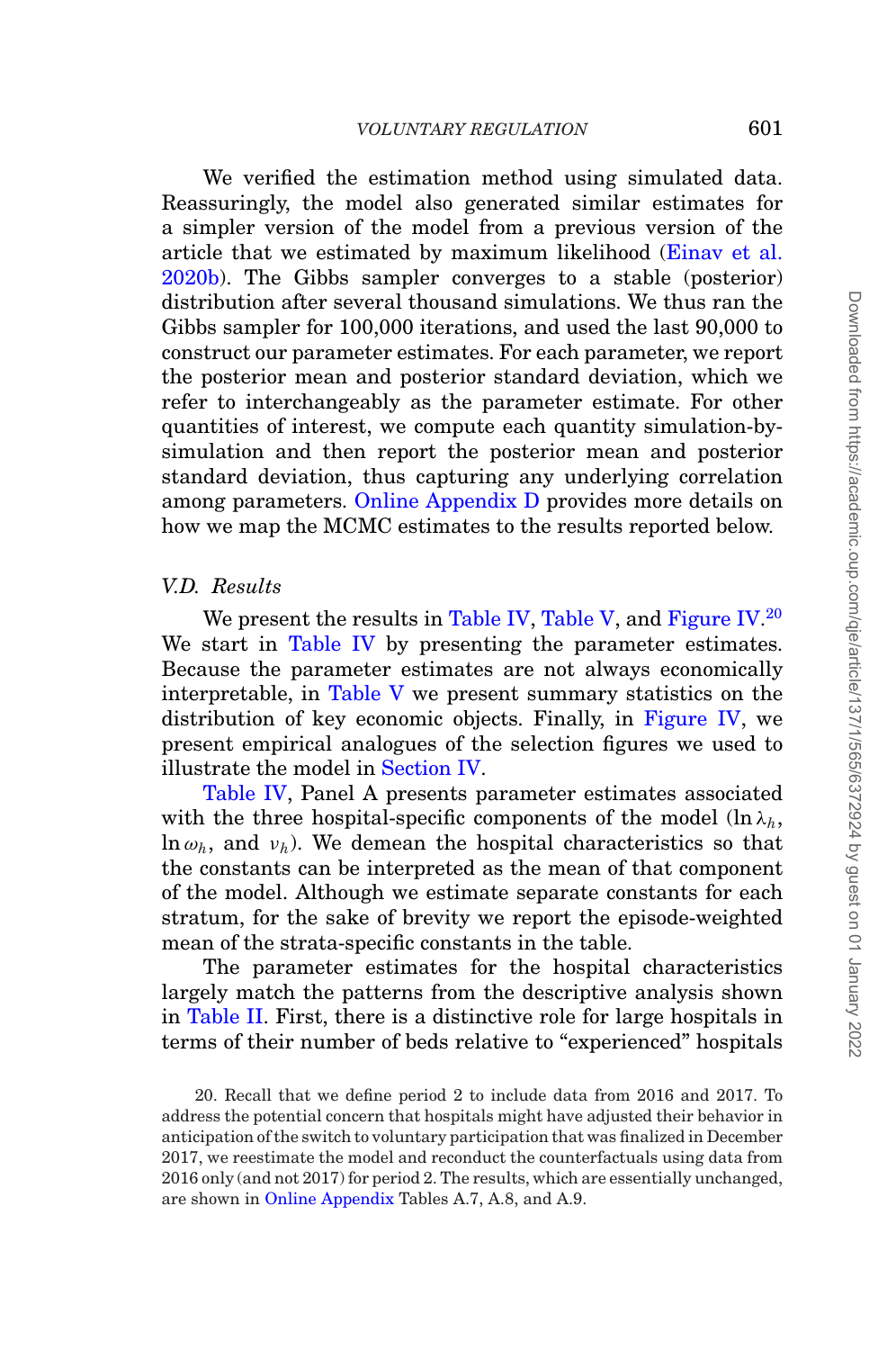<span id="page-37-0"></span>

|                                       |          | $ln(\lambda)$ equation |          | $ln(\omega)$ equation |          | $\nu$ equation   |
|---------------------------------------|----------|------------------------|----------|-----------------------|----------|------------------|
|                                       | Mean     | Std. dev.              | Mean     | Std. dev.             | Mean     | Std. dev.        |
| Panel A: Equation-specific parameters |          |                        |          |                       |          |                  |
| $Constant*$                           | 10.165   | 0.005                  | 4.895    | 0.293                 | $-7,984$ | 12,616           |
| $ln(CJR)$ Episodes)                   | $-0.066$ | 0.004                  | $-0.559$ | 0.145                 | 4,930    | 7,601            |
| ln(Beds)                              | 0.050    | 0.006                  | 0.502    | 0.247                 | 1,172    | 5,065            |
| Quality score                         | $-0.169$ | 0.022                  | 4.895    | 1.217                 | 43,473   | 54,507           |
| Teaching                              | 0.017    | 0.002                  | $-0.034$ | 0.084                 | $-2,275$ | 3,939            |
| For-profit                            | $-0.008$ | 0.002                  | 0.078    | 0.066                 | 3,912    | 4,517            |
| Government-owned                      | $-0.002$ | 0.001                  | $-0.102$ | 0.060                 | $-621$   | 1,322            |
| Nonprofit                             |          | omitted category       |          | omitted category      |          | omitted category |
| Strata fixed effects                  |          | yes                    |          | yes                   |          | yes              |
| $\sigma$                              | 0.139    | 0.003                  | 0.727    | 0.117                 | 24,669   | 27,548           |
| Panel B: Additional model parameters  |          |                        |          |                       |          |                  |
| $\gamma_1$                            | 0.067    | 0.004                  |          |                       |          |                  |
| $y_{2}$                               |          | normalized to 0        |          |                       |          |                  |
| $\gamma_3$                            | 0.015    | 0.003                  |          |                       |          |                  |
| $\sigma_{\epsilon}$                   | 0.073    | 0.001                  |          |                       |          |                  |
| $\rho$                                | 0.143    | 0.196                  |          |                       |          |                  |

| <b>TABLE IV</b>            |
|----------------------------|
| <b>PARAMETER ESTIMATES</b> |

*Notes.* The table reports posterior means and posterior standard deviations of the model parameters (parameter estimates), estimated using a Gibbs sampler. Panel A reports parameter estimates associated with the three hospital-specific components of the model (λ*h*, ω*h*, and ν*h*). Hospital characteristics are demeaned so that the constant term can be interpreted as the mean of that component of the model. Panel B shows estimates of the time trend  $(y_t)$  and other non-hospital-specific parameters. \*Constant is the episode-weighted average of strata-specific constants.

in terms of their CJR episode volume. Large hospitals are associated with higher levels and slopes, whereas hospitals with a high volume of CJR episodes are associated with a smaller level and a smaller slope. Large hospitals also have higher propensity to select into the bundled payment program, although all of the parameters associated with ν are imprecisely estimated. Second, high-quality hospitals have slightly lower episode spending, are more responsive to the incentives from bundled payments, and based on the point estimate, are more likely to select into the bundled payment programs. Third, for-profit hospitals respond to incentives more strongly and, based on the point estimates, are more likely to select into the bundled payment program relative to teaching hospitals or government-owned hospitals. Finally, via the observables, the choice shifter  $\nu$  is negatively correlated with the level of spending (correlation of −0.136)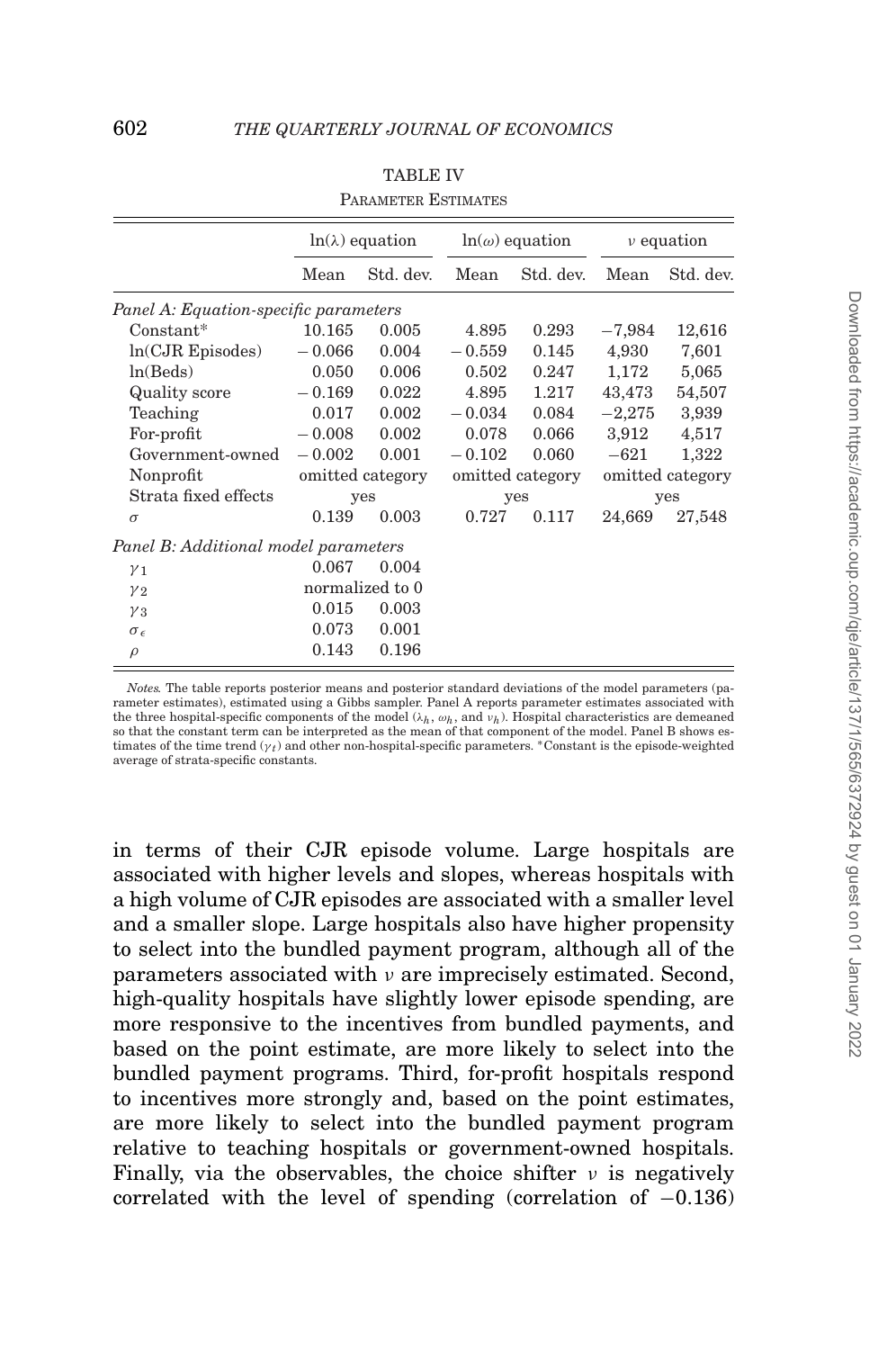#### TABLE V

<span id="page-38-0"></span>

|                                                          | E(x)     | SD(x)  | P <sub>5</sub> | P25                 | P <sub>50</sub> | P75    | P95    |
|----------------------------------------------------------|----------|--------|----------------|---------------------|-----------------|--------|--------|
| Panel A: All hospitals                                   |          |        |                |                     |                 |        |        |
| $\ln(\lambda_h)$                                         | 10.17    | 0.19   | 9.89           | 10.04               | 10.14           | 10.27  | 10.51  |
| $\ln(\omega_h)$                                          | 4.895    | 1.747  | 1.835          | 3.717               | 5.020           | 6.179  | 7.528  |
| $\lambda_{h,3}$                                          | 27,028   | 5,960  | 19,621         | 23,043              | 25,921          | 29,786 | 38,238 |
| $\omega_h$                                               | 485      | 1,180  | 7              | 44                  | 160             | 500    | 1,902  |
| Panel B: Hospitals in the voluntary treatment group only |          |        |                |                     |                 |        |        |
| $\lambda_h$                                              | 25,247   | 4,527  | 19,532         | 22,207              | 24.390          | 27,370 | 33,723 |
| $\lambda_{h,3}$                                          | 25,517   | 5,109  | 19,333         | 21,949              | 24.597          | 27,841 | 35,277 |
| $b_h$                                                    | 23,659   | 3,744  | 19,530         | 21,174              | 22,785          | 25,110 | 31,141 |
| $b_h - \lambda_h e^{\gamma_3}$                           | $-1,961$ | 2,640  | $-6,728$       | $-3,224$            | $-1,706$        | $-358$ | 1,390  |
| $\omega_h$                                               | 246      | 611    | 5              | 24                  | 73              | 218    | 1,014  |
| $(b_h - \lambda_h e^{\gamma_3}) + \frac{\omega_h}{2}$    | $-1,838$ | 2,623  | $-6,593$       | $-3,074$            | $-1,584$        | $-258$ | 1,477  |
| $\nu_h$                                                  | $-7.719$ | 31.103 |                | $-59,838$ $-28,472$ | $-7,227$        | 13,454 | 42,939 |

#### POSTERIOR DISTRIBUTIONS

*Notes.* The table presents summary statistics on the distribution of economic objects, weighting each hospital by the number of episodes per hospital so that the statistics are representative. Panel A shows statistics for all hospitals. Panel B shows statistics for hospitals in the voluntary treatment group, which is the group for which we can observe bundle prices. See [Online Appendix D](file:qje.oxfordjournals.org) for more details on how the model estimates are reported.

<span id="page-38-1"></span>

#### FIGURE IV

#### Model Estimates

The figure reports the empirical analogues of [Figures II](#page-29-0) and [III.](#page-31-0) Specifically, it reports simulated hospitals based on our estimates for the 256 hospitals in the voluntary treatment group (see [Figure I\)](#page-11-1), with circles proportional to the number of episodes. Panel A reports results assuming there are no bundle prices and the choice shifter  $\nu_h$  in the hospital selection equation is not decision-relevant. Selection decisions are characterized by levels  $(\lambda_{h3})$ , shown on the horizontal axis, and slopes  $(\omega_h)$ , shown on the vertical axis. Panel B considers the role of targeted bundle prices by plotting  $\lambda_{h3} - b_h - \overline{b}$  on the horizontal axis. In this panel, in addition to netting out the bundle price  $b_h$ , we add the average bundle price  $\overline{b}$  so that the axis remains on the same scale as in Panel A.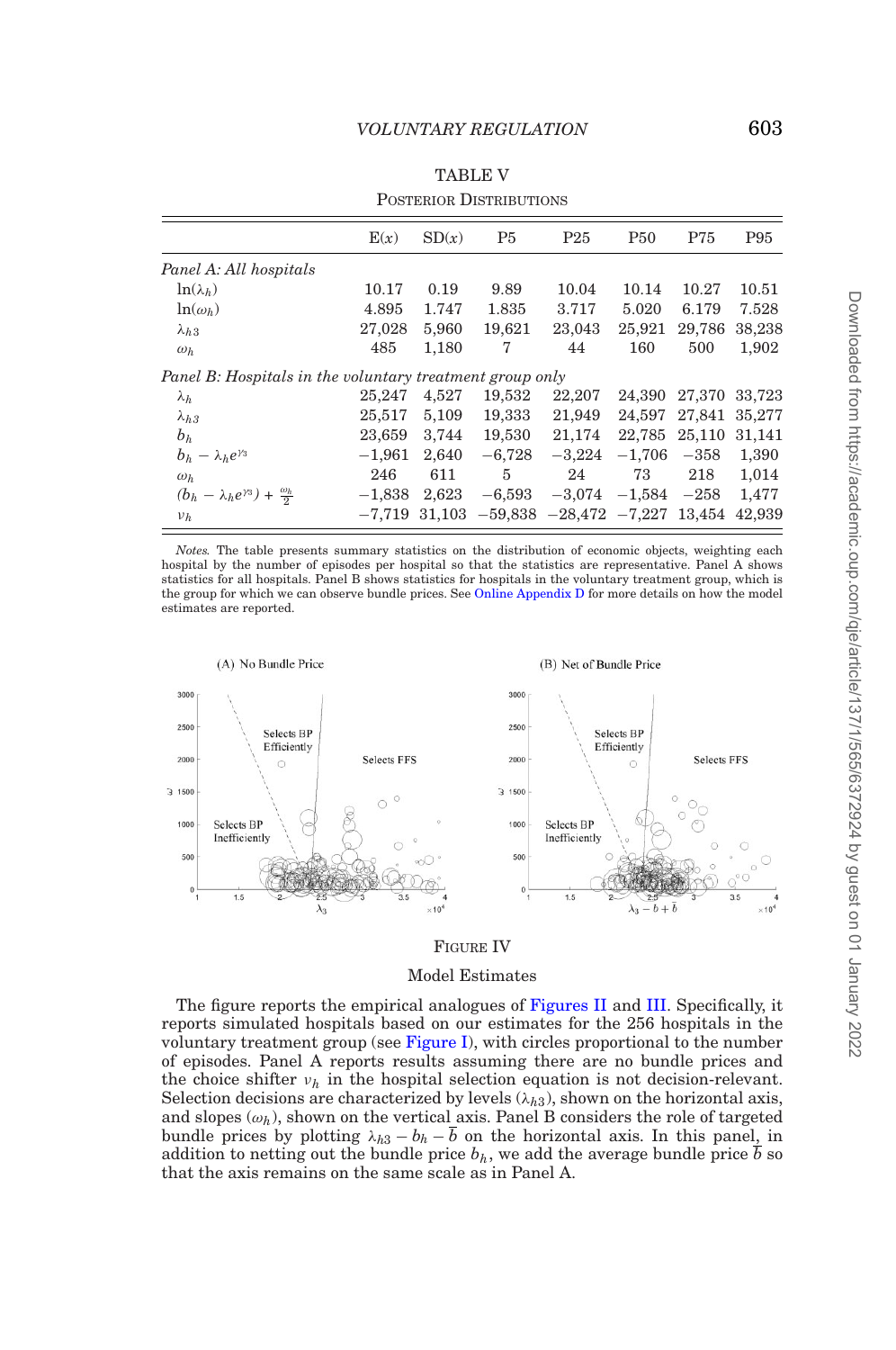and positively correlated with the slope (correlation of  $0.108$ ).<sup>21</sup> Because the choice equation already accounts for the level and slope incentives, this suggests that hospitals are perhaps even slightly overweighting the level and slope incentives in their selection decisions. We defer discussion of the constants and the variance parameters  $(\sigma_{\lambda}, \sigma_{\omega}, \sigma_{\nu})$  to our discussion of [Table V.](#page-38-0)

[Table IV,](#page-37-0) Panel B shows estimates of the time trend and other non-hospital-specific parameters. The  $\gamma_t$  parameters capture the time trends in the level of spending. The time trend is u-shaped with a large 6.7% decline in spending between period 1 and period 2 ( $y_1 = 0.067$  relative to  $y_2 = 0$ ) followed by a small 1.5% increase from period 2 and period 3 ( $y_3 = 0.015$ ). The correlation between the level and slope is positive but small ( $\rho = 0.14$ ). We discuss  $\sigma_{\epsilon}$  below.

[Table V,](#page-38-0) Panel A presents summary statistics on the distribution of key economic objects across hospitals, weighting each hospital by the number of episodes per hospital so that the statistics are representative of the average episode. Among all hospitals, the mean level of claims  $(E[\lambda_{h3}])$  in period 3 is \$27,028, and the mean slope  $(E[\omega_h])$  is \$485, which is qualitatively similar but somewhat smaller than the estimate of \$797 in [Table I.](#page-15-0) Although not statistically significant, the difference in point estimates presumably reflects some combination of the log specification and richer structure of the estimated model. The 0.19 standard deviation of  $\ln(\lambda_h)$  is large relative to the 0.073 standard deviation of the idiosyncratic component ( $\sigma_{\epsilon} = 0.073$ ) in [Table IV\)](#page-37-0), indicating that the cross-hospital component is the primary determinant of the level of claims.

Panel B shows summary statistics for hospitals in the voluntary treatment group. This is the group of hospitals for which we can observe bundle prices and will be the focus of our counterfactuals in the next section. Among voluntary treatment hospitals, the mean level of claims is unsurprisingly lower for all hospitals (recall that the voluntary treatment group was specified as treatment group hospitals from MSAs with below-median historical spending) and the slope is lower as well.

The model emphasizes the importance of heterogeneity in levels relative to the slope in determining the nature of selection and

<span id="page-39-0"></span><sup>21.</sup> To estimate this correlation, we use the correlation (across hospitals) between  $\nu$  and  $\lambda$  and between  $\nu$  and  $\omega$  in each iteration of the Gibbs sampler and then average across iterations. Recall that  $\nu$  is assumed to be independent of other parts of the model, so this correlation is solely driven by observables.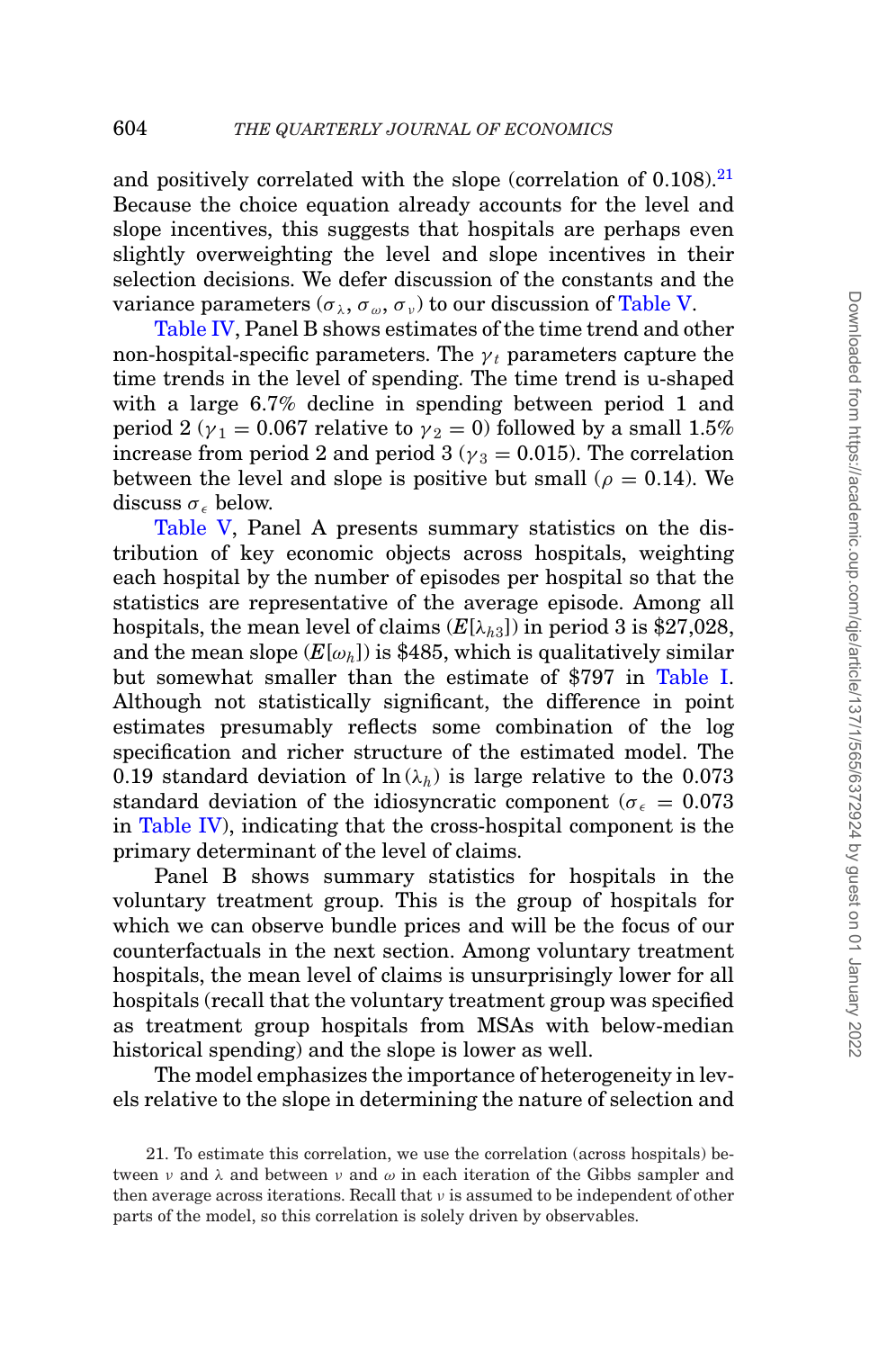social welfare under voluntary bundled payments. The standard deviation of the level of claims (\$4,527) is much larger than the mean or standard deviation of the slope (\$246 and \$611, respectively). While the observed bundle prices reduce the heterogeneity in levels by roughly half (standard deviation of  $b_h - \lambda_h \exp(\gamma_3)$  of \$2,640), the reduction is not large enough to undo the result that most of the selection is on levels. Finally, the choice shifter term  $\nu$  has a large negative mean and substantial variation.

One question is whether additional observables could be used to better set the bundle prices. A comparison of the conditional standard deviation of  $\ln \lambda$  (0.139 in [Table IV\)](#page-37-0) to the "unconditional" standard deviation of  $\ln \lambda$  (0.19 in [Table V\)](#page-38-0) is not encouraging, as it indicates that observables account for less than one-third of the cross-hospital variation in levels.<sup>22</sup> This underscores the difficulty in customizing bundle prices appropriately to specific hospitals, a point we return to in the next section.

To further examine the role of bundle prices, [Figure IV](#page-38-1) produces empirical analogues of the selection figures [\(Figure III\)](#page-31-0) we used to illustrate the model in [Section IV,](#page-25-0) again focusing on the set of hospitals in the voluntary treatment group where we can observe bundle prices. To provide a baseline, [Figure IV,](#page-38-1) Panel A plots simulated hospitals from the joint distribution of  $\omega_h$  (vertical axis) and  $\lambda_{h3}$  (horizontal axis), without netting out the bundle price. Consistent with the discussion of [Table V,](#page-38-0) Panel A indicates that selection on levels is a primary concern, with a large mass of hospitals selecting bundled payments inefficiently or selecting FFS. [Figure IV,](#page-38-1) Panel B examines the role of targeting by plotting  $\lambda_{h3} - b_h + \overline{b}$  on the horizontal axis, which nets out the hospital's bundle price  $b_h$  and adds in the average bundle price  $\overline{b}$ so that the axis remains on the same scale as in Panel A. Netting out bundle prices shrinks the heterogeneity along the horizontal axis, but not enough, so that a sizable mass of hospitals continue to select bundled payments inefficiently or select FFS.

#### <span id="page-40-0"></span>VI. COUNTERFACTUALS

We use the estimated model to perform two sets of counterfactual exercises. First, we compare social welfare under mandatory FFS, mandatory bundled payments, and voluntary bundled

<span id="page-40-1"></span><sup>22.</sup> In contrast, the analogous exercise indicates that observables account for more than half of the cross-hospital variation in slopes.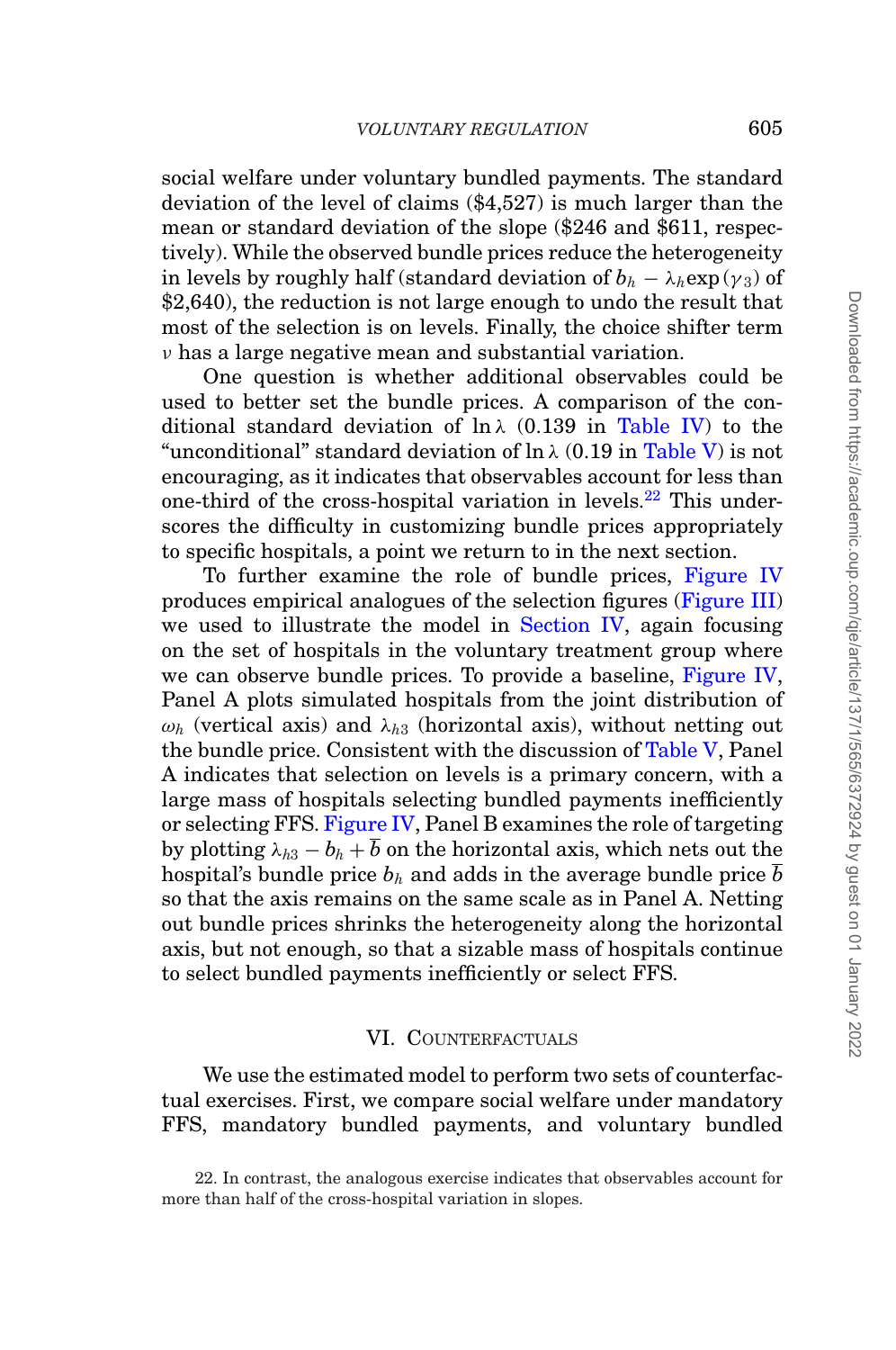payments. Second, in the voluntary bundled payments regime, we consider how alternative bundle prices affect social welfare.

The current bundled payment option offers the choice of only one bundle price to each hospital, paired with incentives that make the hospital the full residual claimant on effort. It would be natural to explore social welfare under menus of contracts that trade off higher bundle prices in return for shallower incentives, as in the classic optimal regulation problem in [Laffont and Tirole](#page-52-1) [\(1993\).](#page-52-1) However, given that, as shown in [Figure IV,](#page-38-1) selection on levels rather than slopes is the primary concern and that the average slope is relatively modest, better targeting of the price level rather than better design of the screening contracts seems a more fruitful avenue to explore.

Throughout, we focus on hospitals in the voluntary treatment group—that is, treatment group hospitals that were given a choice in period 3 of whether to remain under bundled payments or revert back to FFS (see [Figure I\)](#page-11-1), since this is the group of hospitals for which we observe bundled prices.

# *VI.A. Voluntary versus Mandatory*

We first compare outcomes under the observed period 3 voluntary bundled payment program to two period 3 counterfactuals: all hospitals mandated to be under the status quo FFS regime (as they were in period 1) or all hospitals mandated to participate in the bundled payment program (as they were in period 2). These counterfactuals can be thought of as measuring the effect of the government's decision to make the bundled payment program voluntary, relative to canceling the program entirely or keeping it mandatory. Throughout, we assume a social cost of funds of  $\Lambda = 0.15$ . [Online Appendix D](file:qje.oxfordjournals.org) provides more details about how we map the estimation results to the reported quantities.

[Table VI,](#page-42-0) Panel A shows the results. The first row reports the results that would occur if there were no bundled payment program and all hospitals were paid under FFS. Government spending  $(G \text{ in the definition of social welfare from equation } (5))$ averages \$25,517 per episode, which corresponds to the mean  $\lambda_{h3}$ reported in [Table V,](#page-38-0) Panel B. The remainder of the entries are normalized to zero; the mandatory FFS counterfactual will serve as a benchmark to which we compare other regimes.

The second row of Panel A considers a counterfactual in which all hospitals are mandated to enroll in bundled payments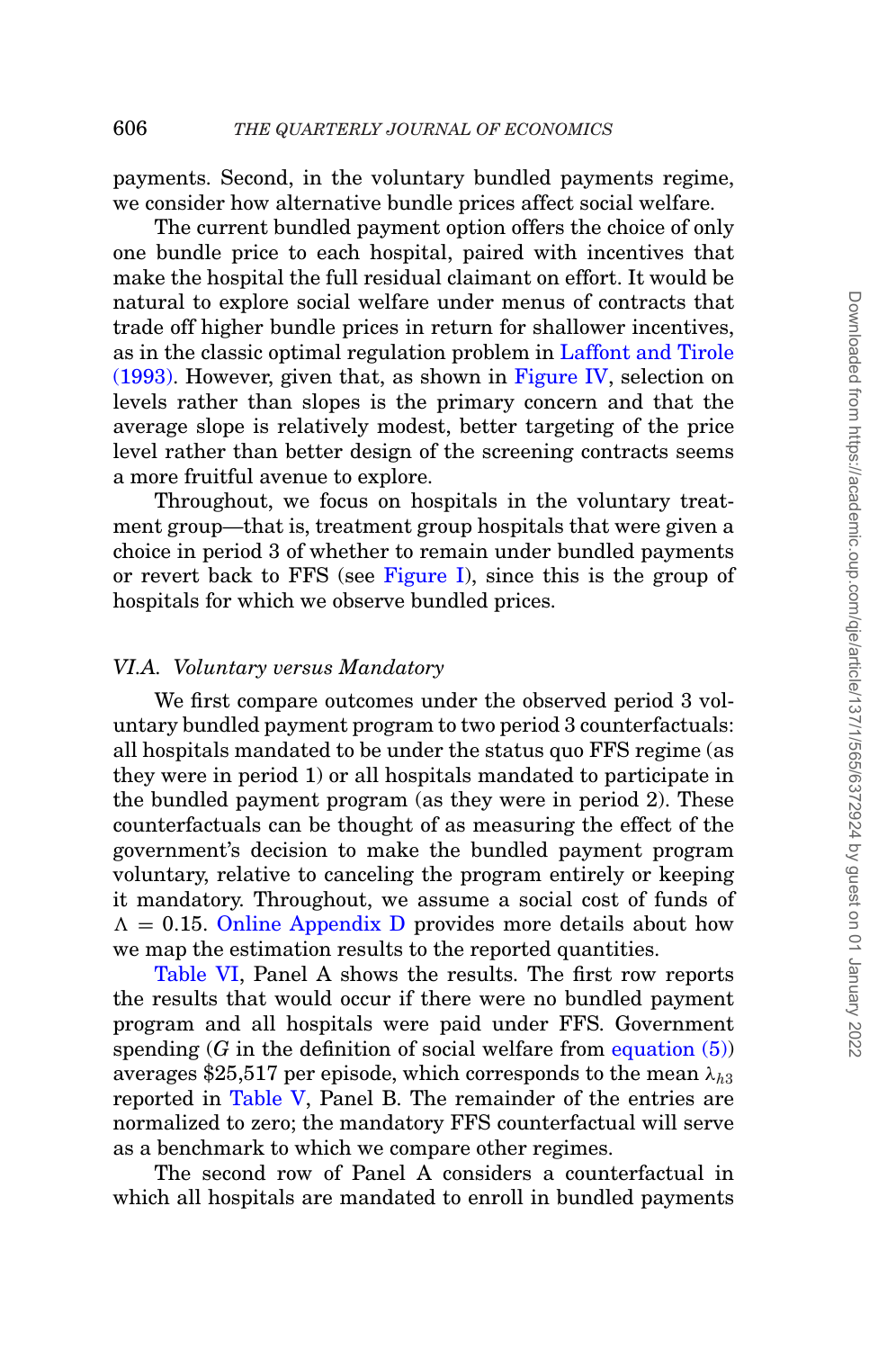|                                                                     |                                     | <b>COUNTERFACTUALS</b>                             |                                                     |                                             |                         |
|---------------------------------------------------------------------|-------------------------------------|----------------------------------------------------|-----------------------------------------------------|---------------------------------------------|-------------------------|
|                                                                     |                                     |                                                    |                                                     | Ignoring choice shifter                     |                         |
|                                                                     | selecting in<br>Percent<br>$\Theta$ | Government<br>spending<br>$\widehat{\mathfrak{D}}$ | social costs<br>Relative<br>$\widehat{\mathcal{C}}$ | Relative<br>hospital<br>profit $\binom{4}{$ | Relati<br>$\frac{1}{2}$ |
| Panel A: Mandatory vs. voluntary<br>Mandatory FFS (benchmark)       | 0.0                                 | 25,517                                             |                                                     |                                             |                         |
| Mandatory bundled payment                                           | 100.0                               | 23,659                                             | $-2,137$                                            | $-1,736$                                    | 402                     |
| Voluntary bundled payment                                           | 38.8                                | 25,055                                             | $-532$                                              | $-405$                                      | 127                     |
| Panel B: Alternative voluntary regimes with different bundle prices |                                     |                                                    |                                                     |                                             |                         |
| Perfect targeting                                                   | 38.7                                | 24,870                                             | $-745$                                              | $-589$                                      | 155                     |
| <b>Feasible targeting</b>                                           | 38.5                                | 24,908                                             | $-700$                                              | $-551$                                      | 150                     |
| Observed targeting                                                  | 38.7                                | 25,018                                             | $-574$                                              | $-440$                                      | 133                     |
| No targeting                                                        | 39.1                                | 25,302                                             | $-248$                                              | $-157$                                      | 91                      |
| Narrow bundle, no targeting                                         | 38.5                                | 25,045                                             | $-543$                                              | 413                                         | 130                     |

 $\overline{1}$  $\lambda_h$  )). Columns (4) and (5) report hospital profits and social surplus relative to the FFS counterfactual, under the assumption that  $\nu_h$  is not welfare relevant; therefore hospital profits relative to FFS is given by Notes. All counterfactuals are conducted on the 259 hospitals in the voluntary treatment group (see Figure 1). We weight the hospital-level simulated data by the number of episodes per hospital, so that the statistics are representative of the average episode. In Panel A, the first row reports results from the counterfactual in which bundled payment does not exist and all hospitals are paid FFS, the second row reports results from a mandatory participation bundled payment counterfactual, and the third row reports results from the observed voluntary participation bundled payment regime. Panel B reports results from counterfactual voluntary participation regimes that vary in their bundle prices. Column *Notes.* All counterfactuals are conducted on the 259 hospitals in the voluntary treatment group (see [Figure](#page-11-1) I). We weight the hospital-level simulated data by the number of episodes per hospital, so that the statistics are representative of the average episode. In Panel A, the first row reports results from the counterfactual in which bundled payment does not exist and all hospitals are paid FFS, the second row reports results from a mandatory participation bundled payment counterfactual, and the third row reports results from the observed voluntary participation bundled payment regime. Panel B reports results from counterfactual voluntary participation regimes that vary in their bundle prices. Column (2) reports Medicare spending (*G* from [equation](#page-27-1) (5)). All other columns report results relative to the FFS counterfactual. Column (3) reports relative social costs (i.e., (1 + )(*bh* − λ*h*)). Columns (4) and (5) report hospital profits and social surplus relative to the FFS counterfactual, under the assumption that ν*h* is not welfare relevant; therefore hospital profits (2) reports Medicare spending (G from equation (5)). All other columns report results relative to the FFS counterfactual. Column (3) reports relative social costs (i.e.,  $(1 + \Lambda)\delta_h$ relative to FFS are given by  $(b_h - \lambda_h) + \frac{\omega_h}{2}$ , and social surplus relative to FFS is given by −  $\Lambda(b_h - \lambda_h) + \frac{\omega_h}{2}$ .

# *VOLUNTARY REGULATION* 607

402<br>127

**150**<br>150<br>133

 $\frac{5}{3}$ 

lative social surplus

 $\overline{5}$ 

ter

<span id="page-42-0"></span>TABLE<sub>VI</sub> TABLE VI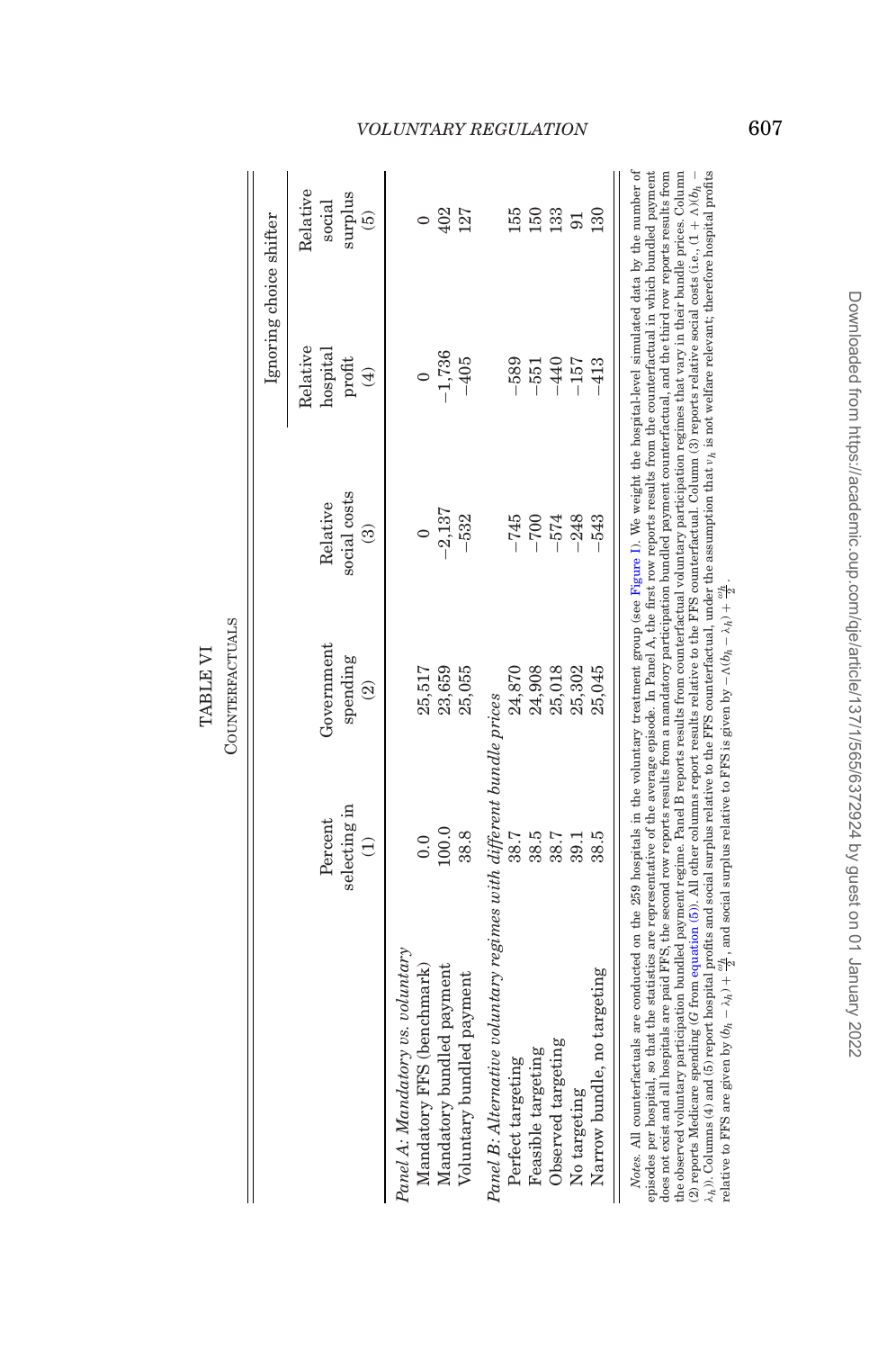in period 3, as was intended under the initial design. Under mandatory bundled payments, hospitals receive a transfer of  $(b_h - \lambda_h)$  and are residual claimants on the  $\omega$ -related savings they generate  $(\frac{\omega_h}{2})$ . If bundle prices had been calibrated to equal counterfactual claims under FFS incentives  $(\mathbb{E}_h b_h = \mathbb{E}_h \lambda_{h3})$ , government spending would have been unaffected relative to the baseline. However, as seen in [Table V,](#page-38-0) Panel B bundle prices  $b<sub>h</sub>$  were on average nearly \$2,000 lower than FFS claims, so government spending is \$1,859 lower and (multiplied by  $1 + \Lambda =$ 1.15) social costs decrease by \$2,137 (column (3)).

We consider two different versions of the welfare analysis, depending on whether we treat the choice shifter term, ν*h*, as welfare relevant. The choice shifter would be welfare relevant if it represents a real hospital cost, such as fixed or variable costs of changing behavior, or perhaps uncertainty about  $\lambda_h$ , which might be greater for smaller hospitals. The choice shifter might not be welfare relevant, however, if it represents a choice friction such as status quo bias. In [Table VI,](#page-42-0) columns (4) and (5), where we assume that  $v_h$  is not welfare relevant, hospital profits relative to FFS decline by \$1,736 (column (4)). This decline reflects the difference between the  $\omega$ -related savings of \$123 (half of the expected value of  $\omega_h$  from [Table V,](#page-38-0) Panel B) and the \$1,859 reduction in government payments. Social surplus rises by \$402 (column (5)). In other words, the incentive effects of bundled payment (which generate  $\frac{\omega_h}{2} = $123$  in social savings on average) represent about one-third of the social gain, with the remainder coming from the reduction in government spending. Naturally, if  $v_h$  is taken into account (as in [Online Appendix](file:qje.oxfordjournals.org) Table A.10), both hospital profits and relative social surplus are lowered by its average value of more than \$7,700 (see [Table V,](#page-38-0) Panel B).

The third row of Panel A considers the voluntary selection scenario that actually took place. (To be consistent with the other counterfactuals, outcomes are still simulated from the model.) We find that 38.8% of episode-weighted hospitals select into bundled payments, which is almost identical to the actual selection percentage (37.2% in [Table III\)](#page-24-0), providing assurances about the in-sample fit of the model. As we discussed in [Sec](#page-32-0)[tion V,](#page-32-0) the much greater heterogeneity in  $b_h - \lambda_h$ , relative to  $\frac{\omega_h}{2}$ , suggests that selection into bundled payments is primarily on levels. Consequently, voluntary participation raises government spending per episode by \$1,396 relative to the mandatory bundled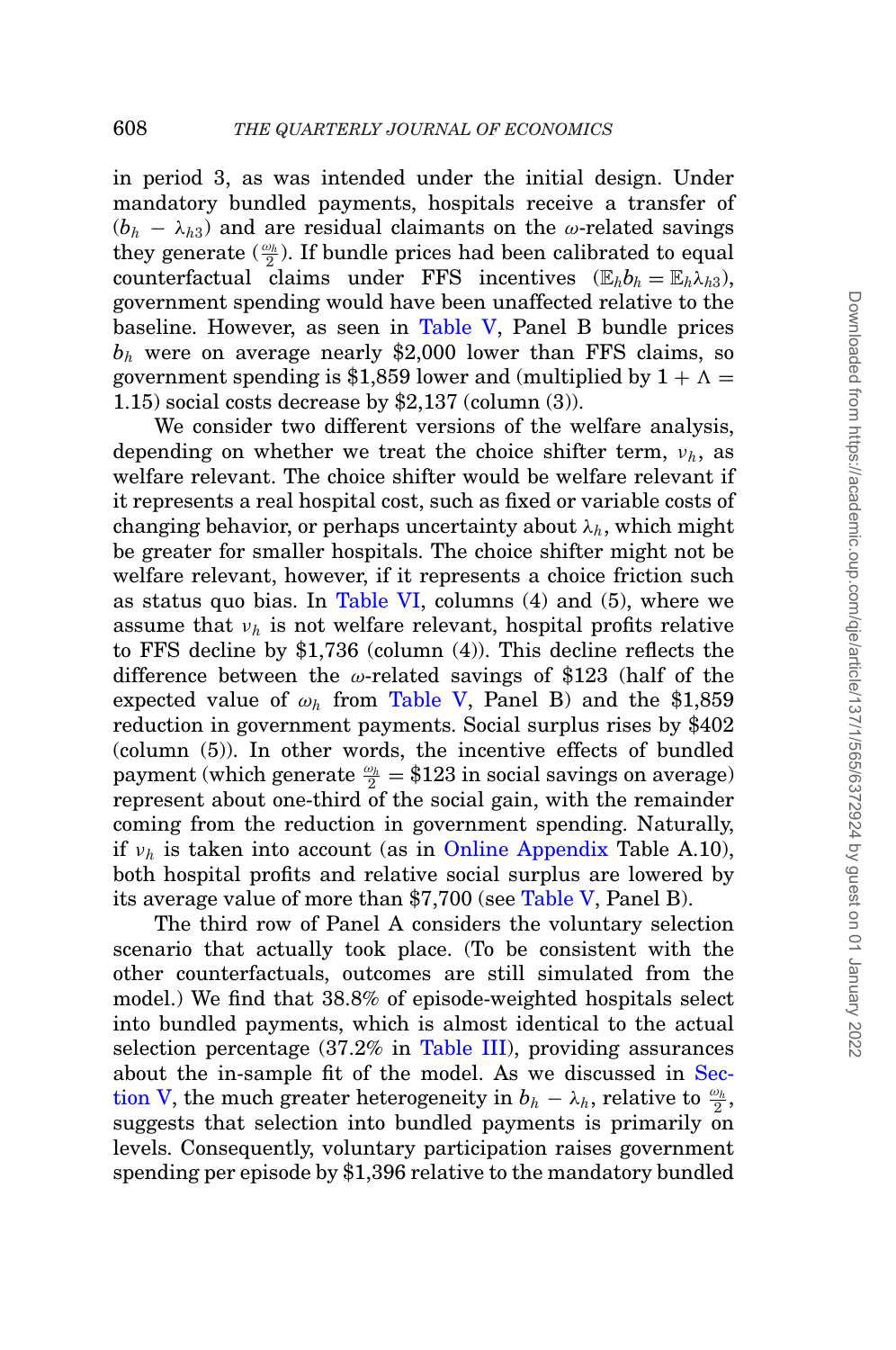payment regime, but lowers government spending per episode by \$463 relative to the mandatory FFS regime.

Because hospitals are given a choice, their profits must be weakly higher under the voluntary regime relative to a mandatory regime. However, because we treat the  $v_h$  term as non-welfare-relevant, hospital profits (net of ν*h*) decline by \$405 relative to the mandatory FFS benchmark, which is \$1,330 higher than under mandatory bundled payments. Ignoring ν*h*, social surplus under voluntary bundled payments is higher than under the mandatory FFS benchmark (by \$127, column (5)) but lower than the mandatory bundled payment regime (by \$275); lower social surplus reflects both the larger transfers to hospitals and the smaller share of hospitals generating  $\omega$ -related efficiency gains. When we treat ν*<sup>h</sup>* as welfare relevant (in [Online Appendix](file:qje.oxfordjournals.org) Table A.10), hospital profits and social welfare are much higher under the voluntary regime, as hospitals sort on the value of their choice shifter, and the standard deviation in ν*<sup>h</sup>* across hospitals is large. Intuitively, if we think that the ν*h*-related costs are real, it is important to let hospitals avoid them if the offsetting  $\omega$ -related benefits are not large enough.

Whether or not we treat the ν*<sup>h</sup>* term as welfare-relevant, the results indicate that the voluntary bundled payment model generates social surplus relative to the mandatory FFS status quo. Yet the gains (when we ignore the ν*<sup>h</sup>* term) are relatively modest. This is because voluntary bundled payments generate positive  $\omega$ -related efficiency gains, which are partially offset by the social welfare losses associated with "overpaying" participating hospitals relative to their counterfactual FFS claims. We turn to exploring whether and how the voluntary program performance could improve if Medicare were able to set bundle prices to better reflect underlying hospital-specific costs and thus capture more of the \$60 million dollars of potential annual  $\omega$ -related gains in social surplus (from approximately 500,000  $\rm CJR$  episodes per year, with an average  $\frac{\omega_h}{2}$  of \$123).

#### *VI.B. Targeting*

To explore price targeting under voluntary participation in a systematic fashion, we approximate the observed bundle prices using a parametric distribution, and then examine the effects of shifting its parameters. Specifically, we assume that hospital-level bundle prices,  $b_h$ , are log-normally distributed and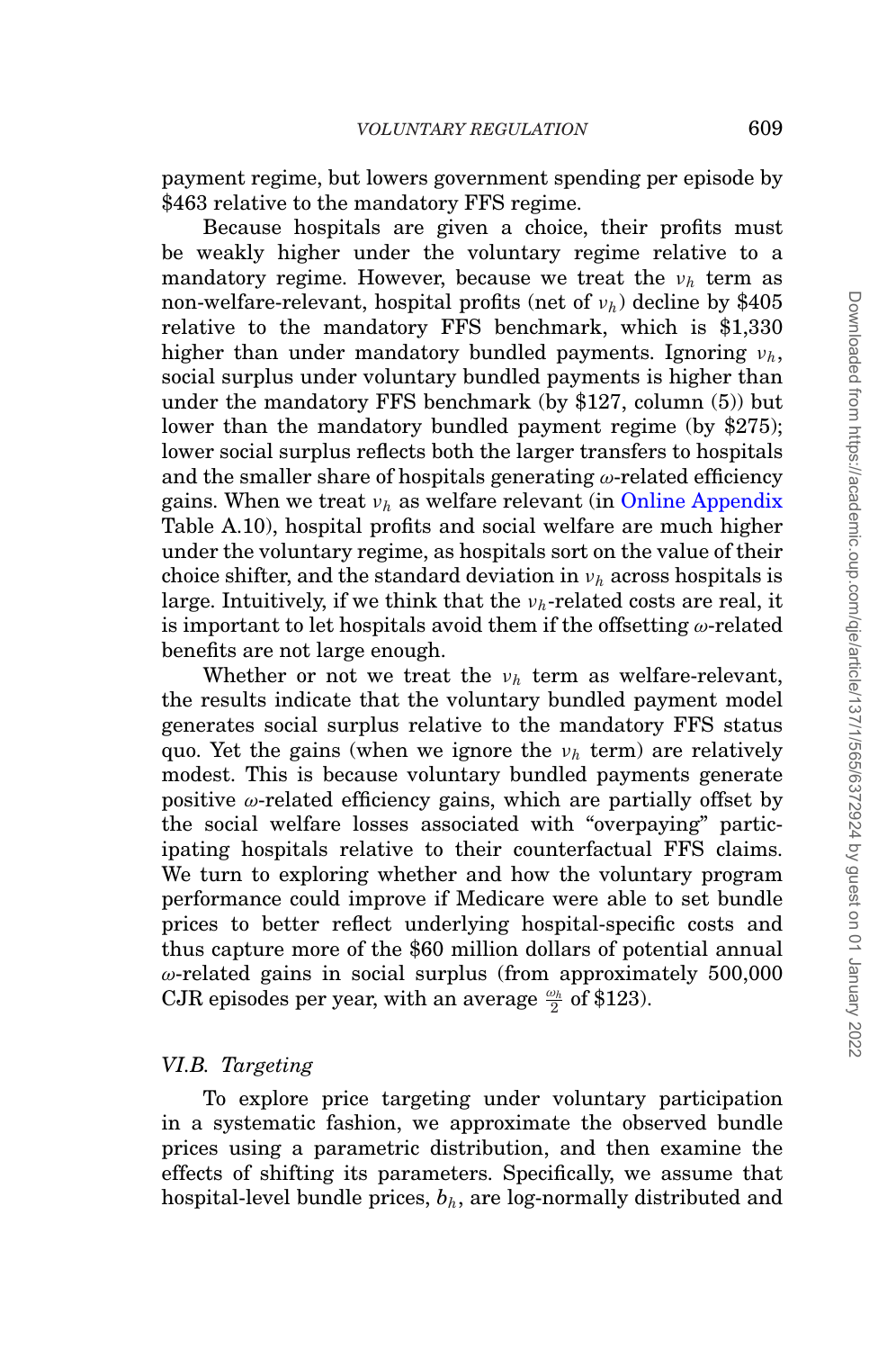<span id="page-45-0"></span>

FIGURE V

Medicare Costs and Social Surplus under Alternative Bundle Prices

The figure plots social surplus per episode (relative to the FFS counterfactual) against government spending, and correspond to the values in [Table VI,](#page-42-0) columns (5) and (2). See that table note for more details.

are correlated with hospital costs. We then explore voluntary participation under different parameter values. [Online Appendix](file:qje.oxfordjournals.org) [E](file:qje.oxfordjournals.org) provides more details.

[Figure V](#page-45-0) summarizes the outcomes from this exercise, plotting social surplus relative to the mandatory FFS benchmark (*y*-axis) against government spending (*x*-axis) for different bundle price counterfactuals. In the plot, we focus on the social surplus values that do not consider  $v_h$  (column (5) of [Table VI\)](#page-42-0). [Table VI,](#page-42-0) Panel B reports outcomes associated with each exercise (and [Online Appendix](file:qje.oxfordjournals.org) Table A.10 reports the parallel exercise when we treat  $\nu_h$  as welfare-relevant). The black dot in [Figure V](#page-45-0) corresponds to the observed distribution of  $b<sub>h</sub>$  and serves as a baseline. Because of the log-normal parameterization of  $b<sub>h</sub>$ , the outcomes for observed targeting in [Table VI,](#page-42-0) Panel B are slightly different from those in the voluntary bundled payments row of Panel A.

We consider three counterfactual targeting policies. The first, indicated by the point labeled "perfect targeting," sets bundle prices so that they perfectly correlate with the realized claims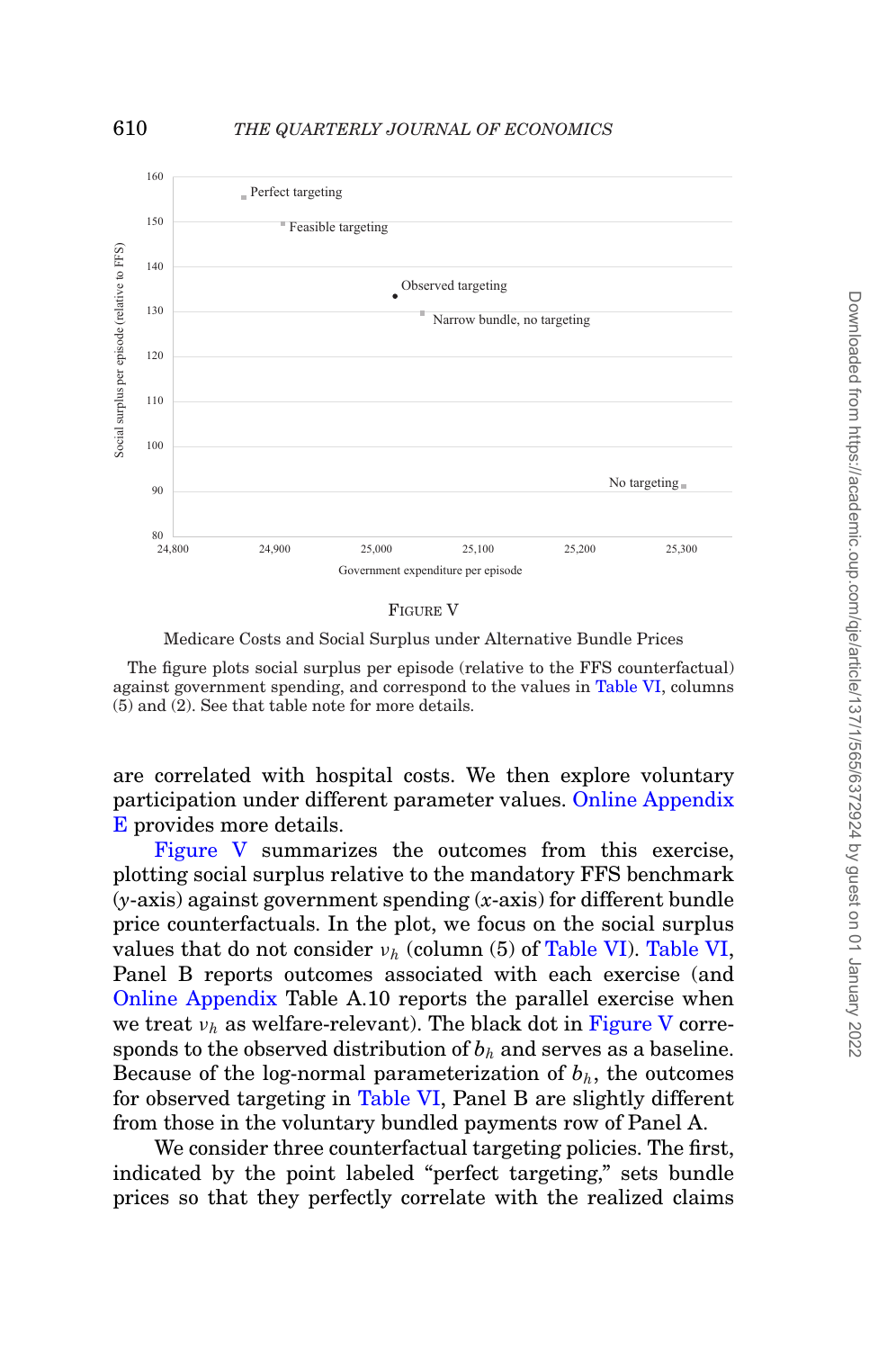under FFS  $(\lambda_{h3})$ , while maintaining the mean of the log bundle price at the level we estimate in the data. This improved targeting leads to lower government spending, and raises average social surplus by \$155 per episode, or \$22 more per episode (17%) than observed targeting.

Perfect targeting is a useful benchmark, but it is not feasible in the context of our model. To see this, recall that we model  $\ln \lambda_{h3} = \ln \lambda_h + \gamma_3 + \epsilon_{h3}$ , where  $\epsilon_{h3}$  is an i.i.d. random variable that is not predictable in advance. To gauge the benefits of a more feasible contract, we consider a second scenario labeled "feasible targeting," in which Medicare sets a bundle price that is perfectly correlated with  $\ln \lambda_h$  but is uncorrelated with the  $\epsilon_{h3}$ . We estimate that relative to the observed targeting, feasible targeting generates average welfare gains of \$17 per episode, or  $77\%$  (=  $\frac{$150 - $133}{ $155 - $133}$ ) of the social-welfare gains that could be achieved with perfect targeting.

The analysis asks how well observed targeting does compared to its potential; the mirror image of this is to ask how well it does relative to no targeting. We therefore undertake a third exercise, labeled "no targeting," which considers a case in which bundle prices are uniform across hospitals at a value equal to the average of bundle prices. Relative to the observed targeting, the no targeting case leads to slightly greater participation in bundled payments, higher government spending, and welfare gains of \$91 per episode relative to the FFS benchmark. Within \$91 to \$155, the range defined by no targeting at the bottom and feasible targeting at the top, the observed targeting generates approximately  $66\%$  (=  $\frac{$133- $91}{ $155- $91}$ ) of the feasible gains.

Although improved information is a natural way for Medicare to achieve better targeting, it is not the only way to do so. Medicare could also achieve better targeting through a narrower definition of the bundle. To illustrate, we decompose average per episode claims into two additive separable components: hospital claims and other claims, which include PAC. Because the hospital claims portion was already reimbursed with a predetermined, DRG-based amount under FFS, we do not expect hospital claims to respond to the incentives from bundled payments; in effect, the hospitals already faced a bundled payment for the services they provided. Indeed, the empirical evidence show that most of the  $\omega$ -related savings come from nonhospital claims, and PAC claims in particular. However, while hospital claims are not a source of  $\omega$ -related savings, they are heterogeneous across hospitals, and thus a source of selection on levels. Eliminating hospital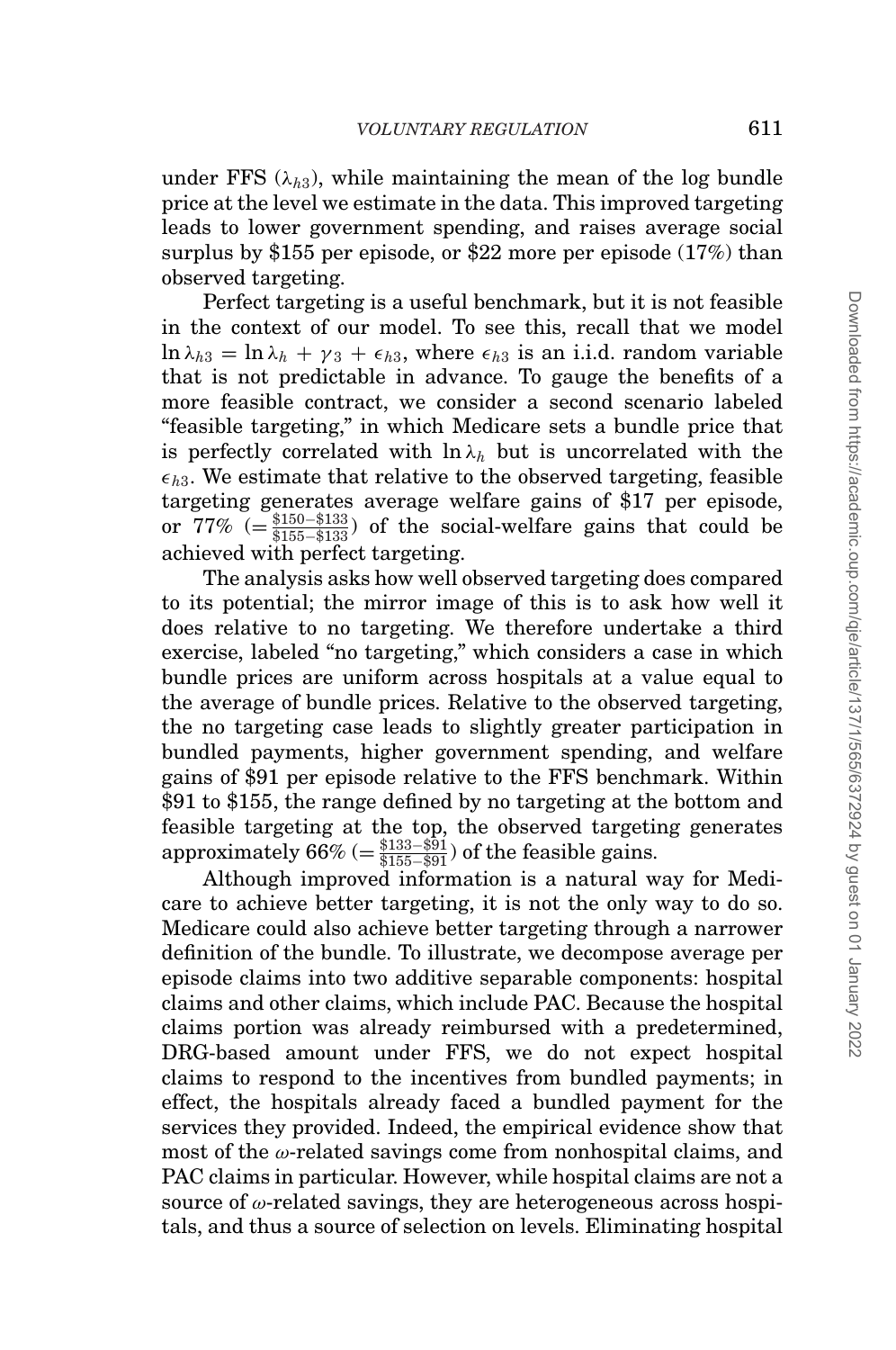claims from the bundle thus effectively increases the degree of targeting.

We simulate the effects of eliminating hospital claims from the bundle. Under this counterfactual payment regime, labeled "narrow bundling, no targeting," the bundled payment for hospitals in treatment MSAs covers only the nonhospital costs; in both treatment and control MSAs, hospitals continue to be paid a lump-sum DRG-based "bundle" to cover the within-hospital costs. As shown in the last row of Panel B, this bundle achieves almost identical social surplus to the observed targeting. This suggests that a narrowly targeted bundle with even a modest amount of targeting of nonhospital costs would raise surplus relative to the observed regime.

Overall, our findings suggest that the observed targeting performs fairly well, but that there are also feasible improvements in targeting that could generate meaningful reductions in government costs and higher total surplus. These could arise through tailoring bundle prices to better reflect claims under FFS of each hospital, or focusing the bundle on a narrower set of services in which cost savings can be realized.

# VII. CONCLUSION

Government regulations are sometimes based on voluntary participation, allowing market actors to "choose their own incentives." These voluntary regimes may be socially beneficial if they induce selection of actors with private information about the net benefits from changing their behavior, but they may be socially costly if they primarily attract actors who can receive higher government payments with no behavior change. We explored this trade-off between selection on slopes and selection on levels in the context of Medicare payment reform.

Our analysis takes advantage of a unique setting in which Medicare introduced an alternative payment model—called bundled payments—as a randomized trial and then modified the experimental design in midstream. Bundled payments were originally imposed as a mandatory participation model for hospitals in 67 randomly selected treatment markets, with hospitals in 104 other randomly selected control markets paid under the status quo. Two years into this five-year experiment, however, hospitals in half of the treatment markets were allowed to choose whether to remain under bundled payments or revert to the status quo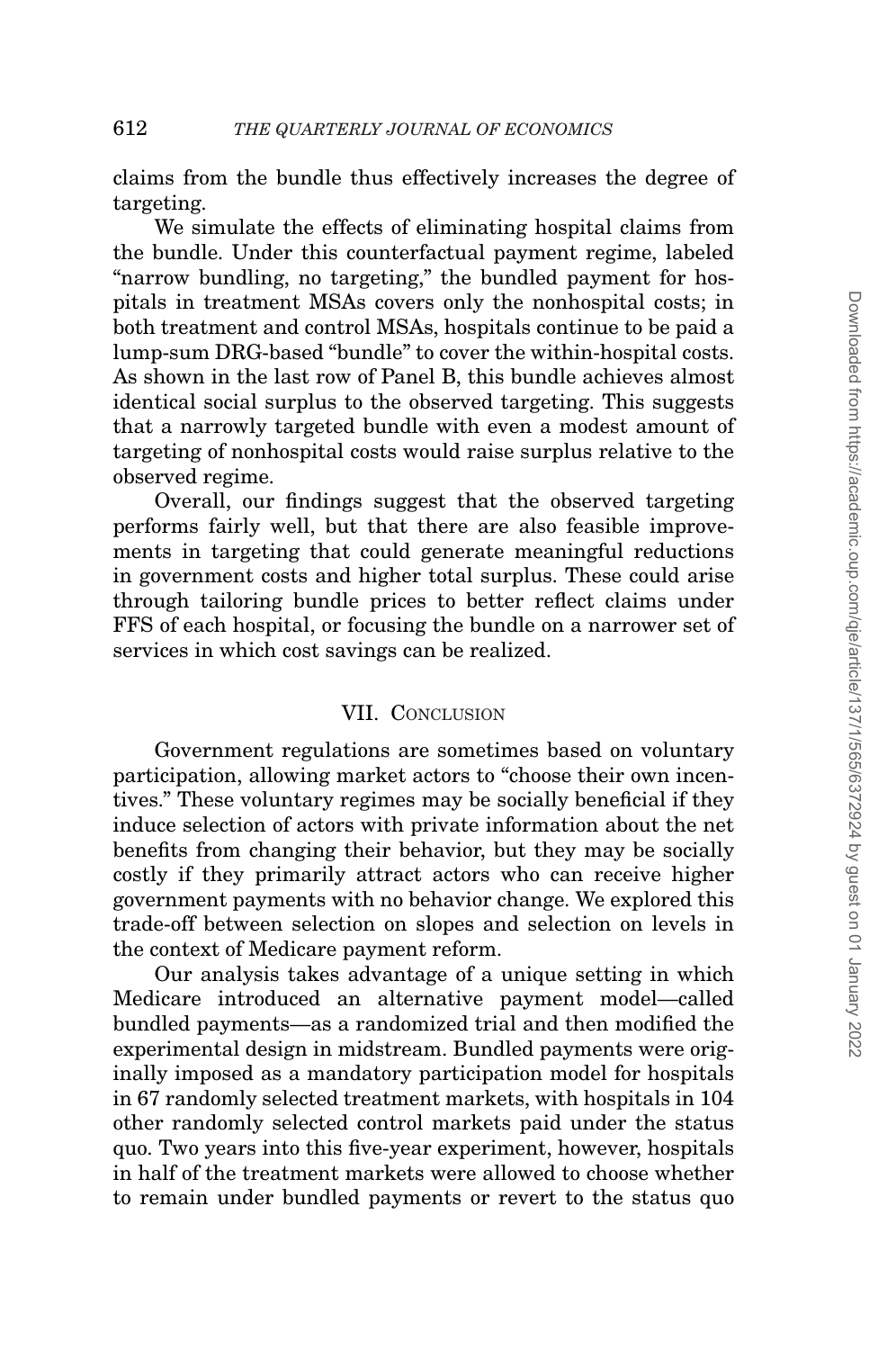payment model. This provided an opportunity to estimate the effect of the alternative model on all hospitals' behavior and then observe which hospitals voluntarily choose to continue under it.

The descriptive evidence and the model estimates indicate that selection was primarily based on levels rather than on slopes. The main driver of participation in the voluntary bundled payment model was whether the hospital would benefit financially from the alternative regime without any change in behavior (selection on levels). We also found selection on slopes—hospitals who changed their behavior more in response to bundled payments were also more likely to opt in—but selection on this margin was much less quantitatively important.

As a result, we estimated that the voluntary bundled payment model generated inefficient transfers to hospitals and only a modest increase in social welfare relative to imposing the status quo FFS payment regime on all hospitals. However, we also estimated that alternative (feasible) voluntary designs that targeted reimbursement more closely to hospitals' claims level under FFS could reduce these inefficient transfers substantially. Of course, any design with less generous reimbursements to better-performing actors may raise concerns about fairness, as well as concerns about ratchet effects [\(Freixas, Guesnerie, and Tirole 1985\)](#page-51-15).

Our quantitative results are, of course, specific to our setting. They are, however, likely to be fairly representative of Medicare's experience with alternative payment models, which take up over 30% of Medicare spending [\(Shatto 2016\)](#page-53-3). In these other models, the estimated effects (slopes) have also tended to be modest—"singles, not home runs" in the words of [Frakt \(2019a\).](#page-51-16) This suggests that as in our setting, there may be limited scope for social-welfare-improving selection on slopes and that voluntary models should be designed with particular attention toward limiting selection on levels.

In addition, while the cancellation of a mandatory participation RCT provides us with a unique research opportunity to estimate treatment effects and then observe participation decisions, from the participant perspective, our setting is similar to other Medicare programs in allowing one-time retroactive withdrawal from the program. For example, the BPCI-Advanced models, which are voluntary bundled payment models for certain inpatient and outpatient episodes, allowed participating hospitals the opportunity to leave the program—that is, retroactively withdraw with no financial consequences—during the first six months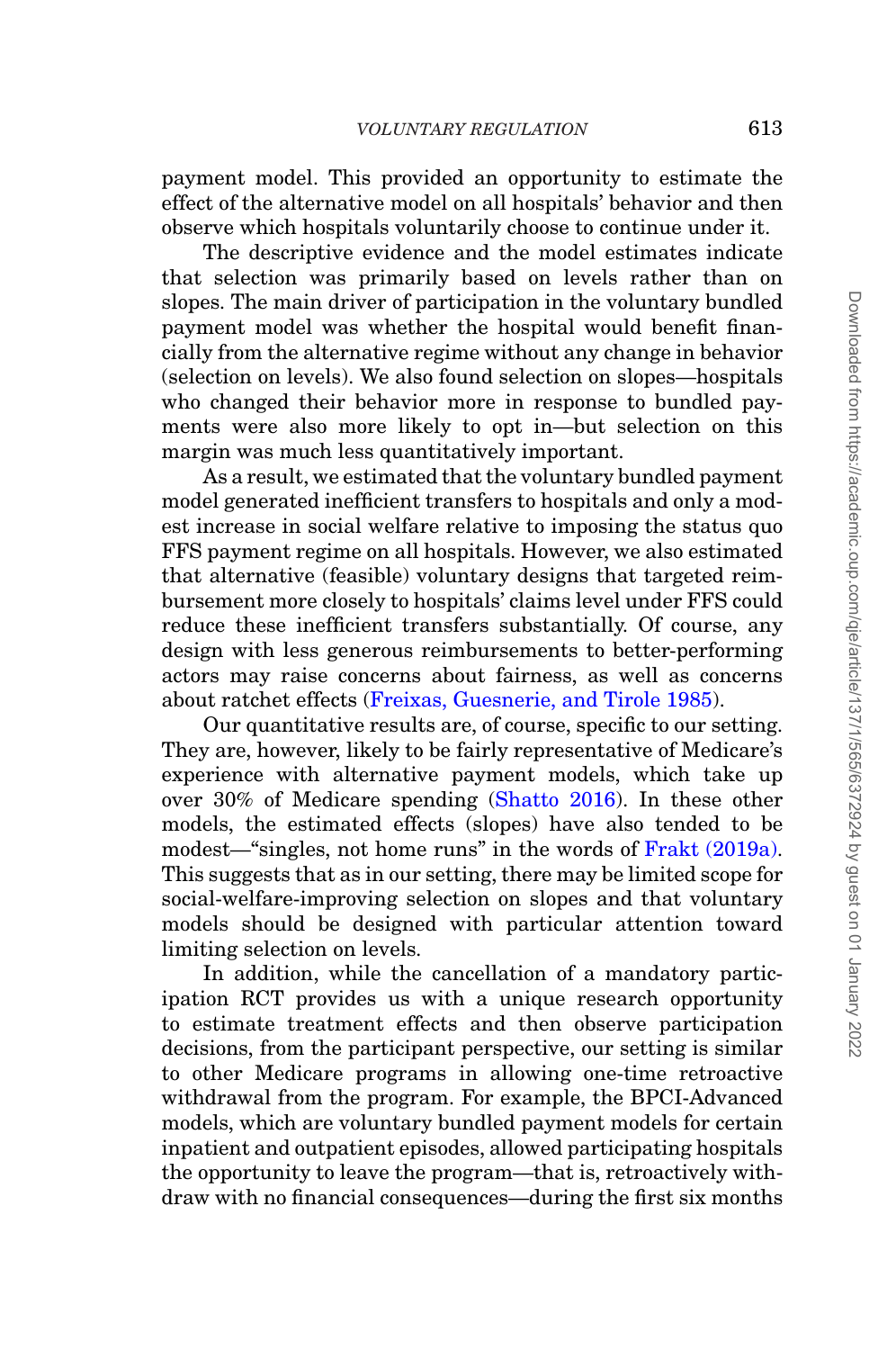learn something about their levels and slopes before making a

final participation decision [\(CMS 2018\)](#page-50-14). Beyond the specific quantitative results, our analysis suggests the importance of considering—and ideally estimating selection on both slopes and levels in settings in which the regulator is considering a voluntary regime. Although there is an active and ongoing debate over the merits of voluntary versus mandatory payment reforms, voluntary participation is currently the norm across Medicare's alternative payment models. With few exceptions, all other bundled payment models, ACOs, and primary care coordination models have been implemented in a voluntary manner. Moreover, as we noted in the introduction, voluntary regulation is widespread outside of healthcare, in sectors such as education, electricity, and environmental regulation. In these sectors, in addition to the trade-off between selection on slopes and levels, firm exit may be an important margin of adjustment. Exploring the impact and optimal design of such voluntary programs in such settings—with heterogeneity in levels, slopes, and exit propensity—is an important and fruitful direction for further work.

STANFORD UNIVERSITY AND NATIONAL BUREAU OF ECONOMIC RE-SEARCH, UNITED STATES MASSACHUSETTS INSTITUTE OF TECHNOLOGY AND NATIONAL BUREAU OF ECONOMIC RESEARCH, UNITED STATES HARVARD UNIVERSITY, UNITED STATES STANFORD UNIVERSITY AND NATIONAL BUREAU OF ECONOMIC RE-SEARCH, UNITED STATES

# SUPPLEMENTARY MATERIAL

An Online Appendix for this article can be found at *[The](https://academic.oup.com/qje/article-lookup/doi/10.1093/qje/qjab035#supplementary-data) [Quarterly Journal of Economics](https://academic.oup.com/qje/article-lookup/doi/10.1093/qje/qjab035#supplementary-data)* online.

# DATA AVAILABILITY

Code replicating the tables and figures in this article can be found in [Einav et al. \(2021\)](#page-51-17) in the Harvard Dataverse, [https://doi.org/10.7910/DVN/DEULAR.](https://doi.org/10.7910/DVN/DEULAR)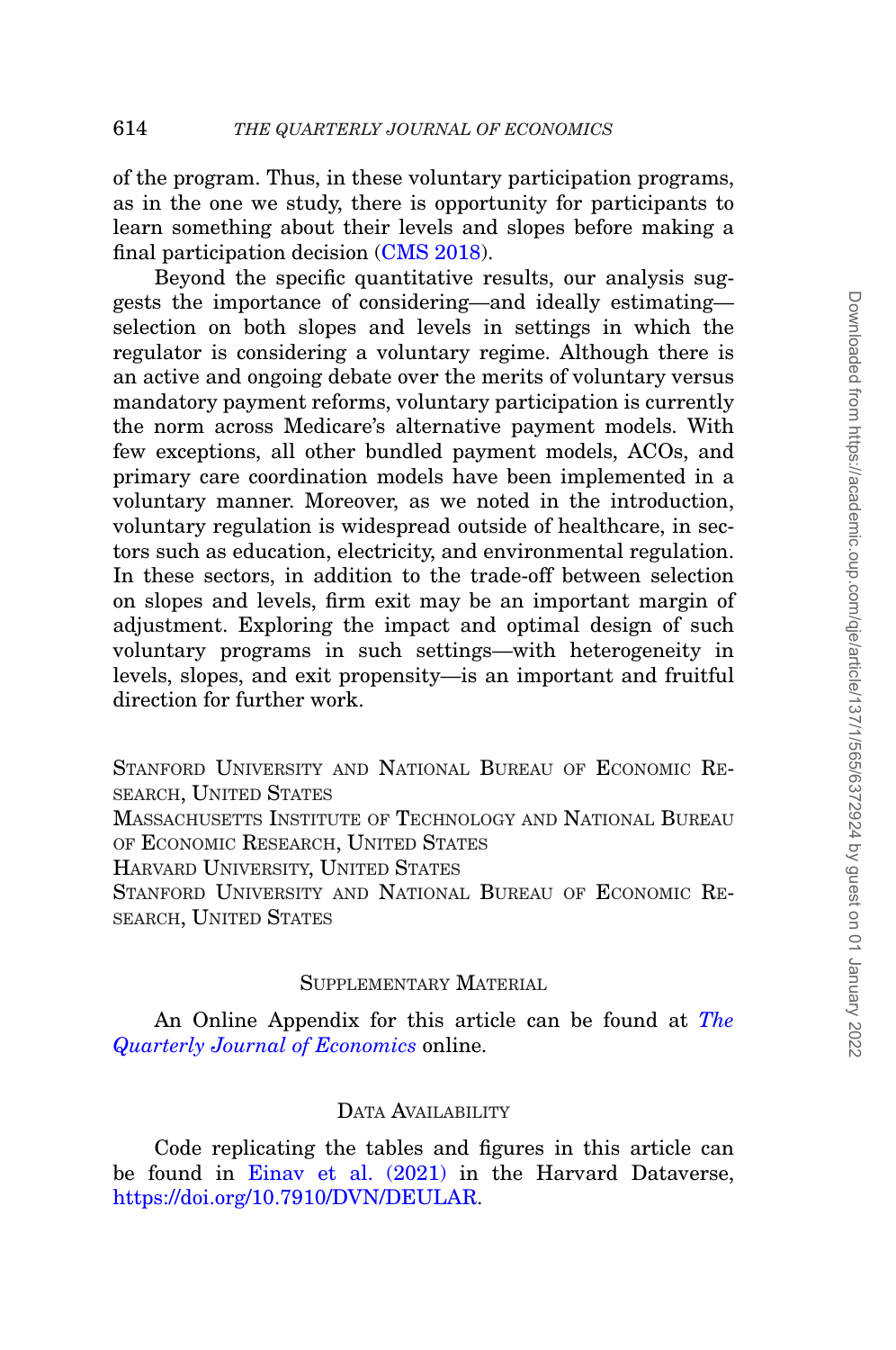#### **REFERENCES**

- <span id="page-50-12"></span>Alexander, Diane, "How Do Doctors Respond to Incentives? Unintended Consequences of Paying Doctors to Reduce Costs," *Journal of Political Economy*, 128 (2020), 4046–4096.
- <span id="page-50-13"></span>ArborMetrix, "A Data-Driven Approach to BPCI Advanced: Methods for Selecting Appropriate Risk," Technical report, n.d.
- <span id="page-50-1"></span>Barnett, Michael L., Andrew Wilcock, J. Michael McWilliams, Arnold M. Epstein, Karen E. Joynt Maddox, E. John Orav, David C. Grabowski, and Ateev Mehrotra, "Two-Year Evaluation of Mandatory Bundled Payments for Joint Replacement," *New England Journal of Medicine*, 380 (2019), 252–262.
- <span id="page-50-11"></span>Buhagiar, Mark A., Justine M. Naylor, Ian A. Harris, Wei Xuan, Friedbert Kohler, Rachael Wright, and Renee Fortunato, "Effect of Inpatient Rehabilitation vs a Monitored Home-Based Program on Mobility in Patients with Total Knee Arthroplasty: The HIHO Randomized Clinical Trial," *Journal of the American Medical Association*, 317 (2017), 1037–1046.
- <span id="page-50-7"></span>Carroll, Caitlin, Michael Chernew, A. Mark Fendrick, Joe Thompson, and Sherri Rose, "Effects of Episode-Based Payment on Health Care Spending and Utilization: Evidence from Perinatal Care in Arkansas," *Journal of Health Economics*, 61 (2018), 47–62.
- <span id="page-50-3"></span>Cicala, Steve, David Hemous, and Morten Olsen, "Adverse Selection as a ´ Policy Instrument: Unraveling Climate Change," Tufts University Working Paper 2021. [https://www.stevecicala.com/papers/unraveling/unraveling](https://www.stevecicala.com/papers/unraveling/unraveling_climate_change_draft.pdf) climate change [draft.pdf.](https://www.stevecicala.com/papers/unraveling/unraveling_climate_change_draft.pdf)
- <span id="page-50-5"></span>Clemens, Jeffrey, and Joshua D. Gottlieb, "Do Physicians' Financial Incentives Affect Medical Treatment and Patient Health?," *American Economic Review*, 104 (2014), 1320–1349.
- <span id="page-50-10"></span><span id="page-50-9"></span>CMS, "Medicare Program; Comprehensive Care for Joint Replacement Payment Model for Acute Care Hospitals Furnishing Lower Extremity Joint Replacement Services. Final Rule," *Federal Register*, 80 (2015a), 73273–73554.
	- ———, "Medicare Program; Hospital Inpatient Prospective Payment Systems for Acute Care Hospitals and the Long-Term Care Hospital Prospective Payment System Policy Changes and Fiscal Year 2016 Rates; Revisions of Quality Reporting Requirements for Specific Providers, Including Changes Related to the Electronic Health Record Incentive Program; Extensions of the Medicare-Dependent, Small Rural Hospital Program and the Low-Volume Payment Adjustment for Hospitals. Final Rule; Interim Final Rule with Comment Period," *Federal Register*, 80 (2015b), 49325–49886.

<span id="page-50-0"></span>-, "Medicare Program; Cancellation of Advancing Care Coordination through Episode Payment and Cardiac Rehabilitation Incentive Payment Models; Changes to Comprehensive Care for Joint Replacement Payment Model: Extreme and Uncontrollable Circumstances Policy for the Comprehensive Care for Joint Replacement Payment Model," *Federal Register*, 82 (2017), 57066– 57104.

<span id="page-50-14"></span>———, "CMS Statement Regarding the Retroactive Withdrawal Policy and the New Participation Agreement for BPCI Advanced," CMS Technical report, 2018.

-, "CMS Fast Facts," CMS Technical report, 2019.

- <span id="page-50-8"></span><span id="page-50-2"></span>———, "CMS Innovation Center Episode Payment Models," CMS Technical report, 2020. [https://innovation.cms.gov/files/reports/episode-payment-models](https://innovation.cms.gov/files/reports/episode-payment-models-wp.pdf)[wp.pdf.](https://innovation.cms.gov/files/reports/episode-payment-models-wp.pdf)
- CMS Innovation Center, n.d. [https://innovation.cms.gov/initiatives/CJR.](https://innovation.cms.gov/initiatives/CJR)
- <span id="page-50-6"></span>Cromwell, Jerry, Debra A. Dayhoff, and Armen H. Thoumaian, "Cost Savings and Physician Responses to Global Bundled Payments for Medicare Heart Bypass Surgery," *Health Care Financing Review*, 19 (1997), 41.
- <span id="page-50-4"></span>Cutler, David M., "The Incidence of Adverse Medical Outcomes under Prospective Payment," *Econometrica*, 63 (1995), 29–50.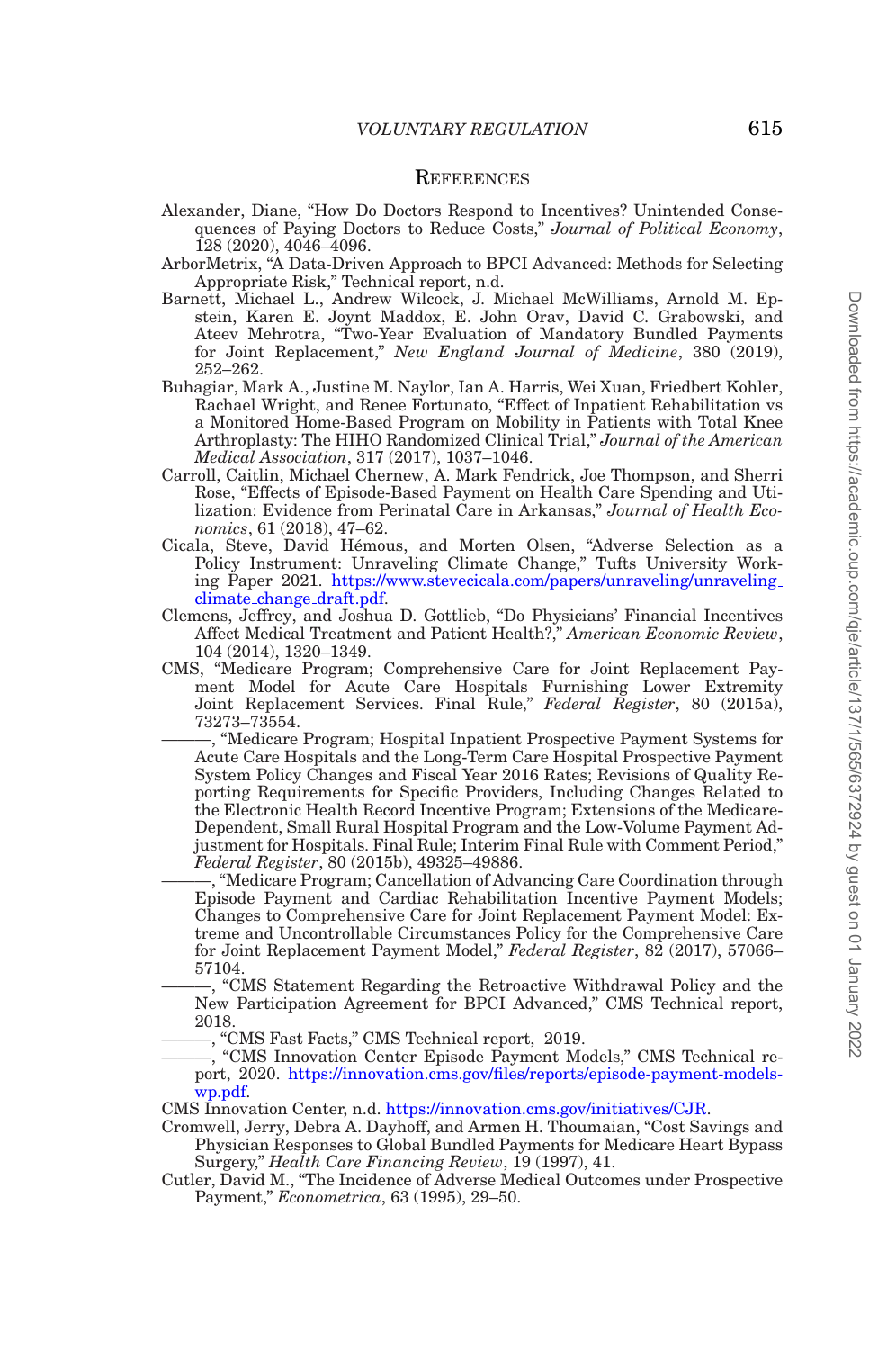- <span id="page-51-11"></span>Cutler, David M., and Kaushik Ghosh, "The Potential for Cost Savings through Bundled Episode Payments," *New England Journal of Medicine*, 366 (2012), 1075–1077.
- <span id="page-51-2"></span>DeAngelis, Corey A., Lindsey M. Burke, and Patrick J. Wolf, "The Effects of Regulations on Private School Choice Program Participation: Experimental Evidence from Florida," *Social Science Quarterly*, 100 (2019), 2316–2336.
- <span id="page-51-8"></span>Doran, James P., and Stephen J. Zabinski, "Bundled Payment Initiatives for Medicare and Non-Medicare Total Joint Arthroplasty Patients at a Community Hospital: Bundles in the Real World," *Journal of Arthroplasty*, 30 (2015), 353–355.
- <span id="page-51-10"></span>Dummit, Laura A., Daver Kahvecioglu, Grecia Marrufo, Rahul Rajkumar, Jaclyn Marshall, Eleonora Tan, Matthew J. Press, Shannon Flood, L. Daniel Muldoon, and Qian Gu, et al., "Association between Hospital Participation in a Medicare Bundled Payment Initiative and Payments and Quality Outcomes for Lower Extremity Joint Replacement Episodes," *Journal of the American Medical Association*, 316 (2016), 1267–1278.
- <span id="page-51-7"></span>Einav, Liran, Amy Finkelstein, Yunan Ji, and Neale Mahoney, "Randomized Trial Shows Healthcare Payment Reform has Equal-Sized Spillover Effects on Patients Not Targeted by Reform," *Proceedings of the National Academy of Sciences*, 117 (2020a), 18939–18947.
	- ———, "Voluntary Regulation: Evidence from Medicare Payment Reform," NBER Working Paper 27223, 2020b.
- <span id="page-51-17"></span><span id="page-51-13"></span>———, "Replication Data for: 'Voluntary Regulation: Evidence from Medicare Payment Reform'," (2021), Harvard Dataverse, [https://doi.org/10.7910/](https://doi.org/10.7910/DVN/DEULAR) [DVN/DEULAR.](https://doi.org/10.7910/DVN/DEULAR)
- <span id="page-51-6"></span>Einav, Liran, Amy Finkelstein, Raymond Kluender, and Paul Schrimpf, "Beyond Statistics: the Economic Content of Risk Scores," *American Economic Journal: Applied Economics*, 8 (2016), 195–224.
- <span id="page-51-3"></span>Einav, Liran, Amy Finkelstein, and Neale Mahoney, "Provider Incentives and Healthcare Costs: Evidence from Long-Term Care Hospitals," *Econometrica*, 86 (2018), 2161–2219.
- <span id="page-51-5"></span>Einav, Liran, Amy Finkelstein, Stephen P. Ryan, Paul Schrimpf, and Mark R. Cullen, "Selection on Moral Hazard in Health Insurance," *American Economic Review*, 103 (2013), 178–219.
- <span id="page-51-4"></span>Eliason, Paul J., Paul L. E. Grieco, Ryan C. McDevitt, and James W. Roberts, "Strategic Patient Discharge: The Case of Long-Term Care Hospitals," *American Economic Review*, 108 (2018), 3232–65.
- <span id="page-51-14"></span>Elixhauser, Anne, Claudia Steiner, D. Robert Harris, and Rosanna M. Coffey, "Comorbidity Measures for Use with Administrative Data," *Medical Care*, 36 (1998), 8–27.
- <span id="page-51-1"></span>Finkelstein, Amy, Yunan Ji, Neale Mahoney, and Jonathan Skinner, "Mandatory Medicare Bundled Payment Program for Lower Extremity Joint Replacement and Discharge to Institutional Postacute Care: Interim Analysis of the First Year of a 5-Year Randomized Trial," Journal of the American Medical Associ*ation*, 320 (2018), 892–900.
- <span id="page-51-12"></span>Fisher, Elliott S., "Medicare's Bundled Payment Program for Joint Replacement: Promise and Peril?," *Journal of the American Medical Association*, 316 (2016), 1262–1264.
- <span id="page-51-16"></span>Frakt, Austin, "'Value' of Care Was a Big Goal. How Did It Work Out?" *New York Times*, October 23, 2019a.
- <span id="page-51-0"></span>———, "Which Health Policies Actually Work? We Rarely Find Out," *New York Times*, October 9, 2019b.
- <span id="page-51-15"></span>Freixas, Xavier, Roger Guesnerie, and Jean Tirole, "Planning under Incomplete Information and the Ratchet Effect," *Review of Economic Studies*, 52 (1985), 173–191.
- <span id="page-51-9"></span>Froemke, Cecily C., Lian Wang, Matthew L. DeHart, Ronda K. Williamson, Laura Matsen Ko, and Paul J. Duwelius, "Standardizing Care and Improving Quality under a Bundled Payment Initiative for Total Joint Arthroplasty," *Journal of Arthroplasty*, 30 (2015), 1676–1682.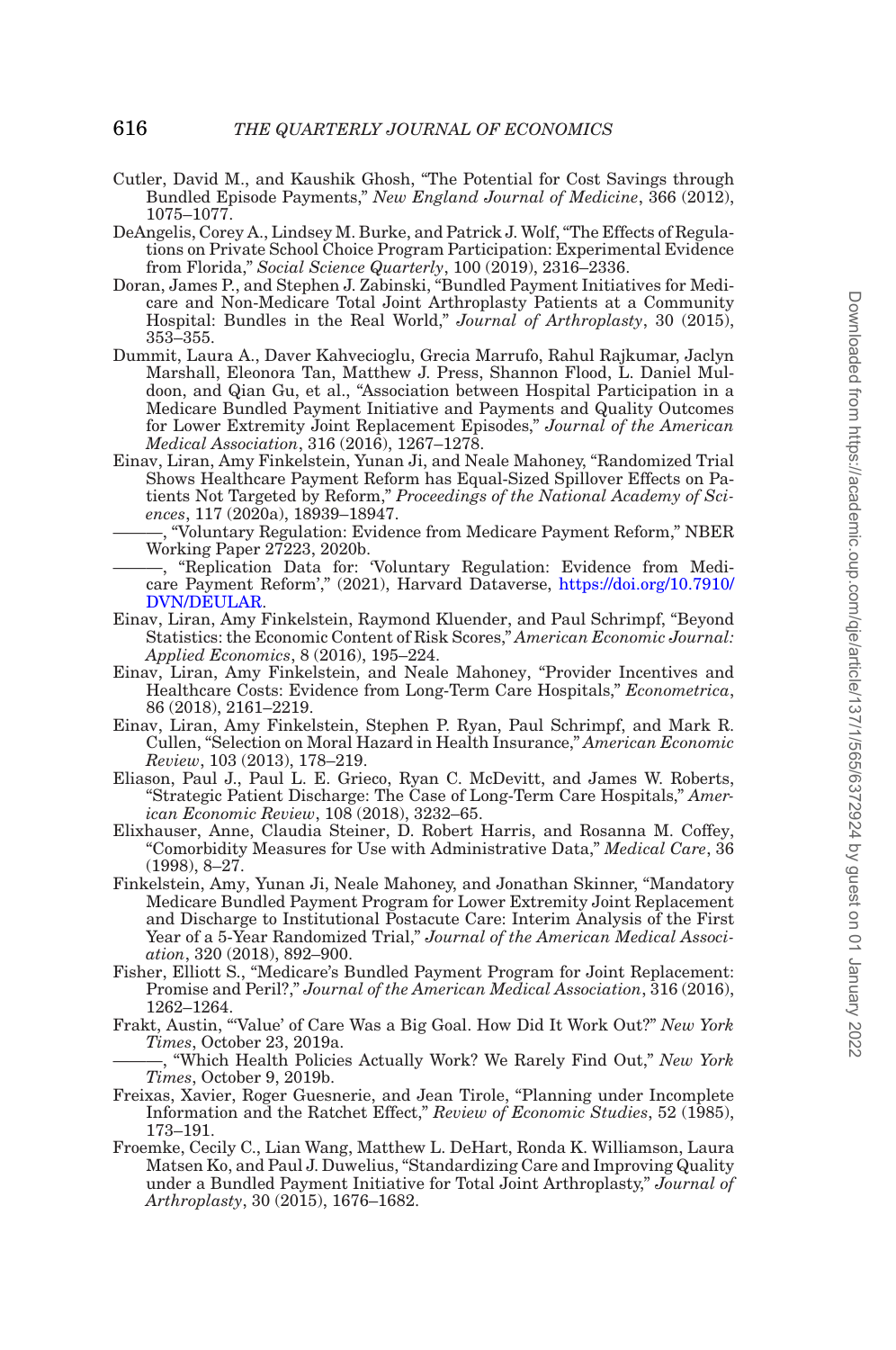- <span id="page-52-2"></span>GAO, "Voluntary and Mandatory Episode-Based Payment Models and Their Participants," Technical Report GAO-19-156, 2018.
- <span id="page-52-13"></span>Gaynor, Martin, Nirav Mehta, and Seth Richards-Shubik, "Optimal Contracting with Altruistic Agents: A Structural Model of Medicare Payments for Dialysis Drugs," NBER Technical Report, 2020.
- <span id="page-52-11"></span>Gaynor, Martin, James B. Rebitzer, and Lowell J. Taylor, "Physician Incentives in Health Maintenance Organizations," *Journal of Political Economy*, 112 (2004), 915–931.
- <span id="page-52-3"></span>Gronniger, T., M. Fiedler, K. Patel, L. Adler, and P. Ginsberg, "How Should the Trump Administration Handle Medicare's New Bundled Payment Programs?," *Health Affairs Blog*, Apr 10 2017, [https://www.healthaffairs.org/](https://www.healthaffairs.org/do/10.1377/hblog20170410.059551/full/) [do/10.1377/hblog20170410.059551/full/.](https://www.healthaffairs.org/do/10.1377/hblog20170410.059551/full/)
- <span id="page-52-8"></span>Haas, Derek A., Xiaoran Zhang, Robert S. Kaplan, and Zirui Song, "Evaluation of Economic and Clinical Outcomes Under Centers for Medicare & Medicaid Services Mandatory Bundled Payments for Joint Replacements," *JAMA Internal Medicine*, 179 (2019), 924–931.
- <span id="page-52-0"></span>Heckman, James J., and Bo E. Honoré, "The Empirical Content of the Roy Mode," *Econometrica*, 58 (1990), 1121–1149.
- <span id="page-52-12"></span>Ho, Kate, and Ariel Pakes, "Hospital Choices, Hospital Prices, and Financial Incentives to Physicians," *American Economic Review*, 104 (2014), 3841– 3884.
- <span id="page-52-10"></span>Ito, Koichiro, Takanori Ida, and Makoto Tanaka, "Selection on Welfare Gains: Experimental Evidence from Electricity Plan Choice," NBER Working Paper 28413, 2021.
- <span id="page-52-9"></span>Jack, B. Kelsey, and Seema Jayachandran, "Self-Selection into Payments for Ecosystem Services Programs," *Proceedings of the National Academy of Sciences*, 116 (2019), 5326–5333.
- <span id="page-52-5"></span>King, Robert, "CMS to Use Mandatory Models 'Very Judiciously,' Official Says," *Modern Healthcare*, 26 (2019).
- <span id="page-52-1"></span>Laffont, Jean-Jacques, and Jean Tirole, *A Theory of Incentives in Procurement and Regulation* (Cambridge, MA: MIT Press, 1993).
- <span id="page-52-4"></span>Levy, S., N. Bagley, and R. Rajkumar, "Reform at Risk-Mandating Participation in Alternative Payment Plans," *New England Journal of Medicine*, 378 (2018), 1663–1665.
- <span id="page-52-19"></span><span id="page-52-17"></span><span id="page-52-7"></span>Lewin Group, "CMS Bundled Payments for Care Improvement (BPCI) Initiative Models 2-4: Year 1 Evaluation & Monitoring Annual Report," Technical report, 2015.
	- ———, "CMS Comprehensive Care for Joint Replacement Model: Performance Year 1 Evaluation Report," Technical report, 2018.
		- ———, "CMS Comprehensive Care for Joint Replacement Model: Performance Year 2 Evaluation Report." Technical report, 2019a.
	- ———, "CMS Comprehensive Care for Joint Replacement Model: Performance Year 2 Evaluation Report: An In-Depth Look: Hospital Case Studies," Technical report, 2019b.
	- ———, "CMS Comprehensive Care for Joint Replacement Model: Performance Year 3 Evaluation Report," Technical report, 2020.
- <span id="page-52-20"></span><span id="page-52-18"></span><span id="page-52-6"></span>Liao, Joshua M., Mark V. Pauly, and Amol S. Navathe, "When Should Medicare Mandate Participation in Alternative Payment Models?," *Health Affairs*, 39 (2020), 305–309.
- <span id="page-52-14"></span>Marone, Victoria R., and Adrienne Sabety, "Should There Be Vertical Choice in Health Insurance Markets?," NBER Working Paper 28779, 2021.
- <span id="page-52-16"></span>Navathe, Amol S., Andrea B. Troxel, Joshua M. Liao, Nan Nan, Jingsan Zhu, Wenjun Zhong, and Ezekiel J. Emanuel, "Cost of Joint Replacement Using Bundled Payment Models," *JAMA Internal Medicine*, 177 (2017), 214–222.
- <span id="page-52-15"></span>Newcomer, Lee N., Bruce Gould, Ray D. Page, Sheila A. Donelan, and Monica Perkins, "Changing Physician Incentives for Affordable, Quality Cancer Care: Results of an Episode Payment Model," *Journal of Oncology Practice*, 10 (2014), 322–326.